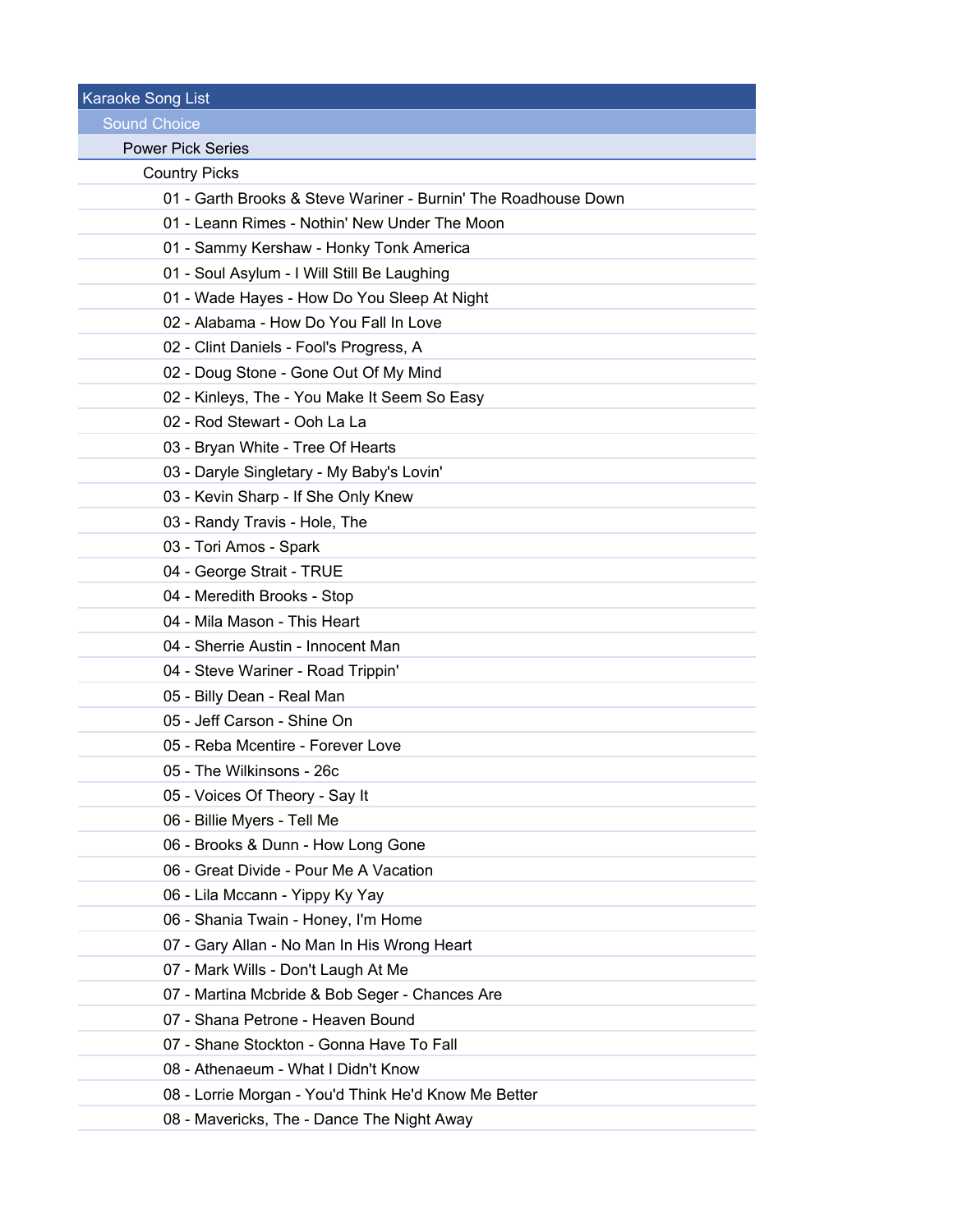| 08 - Neal Mccoy - Love Happens Like That                     |  |
|--------------------------------------------------------------|--|
| 08 - Tim Mcgraw - Where The Green Grass Grows                |  |
| Country Picks Vol. 101                                       |  |
| 01 - Clint Black - Love She Can't Live Without               |  |
| 02 - Sawyer Brown - Perfect World                            |  |
| 03 - Billy Hoffman - Perfect Night                           |  |
| 04 - Brad Paisley - We Danced                                |  |
| 05 - Nickel Creek - Reasons Why                              |  |
| 06 - Jennifer Day - What If It's Me                          |  |
| 07 - Bobbie Eakes & Collin Raye - Tired Of Loving This Way   |  |
| 08 - Tara Lyn Hart - That's When You Came Along              |  |
| Country Picks Vol. 102                                       |  |
| 01 - Sara Evans - Born To Fly (Radio Version)                |  |
| 02 - Kim Richey - The Way It Never Was                       |  |
| 03 - Ty Herndon - A Love Like That                           |  |
| 04 - Craig Morgan - Paradise                                 |  |
| 05 - Kathy Mattea - Bfd                                      |  |
| 06 - George Jones - Sinners & Saints                         |  |
| 07 - Yankee Grey - This Time Around                          |  |
| 08 - Tim Mcgraw - My Next Thirty Years                       |  |
| Country Picks Vol. 104                                       |  |
| 01 - Shania Twain - I'm Holdin' On To Love (To Save My Life) |  |
| 02 - Chris Cagle - My Love Goes On And On                    |  |
| 03 - Jamie O'neal - There Is No Arizona                      |  |
| 04 - Anita Cochran - You With Me                             |  |
| 05 - John Rich - I Pray For You                              |  |
| 06 - Lisa Angelle - A Woman Gets Lonely                      |  |
| 07 - Clay Walker - Once In A Lifetime Love                   |  |
| 08 - Randy Travis - I'll Be Right Here Loving You            |  |
| Country Picks Vol. 105                                       |  |
| 01 - Sons Of The Desert - Everybody's Gotta Grow Up Sometime |  |
| 02 - Neal Mccoy - Every Man For Himself                      |  |
| 03 - Daryle Singletary - I Knew I Loved You                  |  |
| 04 - Ricochet - She's Gone                                   |  |
| 05 - Kenny Chesney - I Lost It                               |  |
| 06 - Aaron Tippin - People Like Us                           |  |
| 07 - Rascal Flatts - This Everyday Love                      |  |
| 08 - Tracy Byrd - Take Me With You When You Go               |  |
| Country Picks Vol. 108                                       |  |
| 01 - Carolyn Dawn Johnson - Georgia (Radio Version)          |  |
| 02 - Faith Hill - There Will Come A Day                      |  |
| 03 - Tamara Walker - Didn't We Love                          |  |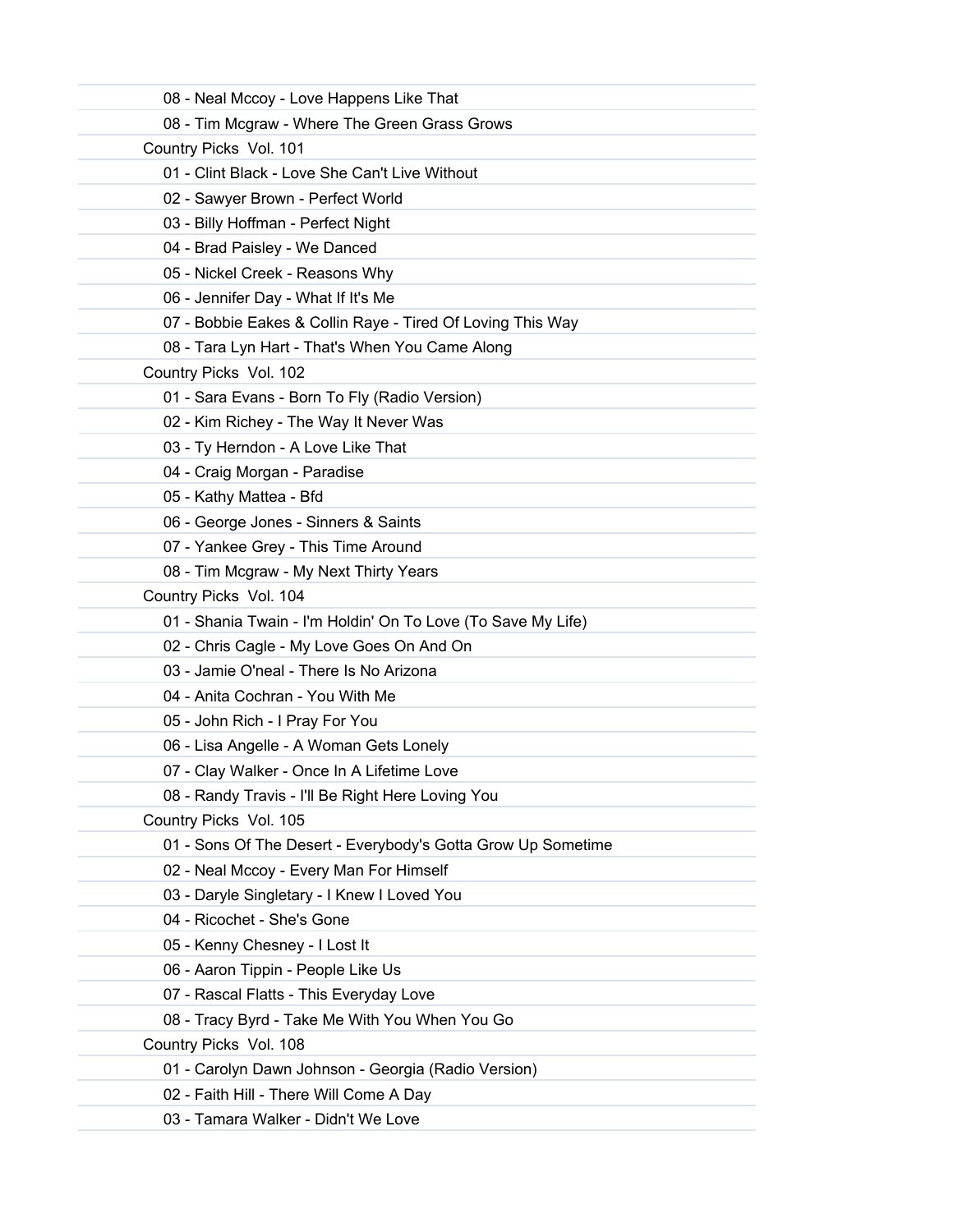| 04 - Tammy Cochran - So What                                |
|-------------------------------------------------------------|
| 05 - Patty Loveless - Strong Heart                          |
| 06 - Loretta Lynn - Country In My Genes                     |
| 07 - Sonya Isaacs - Barefoot In The Grass                   |
| 08 - SheDaisy - Lucky 4 You (Tonight I'm Just Me)           |
| Country Picks Vol. 109                                      |
| 01 - Shenandoah - What Children Believe                     |
| 02 - John Anderson - Nobody's Got It All                    |
| 03 - Bryan White - How Long                                 |
| 04 - George Strait - Go On                                  |
| 05 - Billy Gilman - Oklahoma                                |
| 06 - Alan Jackson - Www.Memory                              |
| 07 - Darryl Worley - A Good Day To Run                      |
| 08 - Keith Urban - But For The Grace Of God (Radio Version) |
| Country Picks Vol. 110                                      |
| 01 - Billy Ray Cyrus - You Won't Be Lonely Now              |
| 02 - The Kinleys - I'm In (Radio Version)                   |
| 03 - Mark Chesnutt - Lost In The Feeling                    |
| 04 - Diamond Rio - One More Day                             |
| 05 - The Warren Brothers - Move On                          |
| 06 - Tim Rushlow - She Misses Him                           |
| 07 - Sonya Isaacs - How Can I Forget                        |
| 08 - Toby Keith - You Shouldn't Kiss Me Like This           |
| Country Picks Vol. 111                                      |
| 01 - Eric Heatherly - Wrong Five O'clock                    |
| 02 - Collin Raye - She's All That                           |
| 03 - Jessica Andrews - Who I Am                             |
| 04 - Mindy Mccready - Scream                                |
| 05 - Chalee Tennison - Go Back                              |
| 06 - Lee Ann Womack - Ashes By Now                          |
| 07 - Tim Mcgraw - Things Change                             |
| 08 - Don Henley - For My Wedding (Radio Version)            |
| Country Picks Vol. 114                                      |
| 01 - Allison Moorer - Think It Over (Radio Version)         |
| 02 - Rascal Flatts - Long Slow Beautiful Dance              |
| 03 - Travis Tritt - It's A Great Day To Be Alive            |
| 04 - Chris Cagle - Laredo                                   |
| 05 - Hank Williams Iii - I Don't Know                       |
| 06 - Billy Hoffman - You're The Ticket                      |
| 07 - Daryle Singletary - I've Thought Of Everything         |
| 08 - Billy Yates - What Do You Want From Me Now             |
| Country Picks Vol. 116                                      |
|                                                             |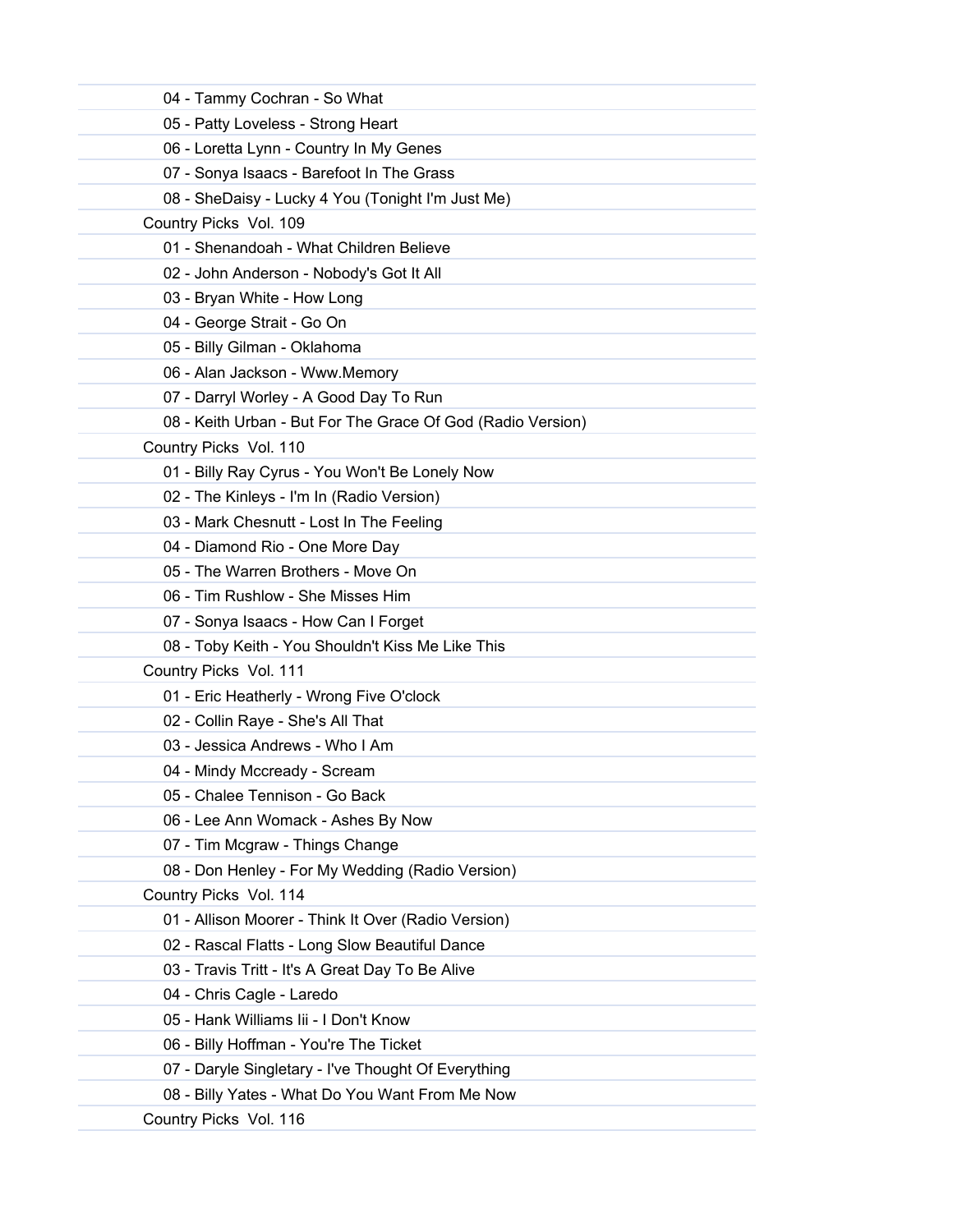| 01 - Nickel Creek - When You Come Back Down                        |
|--------------------------------------------------------------------|
| 02 - Montgomery Gentry - She Couldn't Change Me                    |
| 03 - Collin Raye - You Still Take Me There                         |
| 04 - The Wilkinsons - 1999                                         |
| 05 - Lorrie Morgan & Sammy Kershaw - He Drinks Tequila             |
| 06 - Mark Mcguinn - Mrs. Steven Rudy                               |
| 07 - South 65 - The Most Beautiful Girl                            |
| 08 - Sara Evans - I Could Not Ask For More (Radio Version)         |
| Country Picks Vol. 118 Released May 24th, 2001                     |
| 01 - The Soggy Bottom Boys - I Am A Man Of Constant Sorrow         |
| 02 - Brad Paisley - Two People Fell In Love                        |
| 03 - Neal Mccoy - Beatin' It In                                    |
| 04 - Marshall Dyllon - You                                         |
| 05 - Tim Mcgraw - Grown Men Don't Cry                              |
| 06 - Alan Jackson - When Somebody Loves You                        |
| 07 - George Strait - If You Can Do Anything Else                   |
| 08 - Tracy Byrd & Mark Chesnutt - A Good Way To Get On My Bad Side |
| Country Picks Vol. 120                                             |
| 01 - Rascal Flatts - While You Loved Me                            |
| 02 - Eddy Raven - Cowboys Don't Cry                                |
| 03 - John Anderson - The Big Revival                               |
| 04 - Clay Walker - Say No More                                     |
| 05 - Darryl Worley - Second Wind                                   |
| 06 - Charlie Robison - I Want You Bad                              |
| 07 - John Rich - Forever Loving You                                |
| 08 - Tracy Lawrence - Unforgiven (Radio Version)                   |
| Country Picks Vol. 122 Released July 12, 2001                      |
| 01 - Johnson, Carolyn Dawn - Complicated                           |
| 02 - Wills, Mark - Loving Every Minute                             |
| 03 - Griggs, Andy - How Cool Is That                               |
| 04 - Shelton, Blake - Austin                                       |
| 05 - Messina, Jo Dee - Downtime                                    |
| 06 - Diamond Rio - Sweet Summer                                    |
| 07 - Rimes, Leann - But I Do Love You                              |
| 08 - Trick Pony - On A Night Like This                             |
| Country Picks Vol. 124<br>Released August 9th, 2001                |
| 01 - Warren Brothers - Where Does It Hurt                          |
| 02 - Vassar, Phil - Six Pack Summer                                |
| 03 - Andrews, Jessica - Helplessly Hopelessly                      |
| 04 - Edwards, Meredith - Bird Song                                 |
| 05 - Kinleys - You're Still Here                                   |
| 06 - Wright, Chely - Never Love You Enough                         |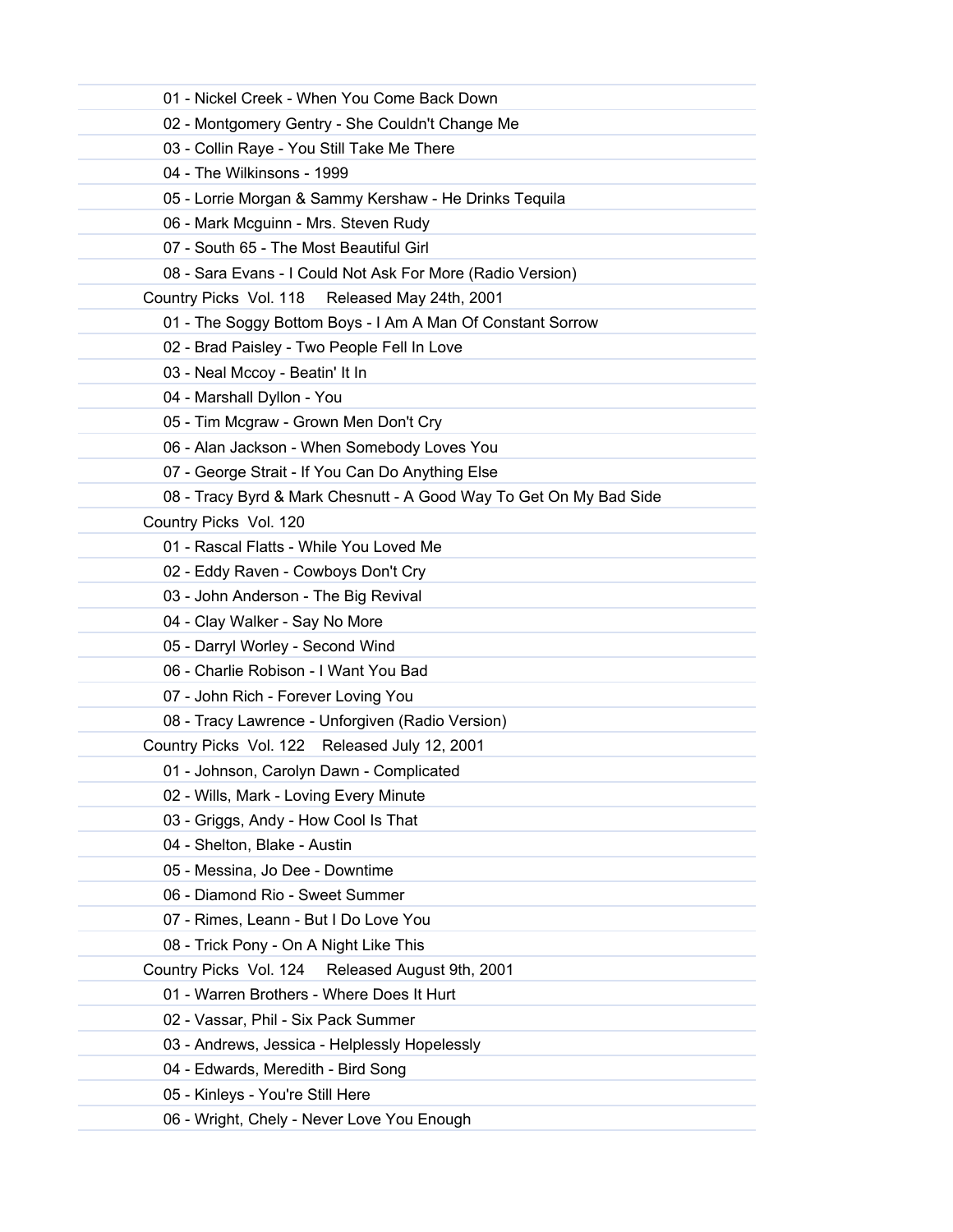| 07 - Keith, Toby - I'm Just Talkin' About Tonight                          |
|----------------------------------------------------------------------------|
| 08 - Coty, Neal - Right Down Through The Middle Of Us                      |
| Country Picks Vol. 127 Released Sep 20, 2001                               |
| 01 - Raye, Collin - Ain't Nobody Gonna Take That From Me                   |
| 02 - 3 Of Hearts - Arizona Rain (Radio Version)                            |
| 03 - Clarck, Terri - Getting There                                         |
| 04 - Mcentire, Reba - I'm A Survivor                                       |
| 05 - Adkins, Trace - I'm Tryin'                                            |
| 06 - Allan, Gary - Man Of Me                                               |
| 07 - Dyllon, Marshall - She Ain't Gonna Cry                                |
| 08 - Lonestar - Unusually Unusual                                          |
| Country Picks Vol. 129 Released Oct 18, 2001                               |
| 01 - Byrd, Tracy - Just Let Me Be In Love                                  |
| 02 - Paisley, Brad & B. Anderson, G. Jones, B. Owens - Too Country         |
| 03 - Brock, Chad - Tell Me How                                             |
| 04 - Lonestar - With Me                                                    |
| 05 - Montgomery Gentry - Cold One Comin On                                 |
| 06 - Steele, Jeffery - Something In The Water                              |
| 07 - Foster, Radney & Pat Green - Texas In 1880                            |
| 08 - Rogers, Kenny - Beautiful                                             |
| Country Picks Vol. 130 Released Nov 1, 2001                                |
| 01 - Mccomas, Brian - Night Disappear With You                             |
| 02 - Keith, Toby - I Wanna Talk About Me                                   |
| 03 - Paisley, Brad - Wrapped Around                                        |
| 04 - Parton, Dolly - Shine                                                 |
| 05 - O'neal, Jamie - Shiver                                                |
| 06 - Thomson, Cyndi - Things I Would Do                                    |
| 07 - Robison, Charlie - Right Man For The Job                              |
| 08 - Lawrence, Tracy - Life Don't Have To Be So Hard                       |
| Country Picks Vol. 132<br>Released December 16, 2001                       |
| 01 - Clint Black & Lisa Hartman Black - Easy For Me To Say (Radio Version) |
| 02 - Dixie Chicks - Some Days You Gotta Dance                              |
| 03 - K.T. Oslin - Drivin', Cryin' Missin' You                              |
| 04 - Shannon Brown - Baby I Lied (Radio Version)                           |
| 05 - Brooks & Dunn - The Long Goodbye                                      |
| 06 - Patty Loveless - The Boys Are Back In Town                            |
| 07 - Jameson Clark - Don't Play Any Love Songs (Radio Version)             |
| 08 - Aaron Tippin - Where The Stars And Stripes And The Eagle Fly          |
| Country Picks Vol. 141 Released Apr 07, 2002                               |
| 01 - Andy Griggs - Tonight I Wanna Be Your Man (Radio Version)             |
| 02 - Alan Jackson - Drive (For Daddy Gene)                                 |
| 03 - Garth Brooks - Why Ain't I Running                                    |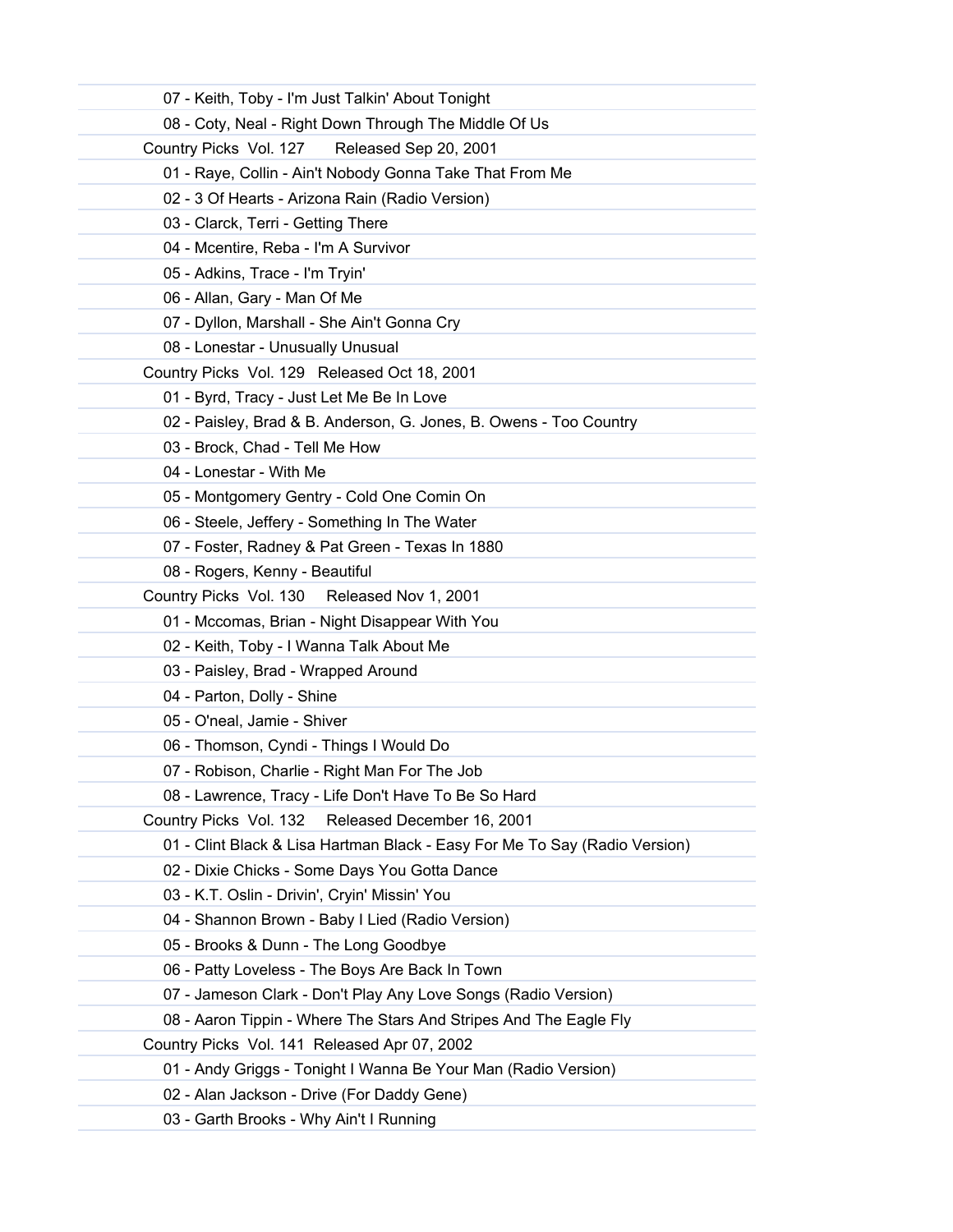| 04 - Pat Green - Three Days                                        |  |
|--------------------------------------------------------------------|--|
| 05 - Lonestar - Not A Day Goes By                                  |  |
| 06 - Trace Adkins - Help Me Understand                             |  |
| 07 - Tracy Lawrence - What A Memory (Radio Version)                |  |
| 08 - Brian Mccomas - I Could Never Love You Enough (Radio Version) |  |
| Country Picks Vol. 145 Released Jun 6, 2002                        |  |
| 01 - Chris Cagle - Country By The Grace Of God                     |  |
| 02 - Joanna Janet - Since I've Seen You Last                       |  |
| 03 - Sixwire - Look At Me Now                                      |  |
| 04 - Chely Wright - Horoscope                                      |  |
| 05 - Gabbie Nolen - Almost There                                   |  |
| 06 - Diamond Rio - Beautiful Mess                                  |  |
| 07 - Brooks & Dunn - My Heart Is Lost To You                       |  |
| 08 - Marie Sisters - Real Bad Mood (Radio Version)                 |  |
| Country Picks Vol. 146 Released Jun 20, 2002                       |  |
| 01 - Cyndi Thomson - I'm Gone (Radio Version)                      |  |
| 02 - Kenny Chesney - The Good Stuff                                |  |
| 03 - Jo Dee Messina - Dare To Dream                                |  |
| 04 - Cledus T. Judd - Breath                                       |  |
| 05 - Rebecca Lynn Howard - Forgive                                 |  |
| 06 - Phil Vassar - American Child                                  |  |
| 07 - Pinmonkey - Barbed Wire And Roses                             |  |
| 08 - Tracy Byrd - Ten Rounds With Jose Cuervo                      |  |
| Country Picks Vol. 157 Released Dec 19, 2002                       |  |
| 01 - Deana Carter - There's No Limit                               |  |
| 02 - Allison Moorer - Up This High                                 |  |
| 03 - Blake Shelton - The Baby                                      |  |
| 04 - Nickel Creek - Speak                                          |  |
| 05 - Jenai - Cool Me Down                                          |  |
| 06 - Keith Urban - Whenever I Run                                  |  |
| 07 - Pinmonkey - I Drove All Night                                 |  |
| 08 - Joe Nichols - Brokenheartsville                               |  |
| Country Picks Vol. 159<br>Released Jan 19, 2003                    |  |
| 01 - Jessica Andrews - There's More To Me Than You                 |  |
| 02 - Tim Mcgraw - She's My Kind Of Rain                            |  |
| 03 - Tammy Cochran - Love Won't Let Me                             |  |
| 04 - Shania Twain - Up!                                            |  |
| 05 - Montgomery Gentry - Speed                                     |  |
| 06 - Shania Twain - When You Kiss Me                               |  |
| 07 - Keith Urban - Raining On Sunday                               |  |
| 08 - Tracy Byrd - Lately (Been Dreamin' 'Bout Babies)              |  |
| Country Picks Vol. 160<br>Released Feb 6, 2003                     |  |
|                                                                    |  |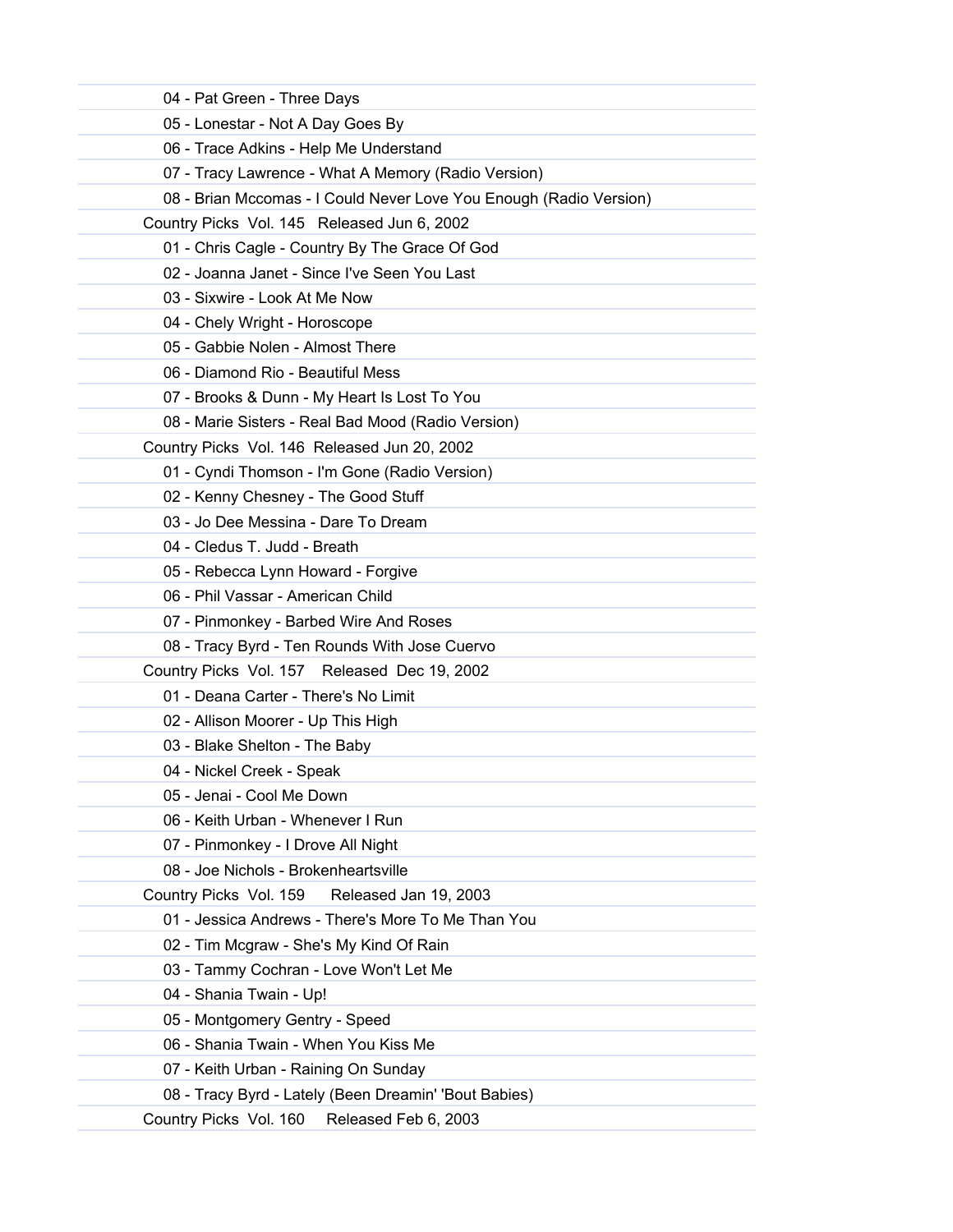| 01 - Elton John & Ryan Adams - Rocket Man (Live Tv Version)                |
|----------------------------------------------------------------------------|
| 02 - Tim Mcgraw - Tiny Dancer                                              |
| 03 - Faith Hill - Stronger                                                 |
| 04 - Cross Canadian Ragweed - 17                                           |
| 05 - Diamond Rio - I Believe                                               |
| 06 - Rebecca Lynn Howard - This Love                                       |
| 07 - Mary Chapin Carpenter, Sheryl Crow & Emmylou Harris - Flesh And Blood |
| 08 - James Taylor & Dixie Chicks - Wide Open Spaces (Live Tv Version)      |
| Country Picks Vol. 161 Released Mar 6, 2003                                |
| 01 - Travis Tritt - Country Ain't Country                                  |
| 02 - Toby Keith - Rock You Baby                                            |
| 03 - Jeff Bates - The Love Song                                            |
| 04 - Kenny Chesney - Big Star                                              |
| 05 - Phil Vassar - This Is God                                             |
| 06 - Nitty Gritty Dirt Band - The Lowlands                                 |
| 07 - Jo Dee Messina - Was That My Life                                     |
| 08 - Tebey - We Shook Hands (Man To Man)                                   |
| Country Picks Vol. 165 Released May 22, 2003                               |
| 01 - Mark Chesnutt - I'm In Love With A Married Woman                      |
| 02 - Aaron Lines - Love Changes Everything                                 |
| 03 - Bruce Robison - Travelin' Soldier                                     |
| 04 - Craig Morgan - Almost Home                                            |
| 05 - Clint Black - Iraq And Roll                                           |
| 06 - Lynyrd Skynyrd - Red, White & Blue                                    |
| 07 - The Warren Brothers - Hey Mr. President                               |
| 08 - Brad Paisley - Celebrity (Radio Version)                              |
| Country Picks Vol. 166 Released June 5, 2003                               |
| 01 - George Strait - Tell Me Something Bad About Tulsa                     |
| 02 - Brooks & Dunn - Red Dirt Road (Radio Version)                         |
| 03 - Brad Martin - One Of Those Days                                       |
| 04 - Ricky Skaggs - A Simple Life                                          |
| 05 - Cross Canadian Ragweed - Long Way Home                                |
| 06 - Faith Hill - You're Still Here                                        |
| 07 - Aaron Tippin & Thea Tippin - Love Like There's No Tomorrow            |
| 08 - Joe Nichols - She Only Smokes When She Drinks                         |
| Released July 10, 2003<br>Country Picks Vol. 167                           |
| 01 - Kenny Chesney - No Shoes, No Shirt, No Problems                       |
| 02 - Wynonna - What The World Needs                                        |
| 03 - Rachel Proctor - Days Like This                                       |
| 04 - Deana Carter - I'm Just A Girl                                        |
| 05 - Kenny Rogers - I'm Missing You                                        |
| 06 - Clay Walker - A Few Questions                                         |
|                                                                            |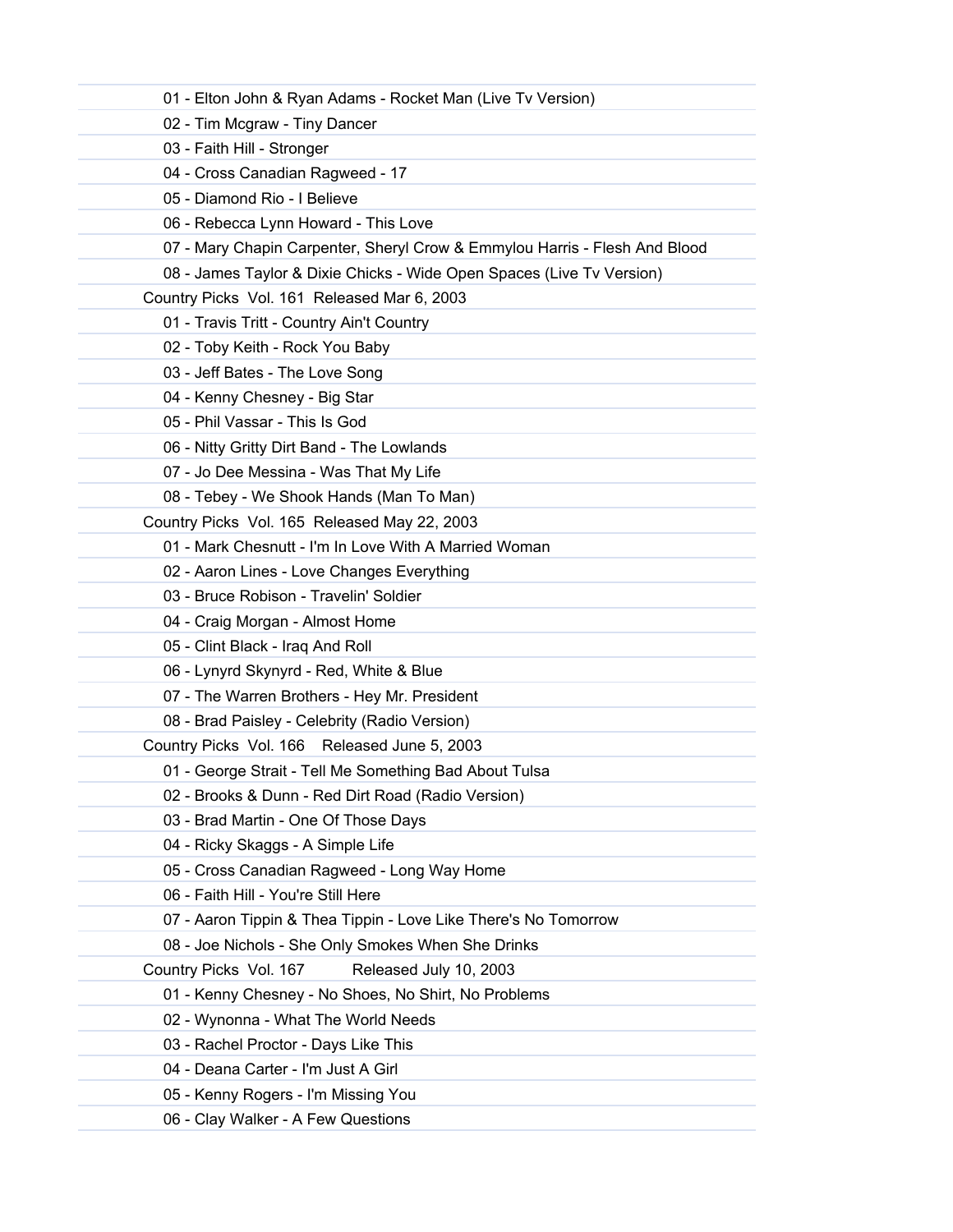| 07 - Dierks Bentley - What Was I Thinkin'                                         |
|-----------------------------------------------------------------------------------|
| 08 - Buddy Jewell - Help Pour Out The Rain (Lacey's Song)                         |
| Country Picks Vol. 172 Released Sep 25, 2003                                      |
| 01 - 50 Cent - P.I.M.P. (Radio Version)                                           |
| 02 - Mya - My Love Is LikeWo                                                      |
| 03 - Avril Lavigne - I Don't Give                                                 |
| 04 - Lil Jon, The Eastside Boys & Ying Yang Twins - Get Low                       |
| 05 - Nickelback - Someday                                                         |
| 06 - Staind - So Far Away                                                         |
| 07 - Christina Aguilera & Lil' Kim - Can't Hold Us Down                           |
| 08 - Lynyrd Skynyrd & Kid Rock - Gimme Back My Bullets                            |
| Country Picks Vol. 187                                                            |
| 01 - Alan Jackson - Too Much Of A Good Thing                                      |
| 02 - John Michael Montgomery - Goes Good With Beer                                |
| 03 - Rascal Flatts - Feels Like Today                                             |
| 04 - Trick Pony - The Bride                                                       |
| 05 - Keith Urban - Days Go By                                                     |
| 06 - George Strait - I Hate Everything                                            |
| 07 - Ryan Tyler - The Last Thing She Said                                         |
| 08 - Brooks & Dunn - That, Äôs What It, Äôs All About (Radio Version)             |
| Country Picks Vol. 188                                                            |
| 01 - Jimmy Buffett & Martina Mcbride - Trip Around The Sun                        |
| 02 - Joe Diffie - Tougher Than Nails                                              |
| 03 - Rachel Proctor - Where I Belong                                              |
| 04 - Blake Shelton - Some Beach                                                   |
| 05 - Diamond Rio - Can, Äôt You Tell                                              |
| 06 - Toby Keith - Stays In Mexico                                                 |
| 07 - Julie Roberts - Break Down Here                                              |
| 08 - The Notorious Cherry Bombs - It, Äôs Hard To Kiss The Lips At Night & Ldots. |
| Country Picks Vol. 189                                                            |
| 01 - Catherine Britt - The Upside Of Being Down                                   |
| 02 - Kenny Chesney - The Woman With You                                           |
| 03 - Jimmy Buffett & Toby Keith - Piece Of Work                                   |
| 04 - Tim Mcgraw - Back When                                                       |
| 05 - Cledus T. Judd & Toby Keith - I Love Nascar                                  |
| 06 - Gretchen Wilson - Pocahontas Proud                                           |
| 07 - Reba Mcentire - He Gets That From Me                                         |
| 08 - Joe Diffie - If I Could Only Bring You Back                                  |
| Country Picks Vol. 201                                                            |
| 01 - Carrie Underwood - Inside Your Heaven                                        |
| 02 - Keith Anderson - Pickin, Äô Wildflowers                                      |
| 03 - Faith Hill - Mississippi Girl                                                |
|                                                                                   |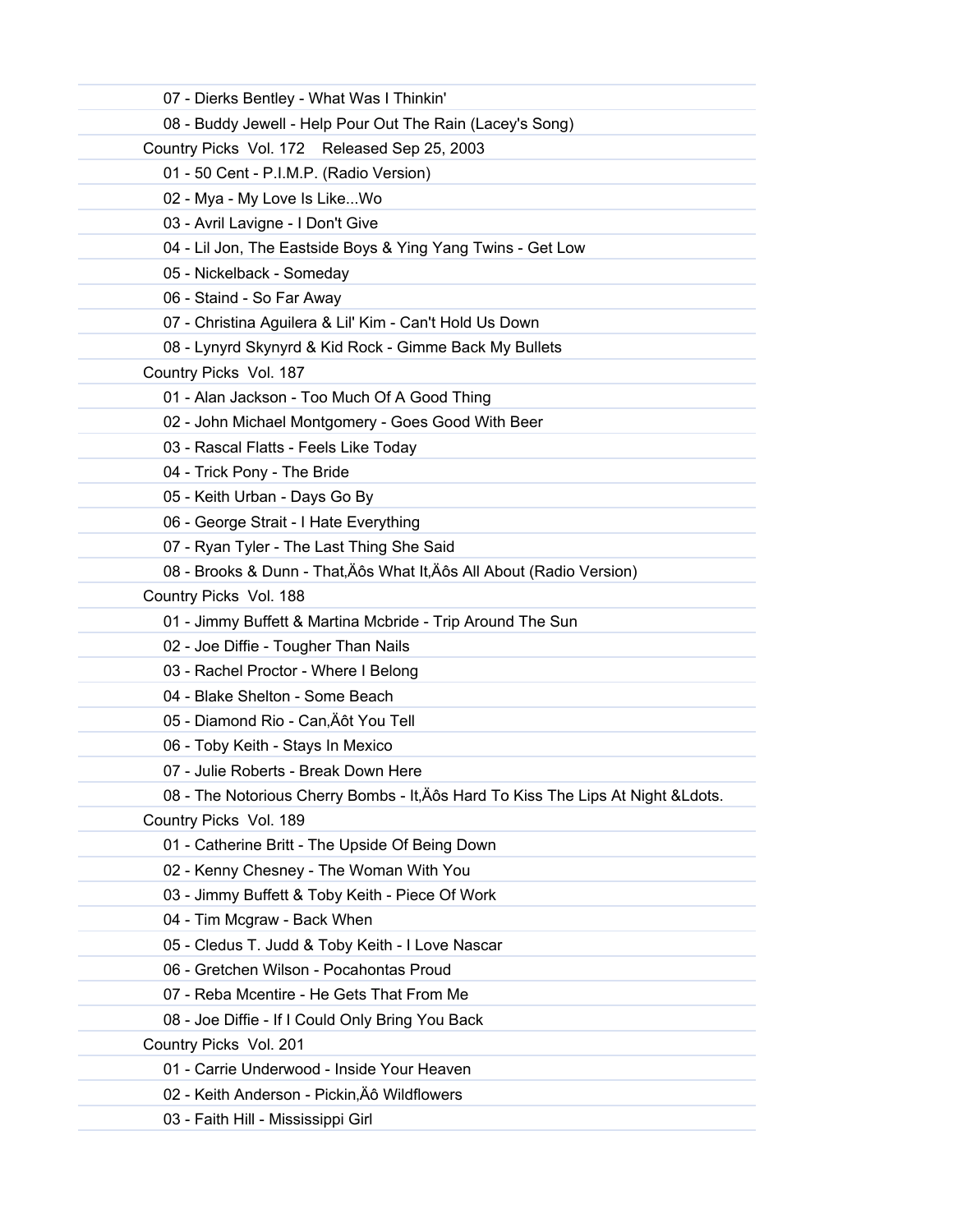| 04 - Blaine Larsen - The Best Man                                            |
|------------------------------------------------------------------------------|
| 05 - Charlie Robison - El Cerrito Place                                      |
| 06 - Jeff Bates - Long, Slow Kisses                                          |
| 07 - Brooks & Dunn - Play Something Country                                  |
| 08 - Trisha Yearwood - Georgia Rain (Radio Version)                          |
| Country Picks Vol. 202                                                       |
| 01 - Jamie O,Äôneal - Somebody,Äôs Hero                                      |
| 02 - Craig Morgan - Redneck Yacht Club                                       |
| 03 - Randy Travis - Angels                                                   |
| 04 - Neal Mccoy - Billy, Äôs Got His Beer Goggles On                         |
| 05 - Toby Keith & Merle Haggard - She Ain, Äôt Hooked On Me No More          |
| 06 - Kenny Chesney - Be As You Are                                           |
| 07 - George Strait - Texas                                                   |
| 08 - Bobby Pinson - Don, Äôt Ask Me How I Know                               |
| Country Picks Vol. 203                                                       |
| 01 - Toby Keith - You Ain't Leavin' (Thank God Are Ya)                       |
| 02 - Big & Rich - I Play Chicken With The Train - Cowboy Troy                |
| 03 - Hot Apple Pie - Hillbillies (Radio Version)                             |
| 04 - Dierks Bentley - Domestic, Light And Cold                               |
| 05 - Trace Adkins - Arlington                                                |
| 06 - Aldean, Jason - Hicktown (Radio Version)                                |
| 07 - Joe Nichols - Tequila Makes Her Clothes Fall Off                        |
| 08 - Phil Vassar - I'll Take That As A Yes (The Hot Tub Song)                |
| 09 - Cowboy Troy & Big & Rich - I Play Chicken With The Train (Duet Version) |
| Country Picks Vol. 204                                                       |
| 01 - Toby Keith - You Caught Me At A Bad Time                                |
| 02 - Keith Anderson - Xxl                                                    |
| 03 - Martina Mcbride - (I Never Promised You A) Rose Garden                  |
| 04 - Faith Hill & Tim Mcgraw - Like We Never Loved At All                    |
| 05 - Catherine Britt & Elton John - Where We Both Say Goodbye                |
| 06 - Seven - Drunk Chicks                                                    |
| 07 - Brad Paisley - Flowers                                                  |
| 08 - Gretchen Wilson - All Jacked Up                                         |
| 09 - Catherine Britt & Elton John - Where We Both Say Goodbye (Duet Version) |
| Country Picks Vol. 213                                                       |
| 01 - Faith Hill - Sunshine And Summertime                                    |
| 02 - Blaine Larsen & Gretchen Wilson - Lips Of A Bottle                      |
| 03 - Eric Church - Two Pink Lines                                            |
| 04 - Jack Ingram - Love You                                                  |
| 05 - Toby Keith - Note To Self                                               |
| 06 - Julie Roberts - Girl Next Door                                          |
| 07 - Rascal Flatts - Life Is A Highway                                       |
|                                                                              |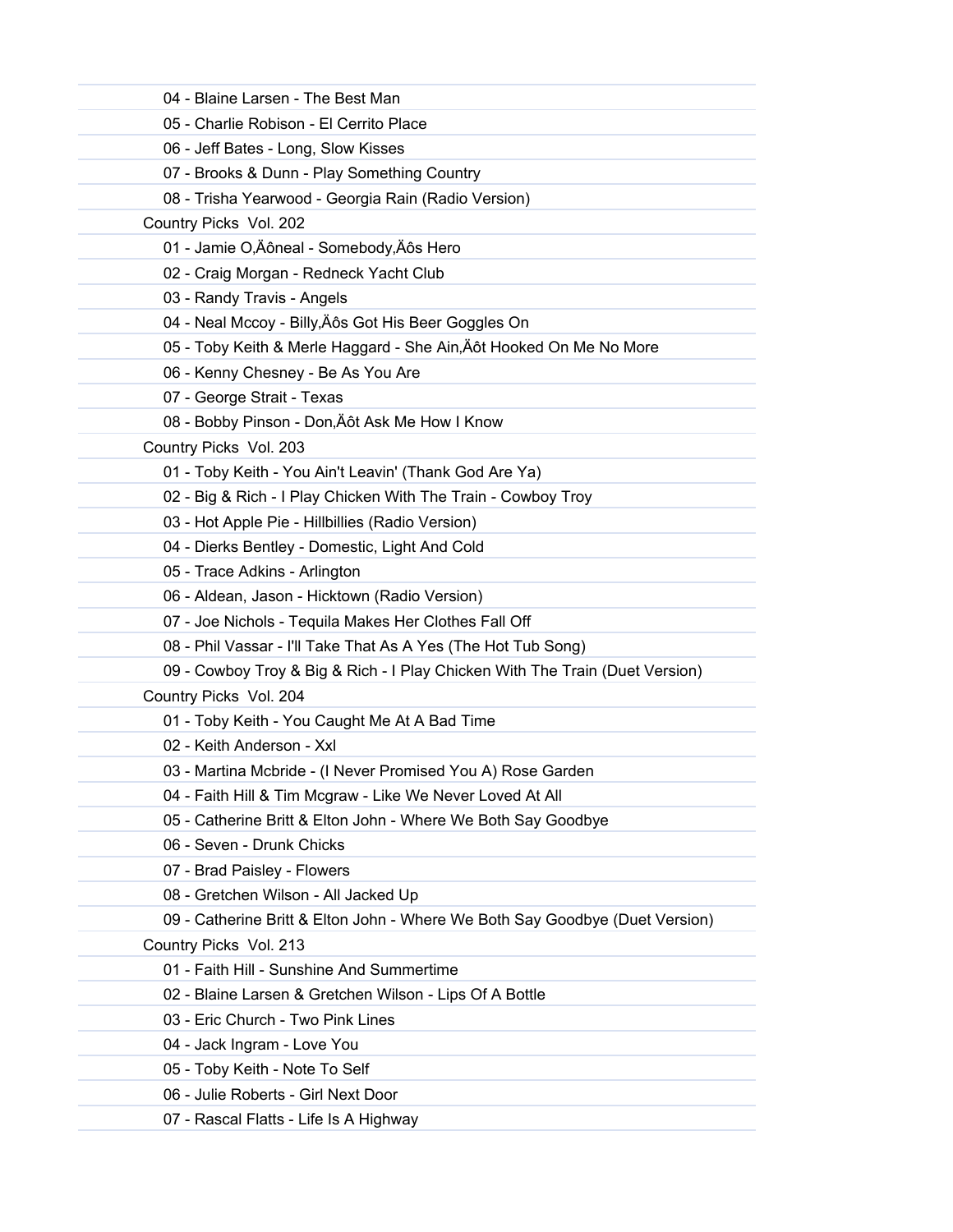| 08 - Big & Rich - 8th Of November (Radio Version)      |
|--------------------------------------------------------|
| Country Picks Vol. 214                                 |
| 01 - Sara Evans - You'll Always Be My Baby             |
| 02 - Alan Jackson - Like Red On A Rose                 |
| 03 - Kenny Chesney - You Save Me                       |
| 04 - Rascal Flatts - My Wish                           |
| 05 - Tim McGraw - My Little Girl                       |
| 06 - Toby Keith - Crash Here Tonight                   |
| 07 - Phil Vassar - Woman In My Life, The               |
| 08 - Lee Ann Womack - Finding My Way Back Home         |
| Country Picks Vol. 46                                  |
| 01 - Clint Black - Loosen Up My Strings                |
| 02 - Lonestar - Everything's Changed                   |
| 03 - Alan Jackson - I'll Go On Loving You              |
| 04 - Ty Herndon - It Must Be Love                      |
| 05 - Aaron Tippin - For You I Will                     |
| 06 - John Berry - Better Than A Biscuit                |
| 07 - Keith Harling - Coming Back For You               |
| 08 - Lee Ann Womack - Little Past Little Rock, A       |
| Country Picks Vol. 47                                  |
| 01 - Dolly Parton - Honky Tonk Songs                   |
| 02 - Garth Brooks - You Move Me                        |
| 03 - Ricochet - Honky Tonk Baby                        |
| 04 - Chad Brock - Evangeline                           |
| 05 - Terri Clark - You're Easy On The Eyes             |
| 06 - Dixie Chicks - Wide Open Spaces                   |
| 07 - Kenny Chesney - I Will Stand                      |
| 08 - Rick Trevino - Only Lonely Me                     |
| Country Picks Vol. 48                                  |
| 01 - Clay Walker - You're Beginning To Get To Me       |
| 02 - Collin Raye - Someone You Used To Know            |
| 03 - Trini Triggs - Straight Tequila                   |
| 04 - Pam Tillis - Every Time                           |
| 05 - Travis Tritt - If I Lost You                      |
| 06 - Wynonna - Woman To Woman                          |
| 07 - Danni Leigh - If The Jukebox Took Tears           |
| 08 - Suzy Bogguss - Nobody Love Nobody Gets Hurt       |
| Country Picks Vol. 49                                  |
| 01 - George Strait - We Really Shouldn't Be Doing This |
| 02 - Lila Mccann - To Get Me To You                    |
| 03 - Faith Hill - Let Me Let Go                        |
| 04 - Monty Holmes - Alone                              |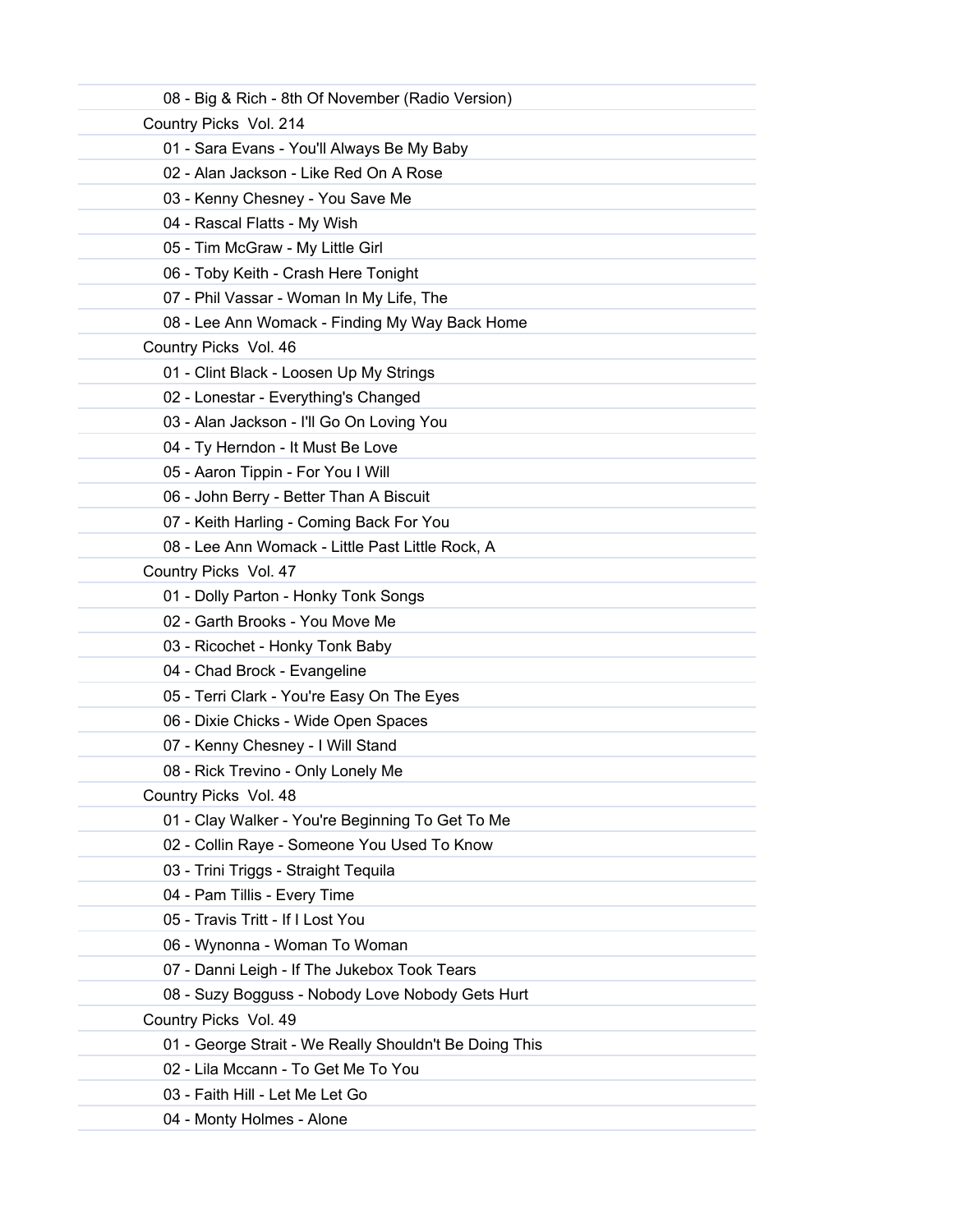| 05 - Warren Brothers, The - Guilty                          |
|-------------------------------------------------------------|
| 06 - Allison Moorer - Set You Free                          |
| 07 - Blackhawk - There You Have It                          |
| 08 - Trisha Yearwood & Garth Brooks - Where Your Road Leads |
| Country Picks Vol. 50                                       |
| 01 - Deana Carter - Absence Of The Heart                    |
| 02 - T. Graham Brown - Wine Into Water                      |
| 03 - Toby Keith - Getcha Some                               |
| 04 - Joe Diffie - Poor Me                                   |
| 05 - Martina Mcbride - Wrong Again                          |
| 06 - Mark Chesnutt - Wherever You Are                       |
| 07 - Brooks & Dunn - Husbands And Wives                     |
| 08 - Restless Heart - For Lack Of Better Words              |
| Country Picks Vol. 51                                       |
| 01 - Randy Travis - Spirit Of A Boy, Wisdom Of A Man        |
| 02 - Vince Gill - Kindly Keep It Country                    |
| 03 - John Michael Montgomery - Hold On To Me                |
| 04 - Deryl Dodd - Bitter End, A                             |
| 05 - Lari White - Take Me                                   |
| 06 - Michael Peterson - By The Book                         |
| 07 - Sara Evans - No Place That Far                         |
| 08 - David Kersh - Something To Think About                 |
| Country Picks Vol. 52                                       |
| 01 - Tracy Lawrence - I'll Never Pass This Way Again        |
| 02 - Steve Wariner - Every Little Whisper                   |
| 03 - Alan Jackson - Right On The Money                      |
| 04 - Jo Dee Messina - Stand Beside Me                       |
| 05 - Chris Ledoux - Slow Down                               |
| 06 - Sammy Kershaw - One Day Left To Live                   |
| 07 - Patty Loveless - Like Water Into Wine                  |
| 08 - Restless Heart - For Lack Of Better Words              |
| Country Picks Vol. 53                                       |
| 01 - Jenny Simpson - Ticket Out Of Kansas                   |
| 02 - Clint Daniels - When I Grow Up                         |
| 03 - Reba Mcentire - Wrong Night                            |
| 04 - Linda Davis - I'm Yours                                |
| 05 - The Wilkinsons - Fly                                   |
| 06 - Billy Ray Cyrus - Busy Man                             |
| 07 - Allison Moorer - Alabama Song                          |
| 08 - Collin Raye - The Eleventh Commandment                 |
| Country Picks Vol. 56                                       |
| 01 - South Sixty Five - Random Act Of Sensless Kindness, A  |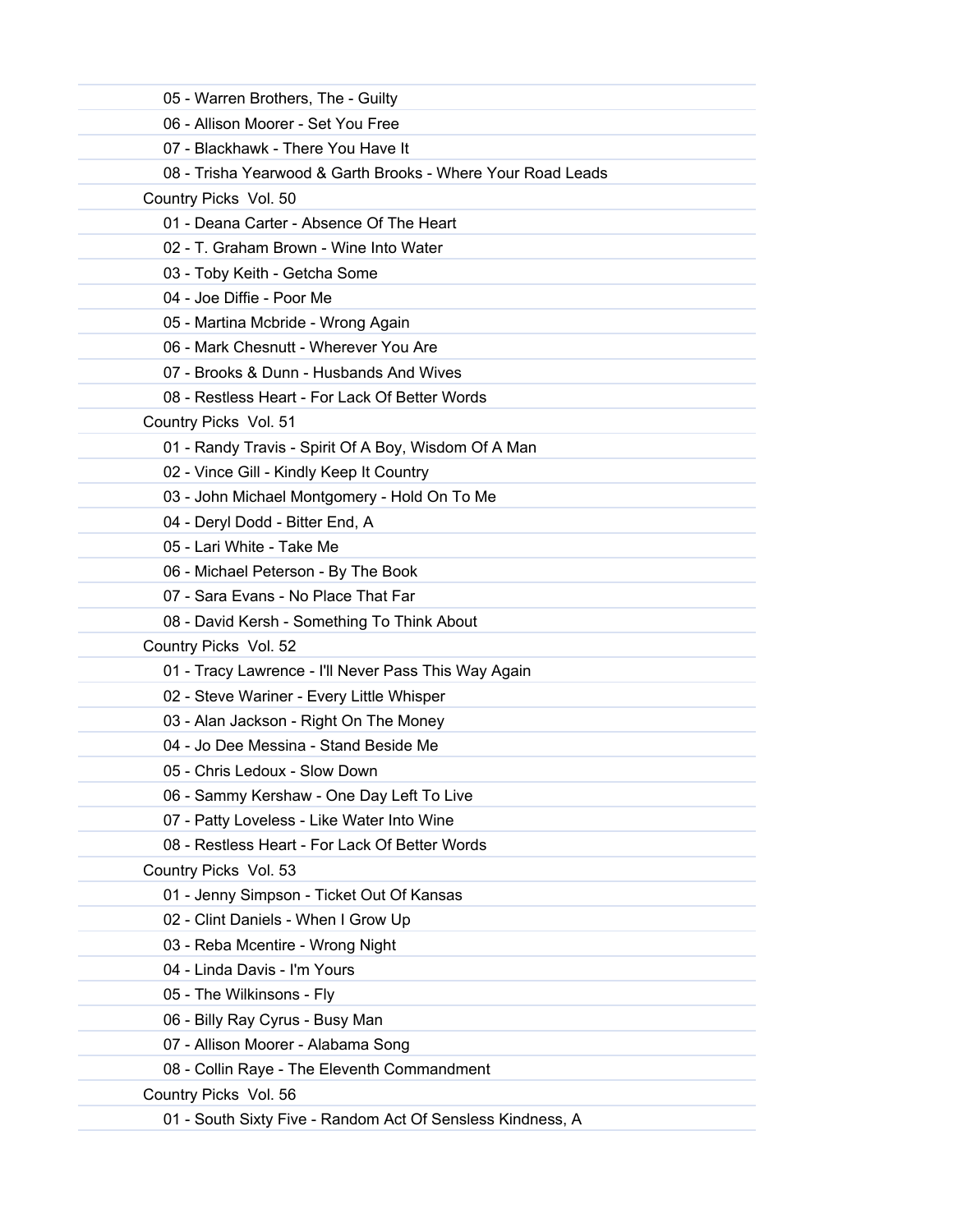| 02 - Shania Twain - That Don't Impress Me Much                            |  |
|---------------------------------------------------------------------------|--|
| 03 - Joe Diffie - Behind Closed Doors                                     |  |
| 04 - Trisha Yearwood - Powerful Thing                                     |  |
| 05 - Garth Brooks & Trisha Yearwood - Wild As The Wind                    |  |
| 06 - Mark Chesnutt - I Don't Want To Miss A Thing                         |  |
| 07 - Ricochet - Can't Stop Thinkin' 'Bout That                            |  |
| 08 - Jon Randall - She Don't Believe In Fairy Tales                       |  |
| Country Picks Vol. 57                                                     |  |
| 01 - Ty Herndon - Hands Of A Working Man                                  |  |
| 02 - Kenny Chesney - How Forever Feels                                    |  |
| 03 - The Dixie Chicks - You Were Mine                                     |  |
| 04 - Diamond Rio - Unbelievable                                           |  |
| 05 - Warren Brothers - Better Man                                         |  |
| 06 - Sawyer Brown - Drive Me Wild                                         |  |
| 07 - Tracy Byrd - When Mama Ain't Happy                                   |  |
| 08 - Travis Tritt - No More Looking Over My Shoulder                      |  |
| Country Picks Vol. 58                                                     |  |
| 01 - Vince Gill - Don't Come Crying To Me                                 |  |
| 02 - Terri Clark - Everytime I Cry                                        |  |
| 03 - Collin Raye - Anyone Else                                            |  |
| 04 - Danni Leigh - 29 Nights                                              |  |
| 05 - Lila Mccann - With You                                               |  |
| 06 - George Strait - Meanwhile                                            |  |
| 07 - Deana Carter - You Still Shake Me                                    |  |
| 08 - Andy Griggs - You Won't Ever Be Lonely                               |  |
| Country Picks Vol. 59                                                     |  |
| 01 - Kinleys, The - Somebody's Out There Watching - Touched By An Angel"" |  |
| 02 - Lee Ann Womack - I'll Think Of A Reason Later                        |  |
| 03 - Faith Hill - Love Ain't Like That                                    |  |
| 04 - Patty Loveless - Can't Get Enough                                    |  |
| 05 - Shane Mcanally - Say Anything                                        |  |
| 06 - Billy Ray Cyrus - Under The Hood                                     |  |
| 07 - Brooks & Dunn - I Can't Get Over You                                 |  |
| 08 - Wade Hayes - Tore Up From The Floor Up                               |  |
| Country Picks Vol. 60                                                     |  |
| 01 - Clint Black - You Don't Need Me Now                                  |  |
| 02 - Lisa Brokop - Ain't Enough Roses                                     |  |
| 03 - Alan Jackson - Gone Crazy                                            |  |
| 04 - Monte Warden - Someday                                               |  |
| 05 - Charlie Robison - Barlight                                           |  |
| 06 - Alabama - Keepin' Up                                                 |  |
| 07 - Aaron Tippin - I'm Leaving                                           |  |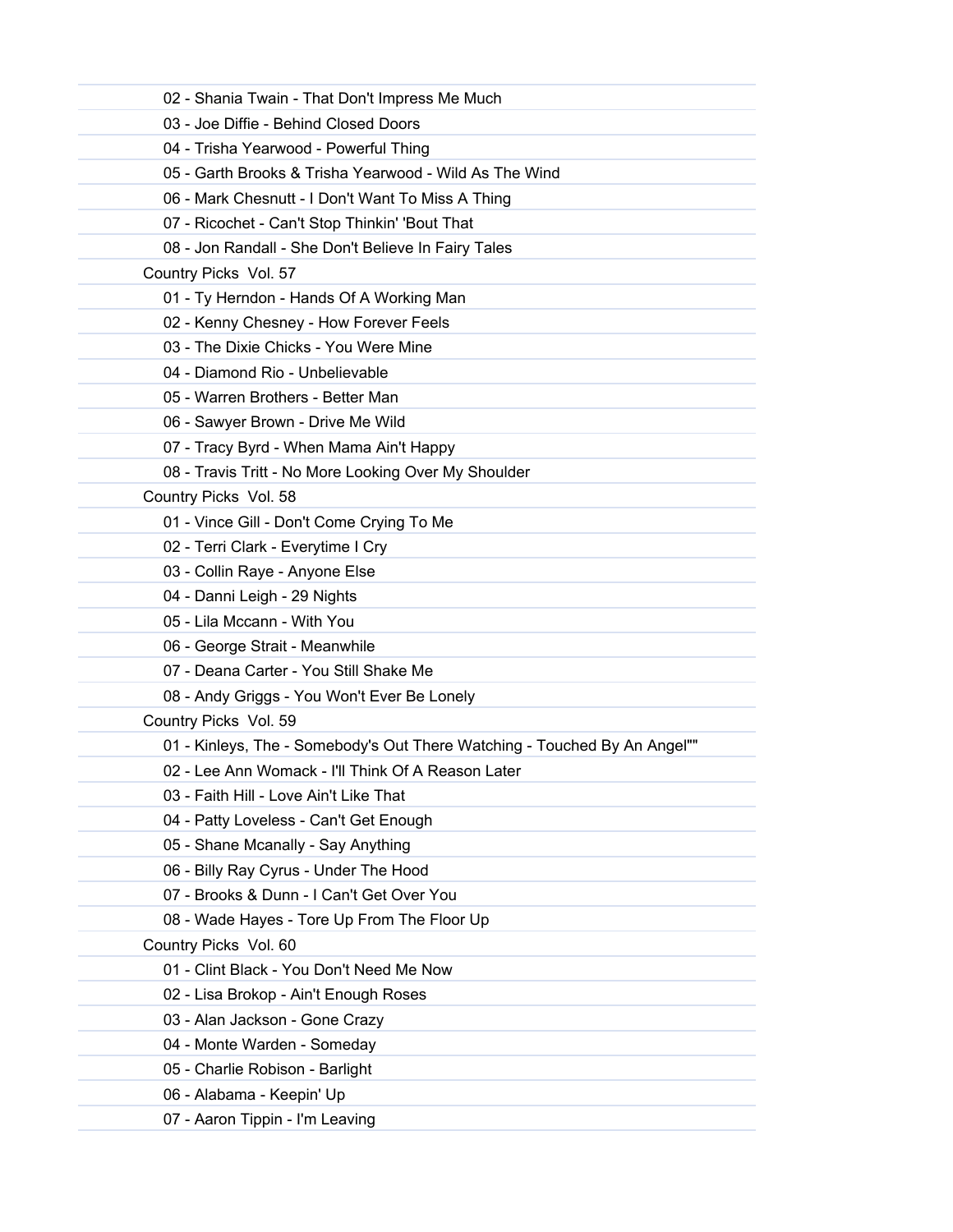| 08 - Mark Wills - Wish You Were Here                                 |  |
|----------------------------------------------------------------------|--|
| Country Picks Vol. 63                                                |  |
| 01 - Mark Nesler - Baby Ain't Rocking Me Right                       |  |
| 02 - Clay Walker - She's Always Right                                |  |
| 03 - Trini Triggs - Horse To Mexico                                  |  |
| 04 - Lonestar - Saturday Night                                       |  |
| 05 - Steve Wariner - Two Tears                                       |  |
| 06 - T. Graham Brown - Happy Ever After                              |  |
| 07 - Brad Paisley - Who Needs Pictures                               |  |
| 08 - Randy Travis - Stranger In My Mirror                            |  |
| Country Picks Vol. 64                                                |  |
| 01 - Tim Mcgraw - Please Remember Me                                 |  |
| 02 - Reba Mcentire - One Honest Heart                                |  |
| 03 - Julie Reeves - It's About Time                                  |  |
| 04 - The Wilkinsons - Boy Oh Boy                                     |  |
| 05 - John Michael Montgomery - Hello L.O.V.E.                        |  |
| 06 - Martina Mcbride - Whatever You Say                              |  |
| 07 - Shane Minor - Slave To The Habit                                |  |
| 08 - Michael Peterson - Somethin' 'Bout A Sunday                     |  |
| Country Picks Vol. 69                                                |  |
| 01 - Vince Gill & Patty Loveless - My Kind Of Woman / My Kind Of Man |  |
| 02 - Dwight Yoakam - Crazy Little Thing Called Love                  |  |
| 03 - Sherrie Austin - Never Been Kissed                              |  |
| 04 - Doug Stone - Make Up In Love                                    |  |
| 05 - George Jones - Choices                                          |  |
| 06 - Rambler - Dreamin'                                              |  |
| 07 - Brooks & Dunn - South Of Santa Fe                               |  |
| 08 - David Ball - Watching My Baby Not Coming Back                   |  |
| Country Picks Vol. 70 8/5/99                                         |  |
| 01 - Alabama - God Must Have Spent A Little More Time On You         |  |
| 02 - Susan Ashton - You're Lucky I Love You                          |  |
| 03 - Tim Mcgraw - The Trouble With Never                             |  |
| 04 - Gil Grand - I Already Fell                                      |  |
| 05 - Matt King - From Your Knees                                     |  |
| 06 - The Warren Brothers - She Wants To Rock                         |  |
| 07 - Deryl Dodd - John Roland Wood                                   |  |
| 08 - Sawyer Brown - I'm In Love With Her                             |  |
| Country Picks Vol. 71 8/5/99                                         |  |
| 01 - Marty Stuart - Red, Red Wine And Cheatin' Songs                 |  |
| 02 - T. Graham Brown - Never In A Million Tears                      |  |
| 03 - Mindy Mccready - One In A Million                               |  |
| 04 - Terri Clark - Unsung Hero                                       |  |
|                                                                      |  |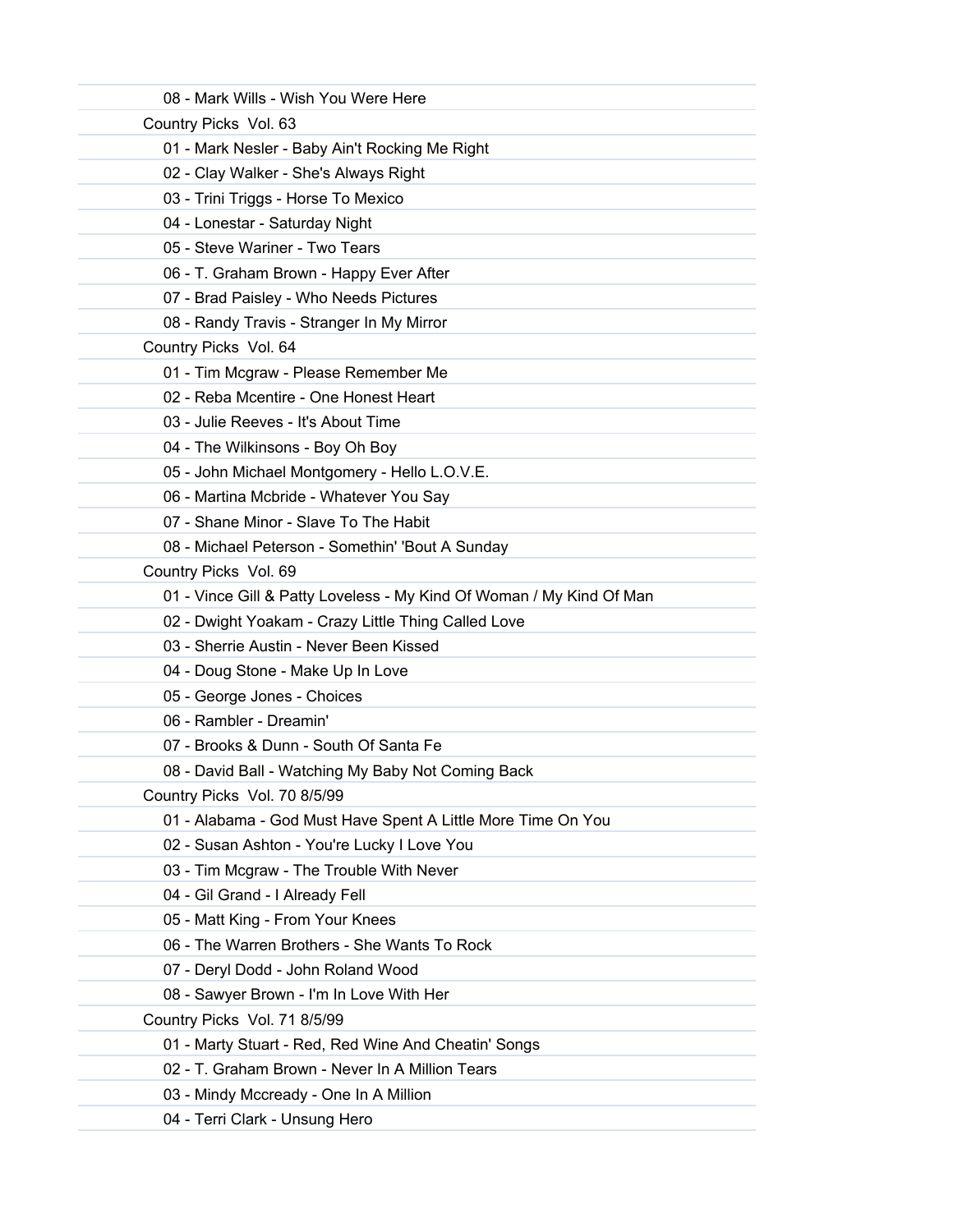| 05 - Alan Jackson - Little Man                                                       |
|--------------------------------------------------------------------------------------|
| 06 - Mark Wills - She's In Love                                                      |
| 07 - Neal Mccoy - The Girls Of Summer                                                |
| 08 - Lee Ann Womack - Now You See Me Now You Don't                                   |
| Country Picks Vol. 72                                                                |
| 01 - Julie Reeves - Trouble Is A Woman                                               |
| 02 - Shana Petrone - This Time                                                       |
| 03 - Bryan White - You're Still Beautiful To Me                                      |
| 04 - Montgomery Gentry - Lonely And Gone                                             |
| 05 - Aaron Tippin - Her                                                              |
| 06 - Shania Twain - You've Got A Way                                                 |
| 07 - Michael Peterson - Sure Feels Real Good                                         |
| 08 - Shane Mcanally - Are Your Eyes Still Blue                                       |
| Country Picks Vol. 76                                                                |
| 01 - The Kinleys - My Heart Is Still Beating                                         |
| 02 - Lisa Angelle - I Wear Your Love                                                 |
| 03 - Lorrie Morgan - Here I Go Again                                                 |
| 04 - Jerry Kilgore - Love Trip                                                       |
| 05 - Ty Herndon - Steam                                                              |
| 06 - Brooks & Dunn - Missing You                                                     |
| 07 - Clay Walker - Live, Laugh, Love                                                 |
| 08 - Chalee Tennison - Handful Of Water                                              |
| Country Picks Vol. 82                                                                |
| 01 - Vince Gill - Loving You Makes Me A Better Man                                   |
| 02 - Keith Harling - Bring It On (Radio Version)                                     |
| 03 - John Berry - Power Windows                                                      |
| 04 - Alabama - Small Stuff                                                           |
| 05 - Alan Jackson - Pop A Top                                                        |
| 06 - Tim Mcgraw - My Best Friend                                                     |
| 07 - Steve Holy - Don't Make Me Beg                                                  |
| 08 - Paul Brandt - It's A Beautiful Thing                                            |
| Country Picks Vol. 86                                                                |
| 01 - Montgomery Gentry - Daddy Won't Sell The Farm                                   |
| 02 - Toby Keith - How Do You Like Me Now?!                                           |
| 03 - Sammy Kershaw - Me And Maxine                                                   |
| 04 - Andy Griggs - She's More                                                        |
| 05 - Clint Black & Steve Wariner - Been There                                        |
| 06 - The Derailers - The Right Place                                                 |
| 07 - Kenny Chesney - Just Put A Ribbon In Your Hair                                  |
| 08 - C. Brock, H. Williams, Jr. & G. Jones - A Country Boy Can Survive (Y2k Version) |
| Country Picks Vol. 90                                                                |
| 01 - Shane Minor - I Think You're Beautiful                                          |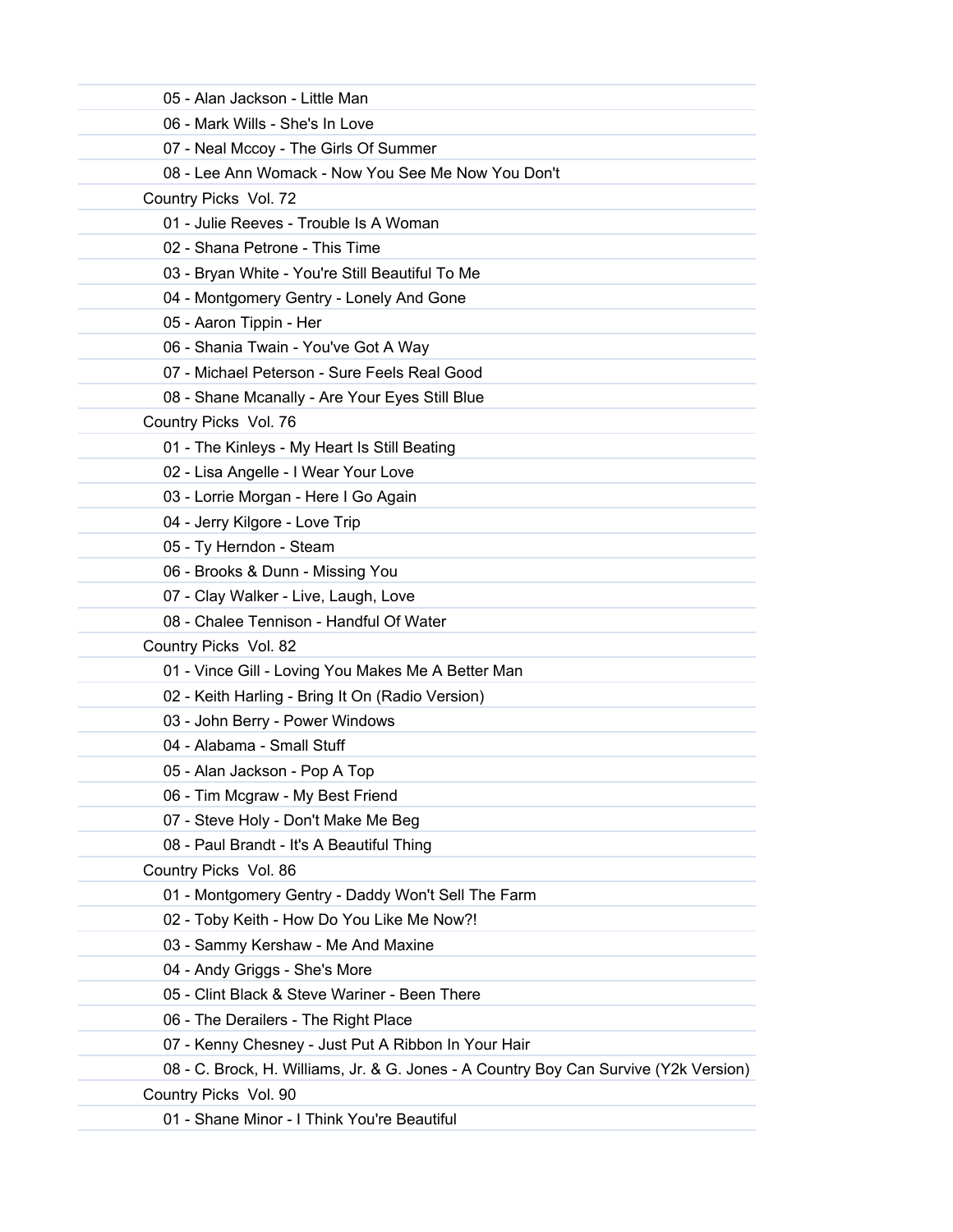| 02 - Trace Adkins - More (Radio Version)                                           |
|------------------------------------------------------------------------------------|
| 03 - Clay Davidson - Unconditional                                                 |
| 04 - Ty Herndon - No Mercy                                                         |
| 05 - Brad Paisley - Me Neither                                                     |
| 06 - Sawyer Brown - 800 Pound Jesus                                                |
| 07 - Collin Raye - Couldn't Last A Moment                                          |
| 08 - Kenny Chesney - What I Need To Do (Radio Version)                             |
| Country Picks Vol. 92                                                              |
| 01 - Blackhawk - I Need You All The Time                                           |
| 02 - Marty Raybon - Cracker Jack Diamond                                           |
| 03 - Eric Heatherly - Flowers On The Wall                                          |
| 04 - Lila Mccann - Kiss Me Now                                                     |
| 05 - Chad Brock - Yes!                                                             |
| 06 - Coley Mccabe - Grow Young With You                                            |
| 07 - Faith Hill - That's How Love Moves                                            |
| 08 - Craig Morgan - Something To Write Home About                                  |
| 09 - Coley Mccabe & Andy Griggs - Grow Young With You (Duet Version)               |
| Country Picks Vol. 93                                                              |
| 01 - Neal Mccoy - Forever Works For Me (Radio Version)                             |
| 02 - Faith Hill - Bringing Out The Elvis                                           |
| 03 - Rascal Flatts - Prayin' For Daylight                                          |
| 04 - Tamara Walker - Askin' Too Much                                               |
| 05 - Steve Wariner - Faith In You                                                  |
| 06 - Asleep At The Wheel - Cherokee Maiden                                         |
| 07 - Joanie Keller - Three Little Tears                                            |
| 08 - Brooks & Dunn - You'll Always Be Loved By Me                                  |
| Country Picks Vol. 95                                                              |
| 01 - Tracy Byrd - Love, You Ain't Seen The Last Of Me                              |
| 02 - Tim Mcgraw - Some Things Never Change                                         |
| 03 - Mark Wills - Almost Doesn't Count                                             |
| 04 - Lonestar - What About Now                                                     |
| 05 - John Michael Montgomery - You Are                                             |
| 06 - Tim Rushlow - When You Love Me                                                |
| 07 - Gary Allan - Lovin' You Against My Will                                       |
| 08 - The Warren Brothers & Sara Evans - That's The Beat Of A Heart (Radio Version) |
| Country Picks Vol. 96                                                              |
| 01 - Mark Chesnutt - Fallin' Never Felt So Good                                    |
| 02 - Darryl Worley - When You Need My Love                                         |
| 03 - Alabama - We Made Love                                                        |
| 04 - Doug Stone - Surprise                                                         |
| 05 - Montgomery Gentry - Self Made Man                                             |
| 06 - Ricochet - Do I Love You Enough                                               |
|                                                                                    |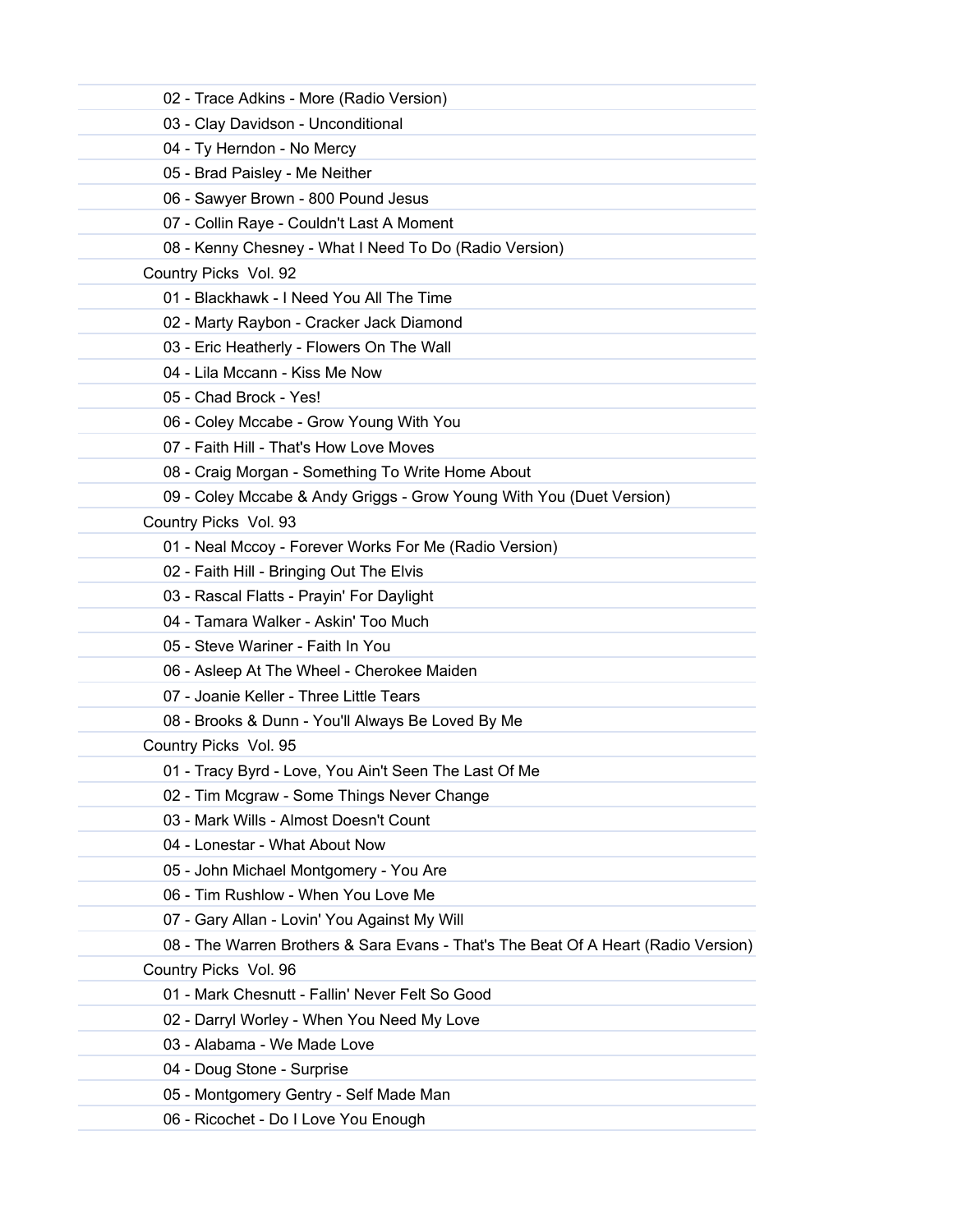| 07 - Steve Holy - Blue Moon (Radio Version)                       |
|-------------------------------------------------------------------|
| 08 - Tim Wilson - The Ballad Of John Rocker                       |
| Country Picks Vol. 98                                             |
| 01 - John Anderson - You Ain't Hurt Nothin' Yet                   |
| 02 - Randy Travis - A Little Left Of Center                       |
| 03 - River Road - Breathless                                      |
| 04 - Tracy Lawrence - Lonely                                      |
| 05 - Diamond Rio - Stuff                                          |
| 06 - Alan Jackson - It Must Be Love                               |
| 07 - Toby Keith - Country Comes To Town                           |
| 08 - Wade Hayes - Goodbye Is The Wrong Way To Go                  |
| Country Picks #183                                                |
| 01 - Big & Rich - Rollin' (The Ballad Of Big & Rich)              |
| 02 - Nichols, Joe - What's A Gut Gotta Do                         |
| 03 - Keith, Toby - Go With Her                                    |
| 04 - Montgomery Gentry - Gone                                     |
| 05 - Twain, Shania - I Anin't No Quitter                          |
| 06 - Mcgraw, Tim - How Bad Do You Want It                         |
| 07 - Brooks & Dunn - It's Getting Better All The Time             |
| 08 - Mcbride, Martina - Over The Rainbow (Live Version)           |
| Country Picks Vol 139 Released Mar, 2002                          |
| 01 - Trick Pony - Just What I Do                                  |
| 02 - Willie Nelson / Lee Ann Womack - Mendocino County Line       |
| 03 - Ray Stevens - Osama-Yo' Mama                                 |
| 04 - Terri Clark - Empty                                          |
| 05 - Danni Leigh - Sometimes                                      |
| 06 - Reba - Sweet Music Man                                       |
| 07 - Alison Krauss / Union Station - Let Me Touch You For A While |
| 08 - Carolyn Dawn Johnson - I Don't Want You To Go                |
| Country Picks Vol 144 Released May 20, 2002                       |
| 01 - Martina Mcbride - Where Would You Be                         |
| 02 - Leslie Satcher - Slow Way Home, The                          |
| 03 - George Jones - 000 Names                                     |
| 04 - Blake Shelton - Ol' Red                                      |
| 05 - Brett James - Chasin' Amy                                    |
| 06 - Darryl Worley - I Miss My Friend                             |
| 07 - Little Big Town - Don't Waste My Time                        |
| 08 - Kasey Chambers - Not Pretty Enough                           |
| Country Picks Vol 163                                             |
| 01 - Sara Evans - Backseat Of A Greyhound Bus                     |
| 02 - Darryl Worley - Have You Forgotten                           |
| 03 - Terri Clark - Three Mississippi                              |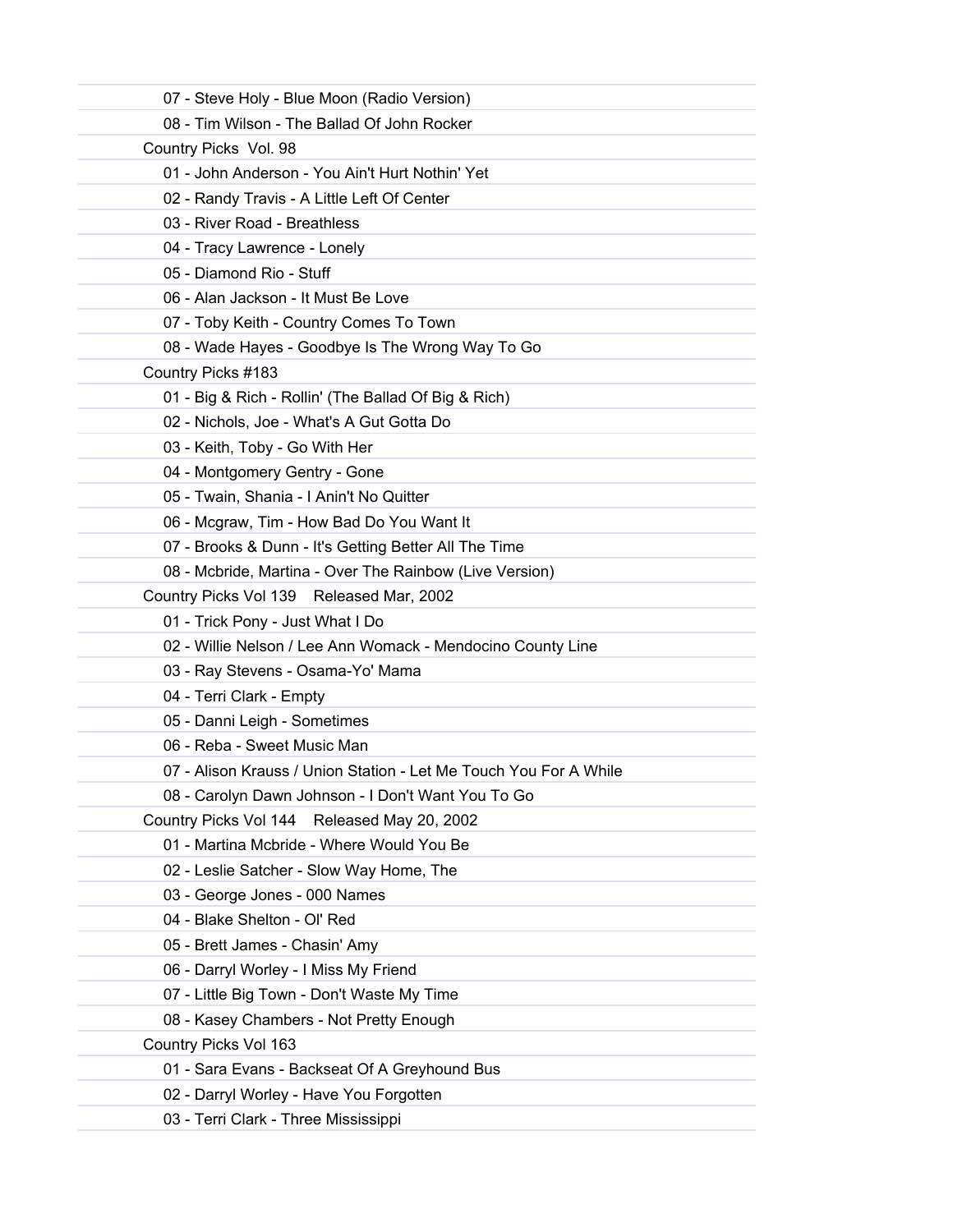| 04 - Brett James - After All                                        |
|---------------------------------------------------------------------|
| 05 - Trick Pony - Boy Like You, A                                   |
| 06 - Johnny Cash - Give My Love To Rose                             |
| 07 - Randy Travis - Three Wooden Crosses                            |
| 08 - Brian Mccomas - 9% Sure                                        |
| Country Picks Vol 180                                               |
| 01 - Shania Twain - It Only Hurts When I'm Breathing                |
| 02 - John Michael Montgomery - Letters From Home                    |
| 03 - Diamond Rio - We All Fall Down                                 |
| 04 - Martina Mcbride - Wearing White                                |
| 05 - Sherrie Austin - Drivin' Into The Sun                          |
| 06 - George Strait - Honk If You Honky Tonk                         |
| 07 - Kenny Chesney / Uncle Kracker - When The Sun Goes Down         |
| 08 - Brooks and Dunn - That's What She Gets For Loving Me           |
| Country Picks Vol 181                                               |
| 01 - Keith Urban - You, Äôll Think Of Me                            |
| 02 - Lee Ann Womack - Wrong Girl, The                               |
| 03 - Norah Jones / Dolly Parton - Creepin, Äô In                    |
| 04 - Martina Mcbride - How Far                                      |
| 05 - Chris Cagle - I, Äôd Be Lying                                  |
| 06 - Tim Mcgraw - Real Good Man                                     |
| 07 - Lonestar - Let, Äôs Be Us Again                                |
| 08 - Montgomery Gentry - If You Ever Stop Loving Me                 |
| Country Picks Vol 182                                               |
| 01 - Big & Rich - Wild West Show (Duet Version)                     |
| 02 - Brad Paisley and Alison Krauss - Whiskey Lullaby               |
| 03 - Toby Keith - Whiskey Girl                                      |
| 04 - Dixie Chicks - Truth No. 2.                                    |
| 05 - Josh Gracin - I Want To Live                                   |
| 06 - Gretchen Wilson - Redneck Woman                                |
| 07 - Joe Nichols - If Nobody Believed In You                        |
| 08 - Hank Williams, Jr. - Why Can, Äôt We All Just Get A Long Neck? |
| Country Picks Vol 185                                               |
| 01 - Travis Tritt - The Girl, Äôs Gone Wild                         |
| 02 - The Warren Brothers - Sell A Lot Of Beer                       |
| 03 - Dolly Parton - Welcome Home                                    |
| 04 - Kenny Chesney - I Go Back                                      |
| 05 - Montgomery Gentry - I Got Drunk                                |
| 06 - Loretta Lynn - Miss Being Mrs.                                 |
| 07 - Gretchen Wilson - Homewrecker                                  |
| 08 - Big & Rich - Save A Horse (Ride A Cowboy)                      |
| Country Picks Vol 191                                               |
|                                                                     |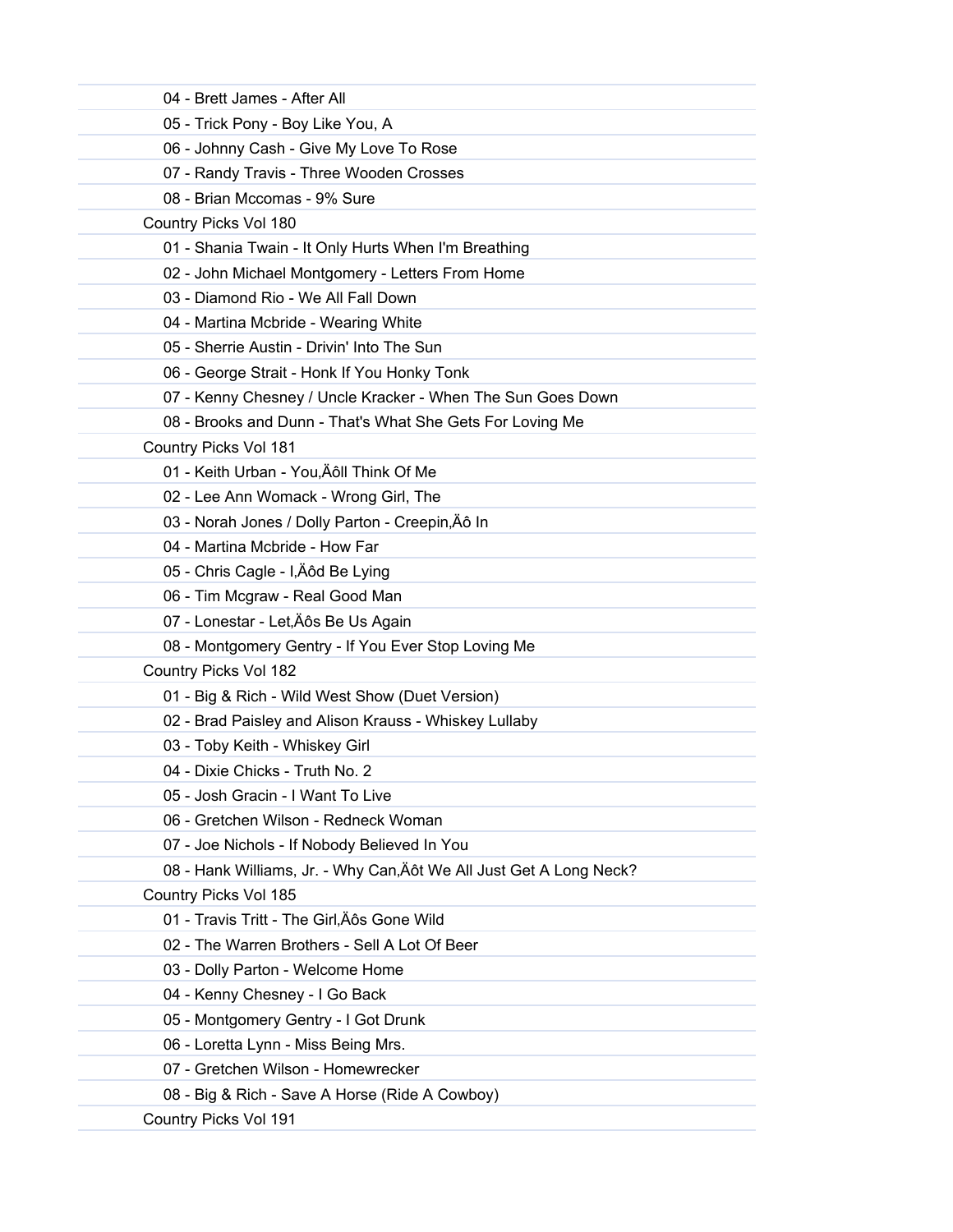| 01 - Rascal Flatts - Bless The Broken Road          |
|-----------------------------------------------------|
| 02 - Keith Urban - You, Äôre My Better Half         |
| 03 - Phil Vassar - In A Real Love                   |
| 04 - Lonestar - Mr. Mom                             |
| 05 - Dierks Bentley - How Am I Doing                |
| 06 - Brad Paisley - Mud On The Tires                |
| 07 - Jamie O, Äôneal - Trying To Find Atlantis      |
| 08 - Alan Jackson - Monday Morning Church           |
| Country Picks Vol 192                               |
| 01 - Blaine Larsen - How Do You Get That Lonely     |
| 02 - Toby Keith / Krystal - Mockingbird             |
| 03 - Julie Roberts - Chance, The                    |
| 04 - Shania Twain - Don, Äôt                        |
| 05 - Sara Evans - Tonight                           |
| 06 - Big / Rich - Kick My Ass                       |
| 07 - Trace Adkins - Rough And Ready                 |
| 08 - Darryl Worley - Awful Beautiful Life           |
| Country Picks Vol 195                               |
| 01 - Lonestar - Class Reunion (That Used To Be Us)  |
| 02 - Katrina Elam - I Want A Cowboy                 |
| 03 - Kenny Chesney - Old Blue Chair                 |
| 04 - Rascal Flatts - Skin                           |
| 05 - Gretchen Wilson - Holdin, Äô You               |
| 06 - Big / Rich - Six Foot Town                     |
| 07 - Julie Roberts - Wake Up Older                  |
| 08 - Jo Dee Messina - My Give A Damn, Äôs Busted    |
| Country Picks Vol 197                               |
| 01 - Kenny Chesney - Guitars And Tiki Bars          |
| 02 - Amber Dotson - I,Äôll Try Anything             |
| 03 - Gretchen Wilson - What Happened                |
| 04 - Travis Tritt - I See Me                        |
| 05 - Big / Rich - Big Time                          |
| 06 - George Canyon - My Name                        |
| 07 - Trick Pony - It, Äôs A Heartache               |
| 08 - Leann Rimes - Probably Wouldn, Äôt Be This Way |
| Country Picks Vol 198                               |
| 01 - Brian Mccomas - Middle Of Nowhere, The         |
| 02 - Keith Urban - Making Memories Of Us            |
| 03 - Cledus T. Judd - Paycheck Woman                |
| 04 - Reba Mcentire - My Sister                      |
| 05 - Alison Krauss / Union Station - Restless       |
| 06 - Big / Rich - Live This Life                    |
|                                                     |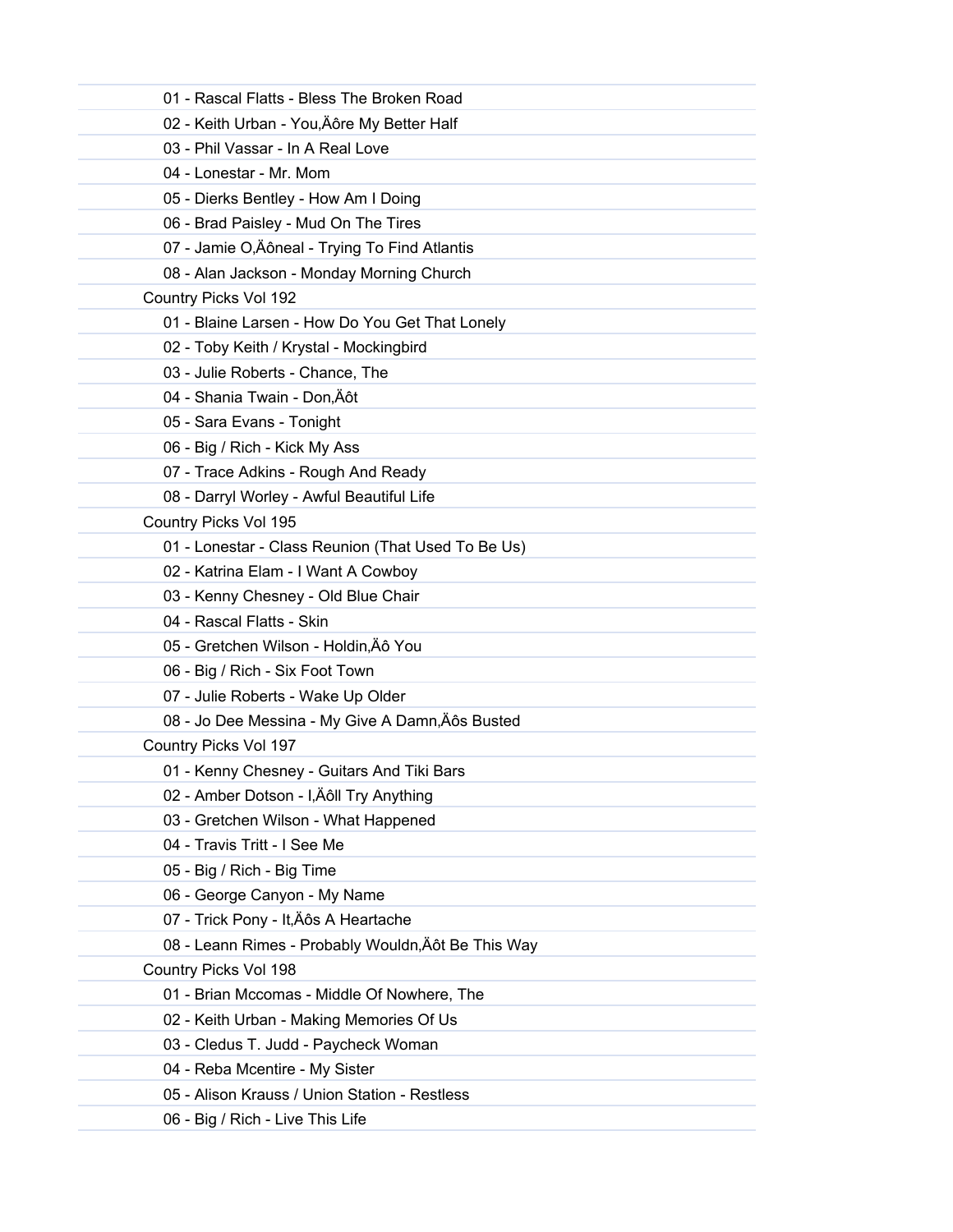| 07 - Miranda Lambert - Bring Me Down                             |  |
|------------------------------------------------------------------|--|
| 08 - Alan Jackson - Talkin, Äô Song Repair Blues, The            |  |
| Country Picks Vol 207                                            |  |
| 01 - Lee Ann Womack - Twenty Years And Two Husbands Ago          |  |
| 02 - Carrie Underwood - Jesus, Take Wheel                        |  |
| 03 - Montgomery Gentry - She Don, Äôt Tell Me To                 |  |
| 04 - Little Big Town - Boondocks                                 |  |
| 05 - Chris Cagle - Miss Me Baby                                  |  |
| 06 - Carrie Underwood - Some Hearts                              |  |
| 07 - Dierks Bentley - Come A Little Closer                       |  |
| 08 - Kenny Chesney - Living In Fast Forward                      |  |
| Country Picks Vol 211                                            |  |
| 01 - Alison Krauss / Union Station - If I Didn't Know Any Better |  |
| 02 - Wreckers - Leave The Pieces                                 |  |
| 03 - Toby Keith - Hell No                                        |  |
| 04 - Rascal Flatts - Me And My Gang                              |  |
| 05 - Toby Keith - Little Too Late, A                             |  |
| 06 - Bomshel - Country Music Love Song                           |  |
| 07 - Tim Mcgraw - I Got Friends That Do                          |  |
| 08 - Brad Paisley - World, The                                   |  |
| Country Picks Vol 212                                            |  |
| 01 - Gretchen Wilson - California Girls                          |  |
| 02 - Rio Grand - Kill Me Now                                     |  |
| 03 - Julie Roberts - Men And Mascara                             |  |
| 04 - Miranda Lambert - New Strings (Radio Version)               |  |
| 05 - Trace Adkins - Swing                                        |  |
| 06 - Josh Turner - Would You Go With Me                          |  |
| 07 - Martina Mcbride - 'Til I Can Make It On My Own              |  |
| 08 - Lost Trailers - Call Me Crazy                               |  |
| Country Picks Vol 90                                             |  |
| 01 - Leann Rimes - Nothing About Love Makes Sense                |  |
| 02 - Tim Mcgraw - Drugs Or Jesus                                 |  |
| 03 - Gretchen Wilson - When It Rains                             |  |
| 04 - Big / Rich - Holy Water                                     |  |
| 05 - Tim Mcgraw - My Old Friend                                  |  |
| 06 - Alan Jackson - To Do What I Do                              |  |
| 07 - Gary Allan - Nothing On But The Radio                       |  |
| 08 - Shania Twain / Billy Currington - Party For Two             |  |
| Country Picks Volume 138 Released Feb 28, 2002                   |  |
| 01 - Coffey, Kellie - When You Lie Next To Me                    |  |
| 02 - Gentry, Montgomery - Fine Line                              |  |
| 03 - Herndon, Ty - Heather's Wall                                |  |
|                                                                  |  |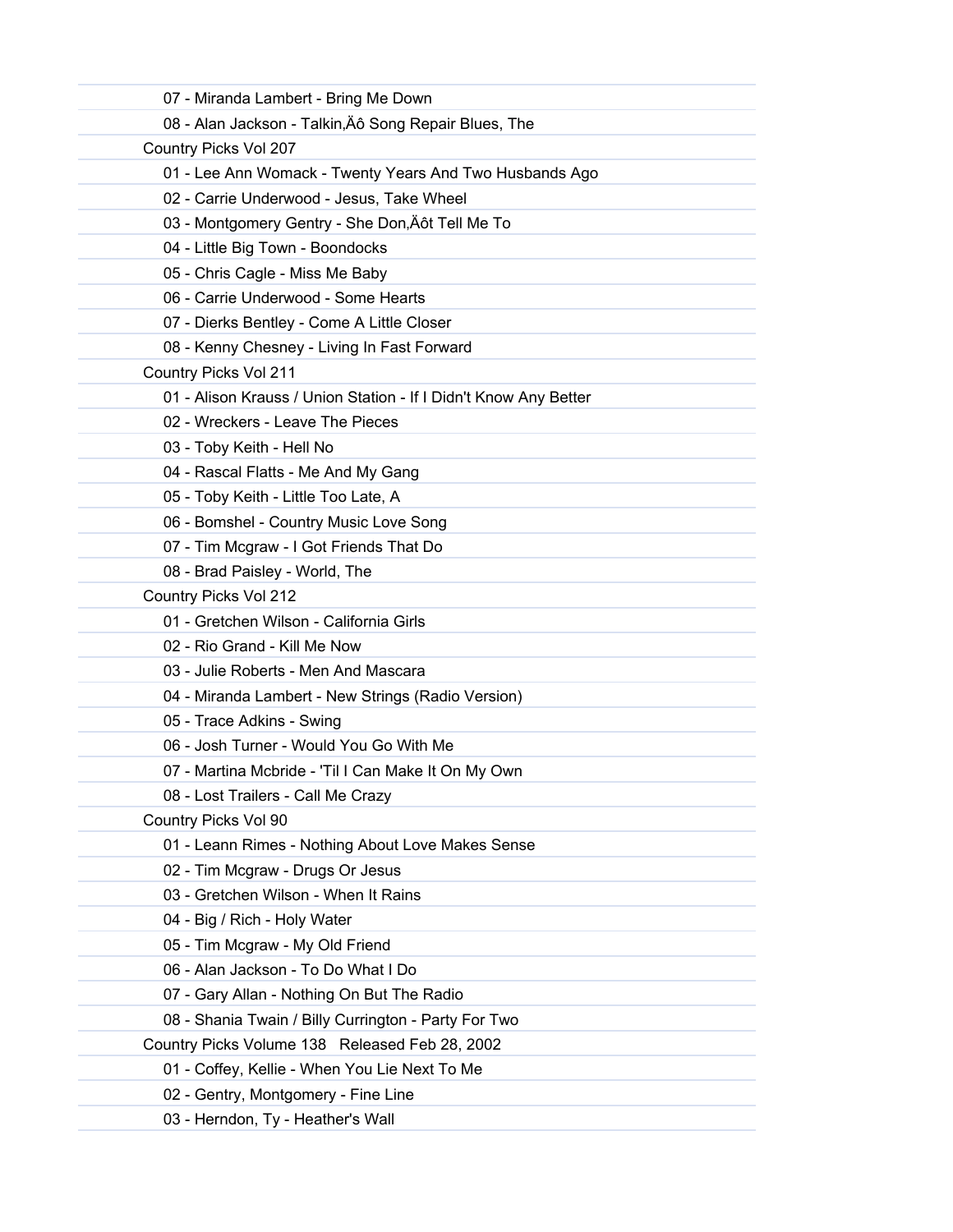| 04 - Jolie And Wanted - Party On The Patio                          |
|---------------------------------------------------------------------|
| 05 - Morgan, Craig - God Family And Country                         |
| 06 - Trick Pony - Every Other Memory                                |
| 07 - Trick Pony, Cash, Johnny And Jennings, Waylon - Big River      |
| 08 - Worley, Darryl - Sideways                                      |
| Country Vol 142 Released Apr 11, 2002                               |
| 01 - George Strait - Living And Living Well                         |
| 02 - Mindy Mccready - Maybe, Maybe Not                              |
| 03 - Clint Black - Money Or Love                                    |
| 04 - Jamie O'neal - Frantic                                         |
| 05 - Sawyer Brown - Circles                                         |
| 06 - Mark Chesnutt - She Was                                        |
| 07 - Shannon Brown - Untangle My Heart                              |
| 08 - Shannon Lawson - Goodbye On A Bad Day                          |
| Country Vol 200                                                     |
| 01 - Keith, Toby - As Good As I Once Was                            |
| 02 - Smith, Mindy - One Moment More                                 |
| 03 - Paisley, Brad - Alcohol                                        |
| 04 - Erika Jo - I Break Things                                      |
| 05 - Van Zant - Help Somebody                                       |
| 06 - Chesney, Kenny - Keg In The Closet                             |
| 07 - Montgomery Gentry - Something To Be Proud Of                   |
| 08 - Gracin, Josh - Stay With Me                                    |
| Pop / Rock Picks Vol 240                                            |
| 01 - Jet - Look What You, Äôve Done                                 |
| 02 - Destiny, Äôs Child - Girl                                      |
| 03 - Ciara / Ludacris - Oh                                          |
| 04 - Avril Lavigne - He Wasn, Äôt                                   |
| 05 - Bobby Valentino - Slow Down                                    |
| 06 - Gwen Stefani - Hollaback Girl                                  |
| 07 - Melissa Etheridge / Joss Stone - Cry Baby / Piece Of My Heart  |
| Pop / Rock Picks Vol 241                                            |
| 01 - Black Eyed Peas - Don, Äôt Phunk With My Heart (Radio Version) |
| 02 - Hot Hot Heat - Goodnight Goodnight                             |
| 03 - Coldplay - Speed Of Sound                                      |
| 04 - My Chemical Romance - Helena                                   |
| 05 - Rob Thomas - Lonely No More                                    |
| 06 - 3 Doors Down - Behind Those Eyes                               |
| 07 - Garbage - Why Do You Love Me                                   |
| 08 - Kelly Clarkson - Behind These Hazel Eyes                       |
| Pop Picks                                                           |
| 01 - Anne Cochran & Jim Brickman - After All These Years            |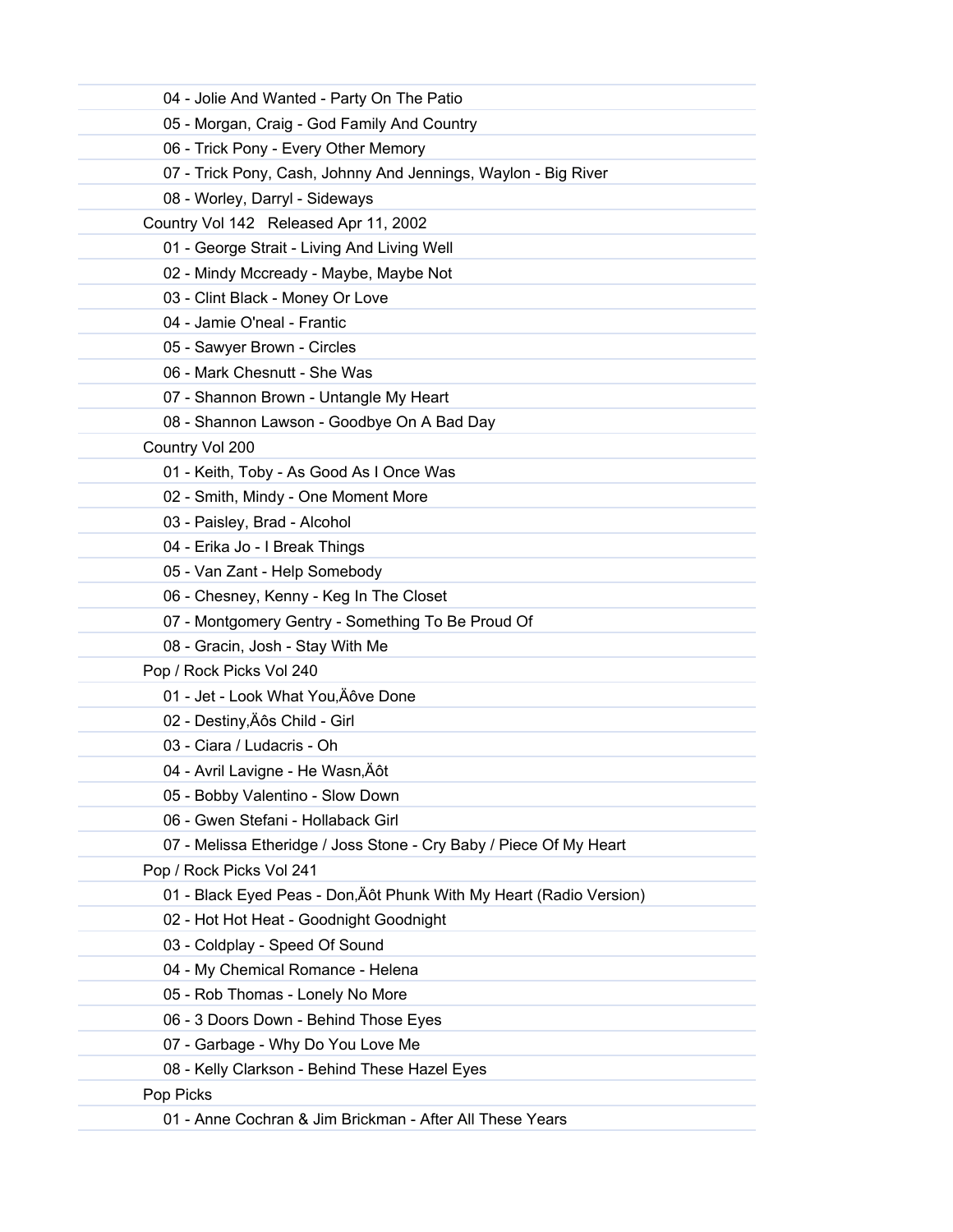| 01 - Smash Mouth - Can't Get Enough Of You Baby             |
|-------------------------------------------------------------|
| 02 - 'Nsync - Tearin' Up My Heart                           |
| 02 - Brandy & Monica - The Boy Is Mine                      |
| 03 - Barenaked Ladies - One Week                            |
| 03 - Color Me Badd - Remember When                          |
| 04 - Alana Davis - Crazy                                    |
| 04 - All Saints - Never Ever                                |
| 05 - Usher - My Way                                         |
| 05 - Wallflowers - Hereos                                   |
| 06 - Days Of The New - The Down Town                        |
| 06 - Steve Perry - I Stand Alone                            |
| 07 - Donna Lewis - I Could Be The One                       |
| 07 - Sister 7 - Know What You Mean                          |
| 08 - Marcy Playground - Saint Joe On The Second Bus         |
| 08 - Natalie Imbruglia - Wishing I Was There                |
| Pop Vol 242                                                 |
| 01 - Pussycat Dolls & Busta Rhymes - Don't Cha              |
| 02 - Plant, Robert - Shine It All Around                    |
| 03 - 112 - U Already Know                                   |
| 04 - Mars Volta - Widow                                     |
| 05 - System Of A Down - B.Y.O.B                             |
| 06 - Degraw, Gavin - Chariot                                |
| 07 - Stone, Joss - Right To Be Wrong                        |
| 08 - Snoop Dogg, Charlie Wilson & Justin Timberlake - Signs |
| Pop/Rock Hits Vol. 161 Released Apr 07, 2002                |
| 01 - Brandy - What About Us? (Radio Version)                |
| 02 - Train - She's On Fire (Radio Version)                  |
| 03 - Kid Rock - Lonely Road Of Faith                        |
| 04 - No Doubt - Hella Good                                  |
| 05 - Aaliyah - More Than A Woman                            |
| 06 - B2k - Uh Huh (Radio Version)                           |
| 07 - Kylie Minogue - Can't Get You Out Of My Head           |
| 08 - Elton John - This Train Don't Stop There Anymore       |
| Pop/Rock Hits Vol. 164 Released May 2, 2002                 |
| 01 - Creed - To Whom It May Concern                         |
| 02 - Vanessa Carlton - A Thousand Miles                     |
| 03 - U2 - In A Little While                                 |
| 04 - Unwritten Law - Seein' Red                             |
| 05 - Godsmack - I Stand Alone                               |
| 06 - Trik Turner - Friends & Family                         |
| 07 - Course Of Nature - Caught In The Sun                   |
| 08 - Sheryl Crow - Soak Up The Sun (Radio Version)          |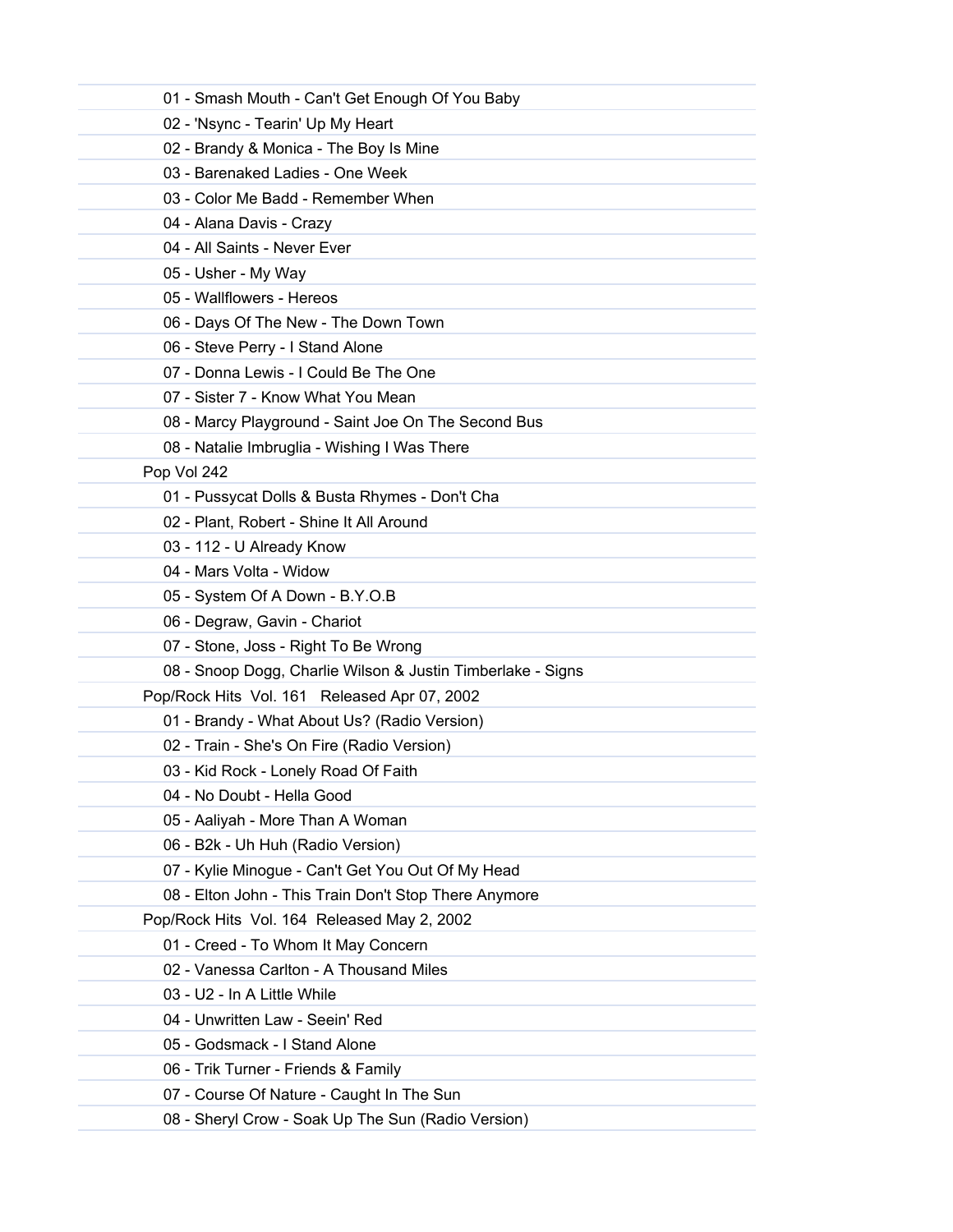| Pop/Rock Hits Vol. 170 Released Jun 20, 2002                                     |
|----------------------------------------------------------------------------------|
| 01 - Our Lady Peace - Somewhere Out There                                        |
| 02 - Creed - One Last Breath                                                     |
| 03 - Korn - Here To Stay                                                         |
| 04 - Chad Kroeger & Josey Scott - Hero                                           |
| 05 - Staind - Epiphany                                                           |
| 06 - Pink - Just Like A Pill                                                     |
| 07 - Avril Lavigne - Complicated (Radio Version)                                 |
| 08 - Moby - We Are All Made Of Stars (Radio Version)                             |
| Pop/Rock Hits Vol. 172 Released Jul 25, 2002                                     |
| 01 - Knox - Black Suits Comin' (Radio Version) - Will Smith & Tra                |
| 02 - Dave Matthews Band - Where Are You Going                                    |
| 03 - Anastacia - One Day In Your Life                                            |
| 04 - Beyonce Knowles - Work It Out                                               |
| 05 - Britney Spears - Boys (Remix)                                               |
| 06 - Jennifer Lopez - Alive (Radio Version)                                      |
| 07 - Marc Anthony - I've Got You (Radio Version)                                 |
| 08 - Kylie Minogue - Love At First Sight (Radio Version)                         |
| Pop/Rock Hits Vol. 173 Released Jul 25, 2002                                     |
| 01 - Abandoned Pools - Remedy (Radio Version), The                               |
| 02 - Rush - One Little Victory                                                   |
| 03 - Remy Zero - Perfect Memory                                                  |
| 04 - Hoobastank - Running Away                                                   |
| 05 - Aerosmith - Girls Of Summer                                                 |
| 06 - Kelly Osbourne - Papa Don't Preach                                          |
| 07 - Quarashi - Stick 'Em Up (Radio Version)                                     |
| 08 - Counting Crows & Sheryl Crow - American Girls (Radio Version)               |
| Pop/Rock Hits Vol. 185 Released Dec 5, 2002                                      |
| 01 - Madonna - Die Another Day (Radio Version)                                   |
| 02 - Jennifer Lopez, Jadakiss & Styles - Jenny From The Block                    |
| 03 - Jimmy Eat World - A Praise Chorus                                           |
| 04 - Heather Headley - He Is                                                     |
| 05 - 3 Doors Down - When I'm Gone                                                |
| 06 - New Found Glory - Head On Collision                                         |
| 07 - Nirvana - You Know You're Right                                             |
| 08 - Las Ketchup - The Ketchup Song (Hey Hah)(Spanglish Version)                 |
| Released Dec 19, 2002<br>Pop/Rock Hits Vol. 186                                  |
| 01 - Nivea, Brian Casey & Brandon Casey - Don't Mess With My Man (Radio Version) |
| 02 - Tlc - Girl Talk (Radio Version)                                             |
| 03 - Sean Paul - Gimme The Light                                                 |
| 04 - Nelly & St. Lunatics - Air Force Ones                                       |
| 05 - Z & Beyonce Knowles - 03 Bonnie & Clyde - Jay                               |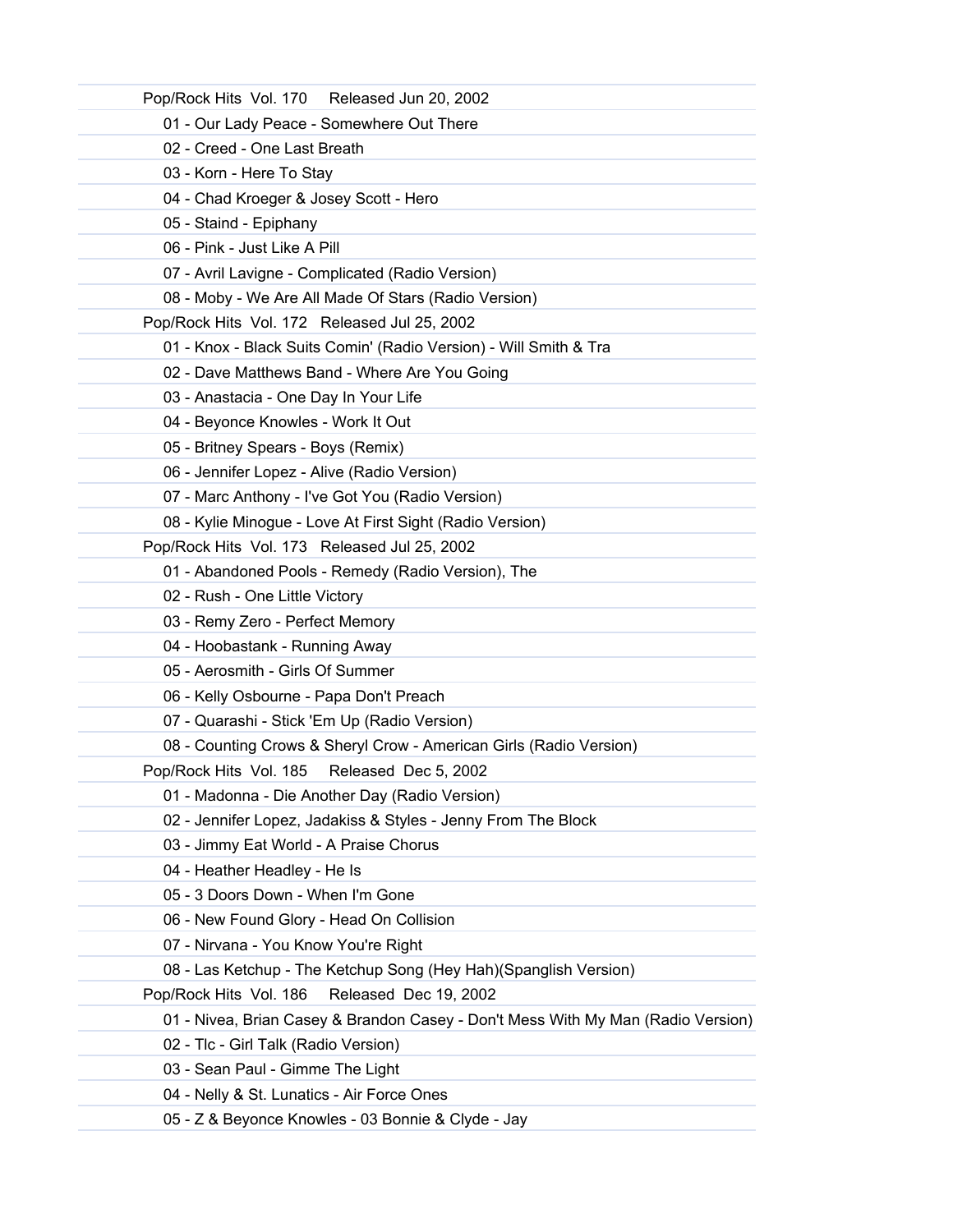| 06 - Oakenfold & Shifty Shellshock - Starry Eyed Surprise                      |
|--------------------------------------------------------------------------------|
| 07 - Clipse - When The Last Time (Radio Version)                               |
| 08 - Erykah Badu & Common - Love Of My Life (An Ode To Hip Hop)(Radio Version) |
| Pop/Rock Hits Vol. 189<br>Released Jan 19, 2003                                |
| 01 - B2k & P. Diddy - Bump, Bump, Bump (Radio Version)                         |
| 02 - Ja Rule & Bobby Brown - Thug Lovin' (Radio Version)                       |
| 03 - Eve - Satisfaction                                                        |
| 04 - Eminem - 8 Mile                                                           |
| 05 - Jaheim & Tha Rayne - Fabulous                                             |
| 06 - Ja Rule & Ashanti - Mesmerize (Radio Version)                             |
| 07 - Pac - Thugz Mansion (Radio Version) - Tu                                  |
| 08 - Snoop Dogg - From Tha Chuuuch To Da Palace (Radio Version)                |
| Pop/Rock Hits Vol. 190<br>Released Jan 19, 2003                                |
| 01 - Town - These Are The Days - O                                             |
| 02 - Jennifer Lopez & Ll Cool J - All I Have                                   |
| 03 - Aaliyah - Miss You                                                        |
| 04 - Kelly Osbourne - Shut Up                                                  |
| 05 - Chevelle - Red, The                                                       |
| 06 - Santana & P.O.D. - America                                                |
| 07 - Santana & Chad Kroeger - Why Don't You & I                                |
| 08 - Phil Collins - Can't Stop Loving You                                      |
| Pop/Rock Hits Vol. 191 Released Feb 6, 2003                                    |
| 01 - Dru Hill - I Should Be (Radio Version)                                    |
| 02 - Ll Cool J & Amerie - Paradise (Radio Version)                             |
| 03 - Amerie - Talkin' To Me                                                    |
| 04 - Mariah Carey - One, The                                                   |
| 05 - 50 Cent - Wanksta                                                         |
| 06 - Baby & P. Diddy - Do That (Radio Version)                                 |
| 07 - Busta Rhymes & Spliff Star - Make It Clap (Radio Version)                 |
| 08 - Whitney Houston - One Of Those Days (Radio Version)                       |
| Pop/Rock Hits Vol. 193                                                         |
| 01 - Shania Twain - Waiter! Bring Me Water! (Pop Version)                      |
| 02 - Tony Bennett & K.D. Lang - What A Wonderful World                         |
| 03 - Faith Hill - Stronger                                                     |
| 04 - Jim Brickman & Jane Krakowski - You                                       |
| 05 - Santana & Macy Gray - Amor $\sqrt{\circ}$ (Sexo)                          |
| 06 - Rod Stewart - These Foolish Things                                        |
| 07 - Lasgo - Something (Radio Version)                                         |
| 08 - Shania Twain - In My Car (I'll Be The Driver) (Pop Version)               |
| Pop/Rock Hits Vol. 194<br>Released Feb 20, 2003                                |
| 01 - Fuel - Won't Back Down                                                    |
| 02 - Unwritten Law - Rest Of My Life                                           |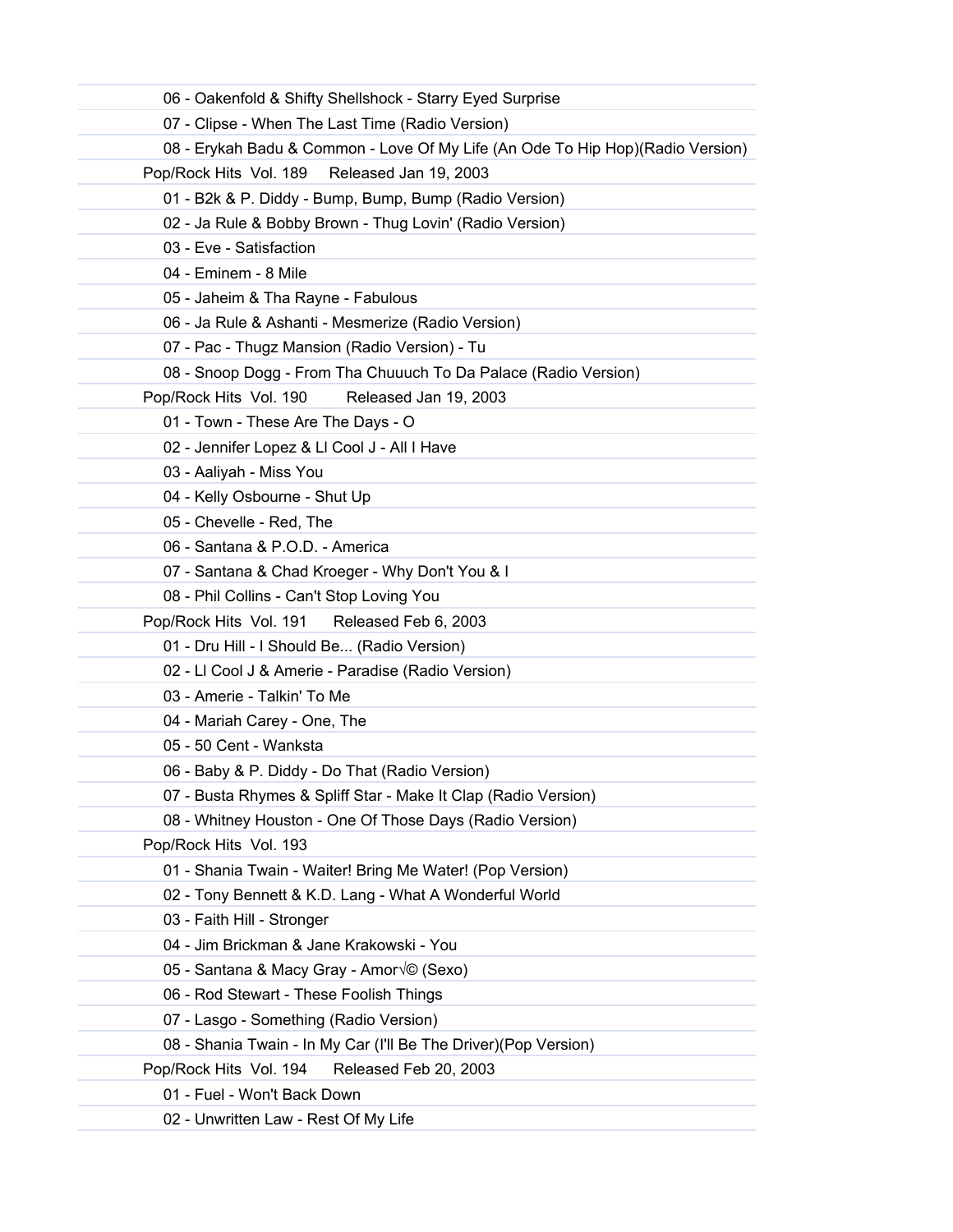| 03 - Stone Sour - Get Inside                                                       |
|------------------------------------------------------------------------------------|
| 04 - Socialburn - Down                                                             |
|                                                                                    |
| 05 - Zwan - Honestly<br>06 - The Donnas - Take It Off                              |
|                                                                                    |
| 07 - Foo Fighters - Times Like These                                               |
| 08 - Sodium - Alyssa Milano (Radio Version)<br>Pop/Rock Pick 153                   |
| 01 - Osbourne, Ozzy - Gets Me Through                                              |
| 02 - Default - Wasting My Time                                                     |
|                                                                                    |
| 03 - Tenacious D - Wonderboy<br>04 - Pod - Alive                                   |
|                                                                                    |
| 05 - No Doubt & Bounty Killer - Hey Baby                                           |
| 06 - System Of A Down - Chop Suey                                                  |
| 07 - Hoobastank - Crawling In The Dark                                             |
| 08 - Calling - Wherever You Will Go                                                |
| Pop/Rock Picks Vol. 101                                                            |
| 01 - Ben Harper & The Innocent Criminals - Steal My Kisses (Radio Version)         |
| 02 - Nine Days - Absolutely (Story Of A Girl)                                      |
| 03 - En Vogue - Riddle (Radio Version)                                             |
| 04 - Backstreet Boys - The One                                                     |
| 05 - Matchbox 20 - Bent                                                            |
| 06 - 'Nsync - It's Gonna Be Me                                                     |
| 07 - Toni Braxton - He Wasn't Man Enough                                           |
| 08 - Whitney Houston & Enrique Iglesias - Could I Have This Kiss Forever           |
| Pop/Rock Picks Vol. 102                                                            |
| 01 - Caroline's Spine - Nothing To Prove (Radio Version)                           |
| 02 - Angela Via - Picture Perfect (Radio Version)                                  |
| 03 - Creed - With Arms Wide Open                                                   |
| 04 - Bosson - We Live                                                              |
| 05 - Bb Mak - Back Here                                                            |
| 06 - Tina Turner - Whatever You Need                                               |
| 07 - Lfo - I Don't Wanna Kiss You Goodnight                                        |
| 08 - Meredith Brooks & Queen Latifah - Lay Down (Candles In The Rain)(Radio Versio |
| Pop/Rock Picks Vol. 104                                                            |
| 01 - Shannon Curfman - Playing With Fire                                           |
| 02 - Michael W. Smith - This Is Your Time                                          |
| 03 - The Mighty Mighty Bosstones - So Sad To Say                                   |
| 04 - Third Eye Blind - 10 Days Late                                                |
| 05 - Christina Aguilera - Blessed                                                  |
| 06 - Metallica - I Disappear                                                       |
| 07 - M2m - Mirror Mirror                                                           |
| 08 - Trinket - Boom (Radio Version)                                                |
|                                                                                    |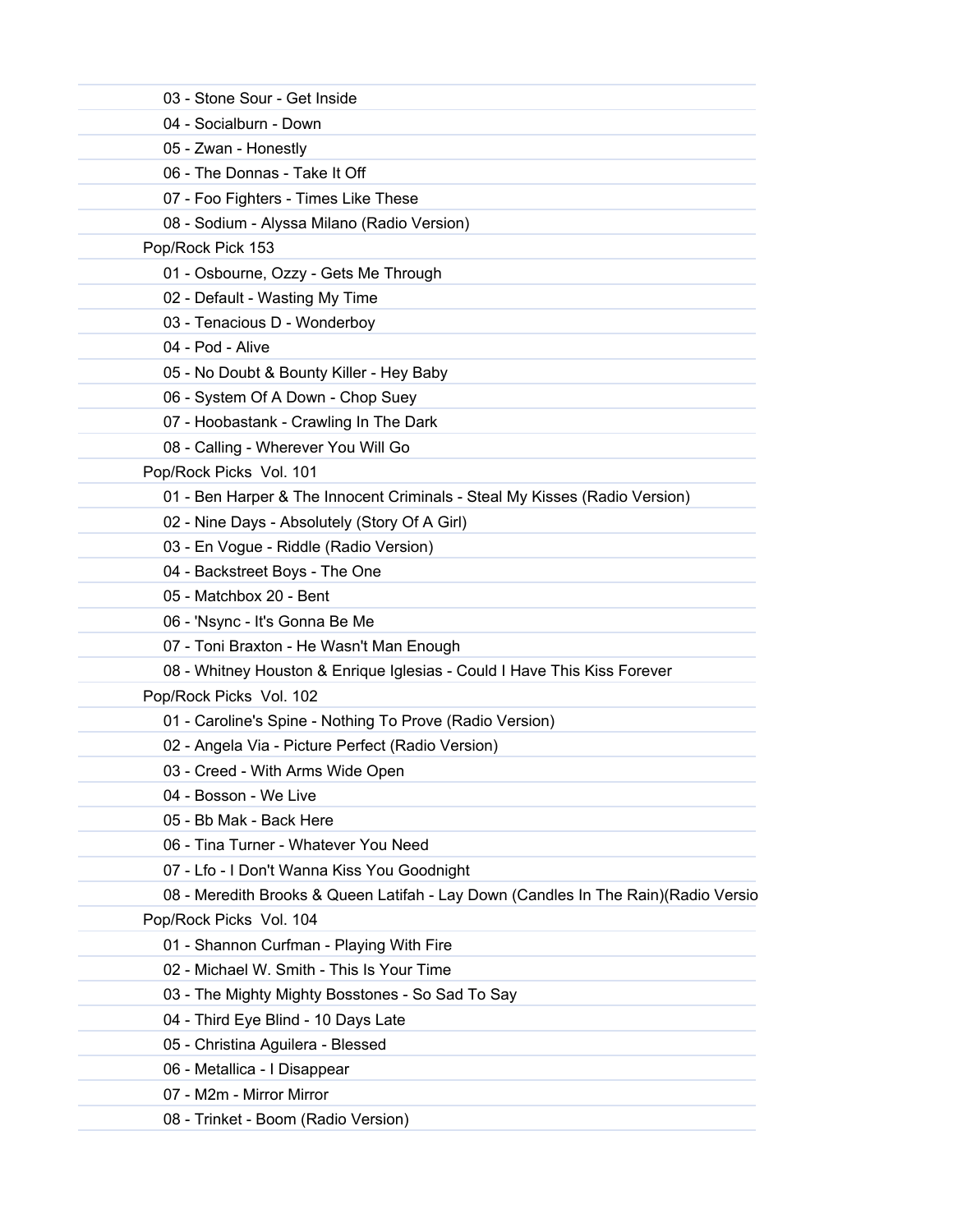| Pop/Rock Picks Vol. 105                                                    |
|----------------------------------------------------------------------------|
| 01 - Guster - Fa Fa (Never Be The Same Again) (Radio Version)              |
| 02 - Sister Hazel - Change Your Mind (Radio Version)                       |
| 03 - Innosense - Say No More                                               |
| 04 - 3 Doors Down - Loser                                                  |
| 05 - Bon Jovi - It's My Life                                               |
| 06 - Travis - Why Does It Always Rain On Me?                               |
| 07 - Gerald Levert - Mr. Too Damn Good (Radio Version)                     |
| 08 - Duran Duran - Someone Else Not Me (Radio Version)                     |
| Pop/Rock Picks Vol. 106                                                    |
| 01 - Whitney Houston & Deborah Cox - Same Script, Different Cast           |
| 02 - Pink - Most Girls (Radio Version)                                     |
| 03 - Next & Lil' Mo - Wifey (Radio Version)                                |
| 04 - Smash Mouth - Do It Again                                             |
| 05 - Brian Mcknight - 6, 8, 12                                             |
| 06 - Red Hot Chili Peppers - Californication                               |
| 07 - The Jayhawks - I'm Gonna Make You Love Me                             |
| 08 - Beth Hart - Delicious Surprise (I Believe) (Radio Version)            |
| Pop/Rock Picks Vol. 107                                                    |
| 01 - Nelly - Country Grammar (Hot) (Radio Version)                         |
| 02 - Sisqo - Incomplete (Radio Version)                                    |
| 03 - Macy Gray - Why Didn't You Call Me                                    |
| 04 - Third Eye Blind - Deep Inside Of You                                  |
| 05 - 8 Stops 7 - Question Everything                                       |
| 06 - Everclear - Wonderful (Radio Version)                                 |
| 07 - Vertical Horizon - You're A God (Radio Version)                       |
| 08 - John Mellencamp - Yours Forever (Theme From The Perfect Storm")"      |
| Pop/Rock Picks Vol. 108                                                    |
| 01 - Christina Aguilera - Come On Over (All I Want Is You) (Radio Version) |
| 02 - Marc Anthony - When I Dream At Night                                  |
| 03 - Carl Thomas - I Wish (Radio Version)                                  |
| 04 - Debelah Morgan - Dance With Me                                        |
| 05 - Britney Spears - Lucky                                                |
| 06 - 'Nsync - This I Promise You                                           |
| 07 - Soul Decision - Faded (Radio Version)                                 |
| 08 - Toni Braxton - Just Be A Man About It (Radio Version)                 |
| Pop/Rock Picks Vol. 109                                                    |
| 01 - Savage Garden - Hold Me (Radio Version)                               |
| 02 - The Offspring - Staring At The Sun                                    |
| 03 - Beth Nielsen Chapman - Shake My Soul                                  |
| 04 - Phish - Heavy Things                                                  |
| 05 - Tonic - Sugar                                                         |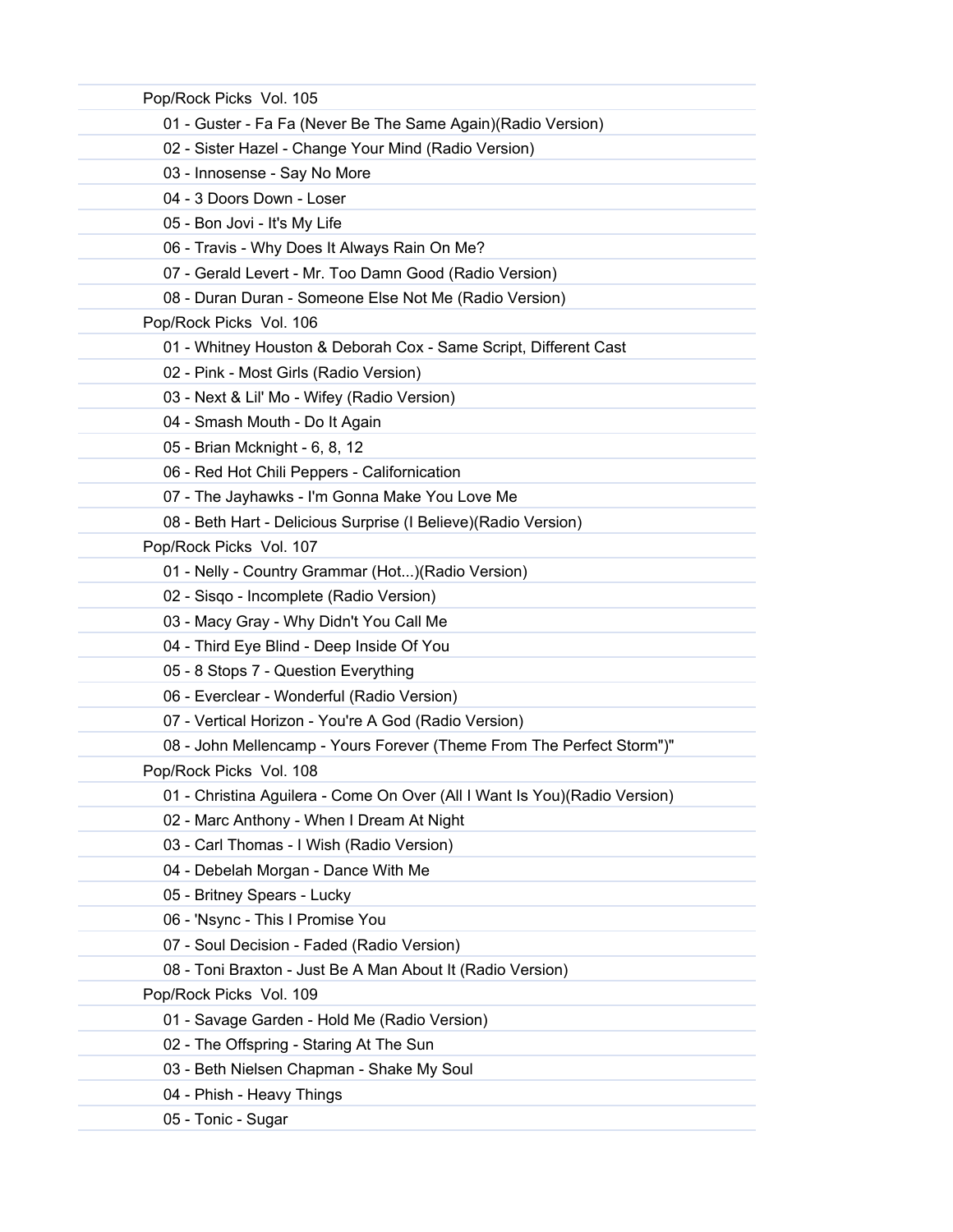| 06 - Sasha - If You Believe                                |  |
|------------------------------------------------------------|--|
| 07 - Kenny Wayne Shepherd Band - Last Goodbye              |  |
| 08 - Eve 6 - Promise (Radio Version)                       |  |
| Pop/Rock Picks Vol. 110                                    |  |
| 01 - Limp Bizkit - Break Stuff (Radio Version)             |  |
| 02 - Kelly Price - As We Lay (Radio Version)               |  |
| 03 - Kina - Girl From The Gutter                           |  |
| 04 - Korn - Somebody Someone                               |  |
| 05 - Lara Fabian - I Will Love Again                       |  |
| 06 - Sonique - Sky (Radio Version)                         |  |
| 07 - Steve Earle - Transcendental Blues                    |  |
| 08 - Avant - Separated (Radio Version)                     |  |
| Pop/Rock Picks Vol. 111                                    |  |
| 01 - 98 Degrees - Give Me Just One Night (Una Noche)       |  |
| 02 - Nina Gordan - Tonight And The Rest Of My Life         |  |
| 03 - Fastball - You're An Ocean                            |  |
| 04 - Madonna - Music                                       |  |
| 05 - Mark Schultz - He's My Son                            |  |
| 06 - Foo Fighters - Next Year (Radio Version)              |  |
| 07 - Shaggy - Dance & Shout (Radio Version)                |  |
| 08 - Live - They Stood Up For Love (Radio Version)         |  |
| Pop/Rock Picks Vol. 116                                    |  |
| 01 - Opm - Heaven Is A Halfpipe                            |  |
| 02 - U2 - Beautiful Day                                    |  |
| 03 - The Wallflowers - Sleepwalker                         |  |
| 04 - Everclear - Am Radio                                  |  |
| 05 - Huey Lewis & Gwyneth Paltrow - Cruisin'               |  |
| 06 - Ricky Martin - She Bangs                              |  |
| 07 - Matchbox 20 - If You're Gone                          |  |
| 08 - Destiny's Child - Independent Woman Part 1            |  |
| Pop/Rock Picks Vol. 118                                    |  |
| 01 - Nine Days - If I Am (Radio Version)                   |  |
| 02 - Leann Rimes - The Right Kind Of Wrong - Coyote Ugly"" |  |
| 03 - Shawn Mullins - Everywhere I Go                       |  |
| 04 - Collective Soul - Why Pt. 2                           |  |
| 05 - Dexter Freebish - Leaving Town                        |  |
| 06 - The Deftones - Back To School                         |  |
| 07 - Backstreet Boys - Shape Of My Heart                   |  |
| 08 - Britney Spears - Don't Let Me Be The Last To Know     |  |
| Pop/Rock Picks Vol. 120                                    |  |
| 01 - Leigh Nash - Need To Be Next To You (Radio Version)   |  |
| 02 - Dream - He Loves U Not (Radio Version)                |  |
|                                                            |  |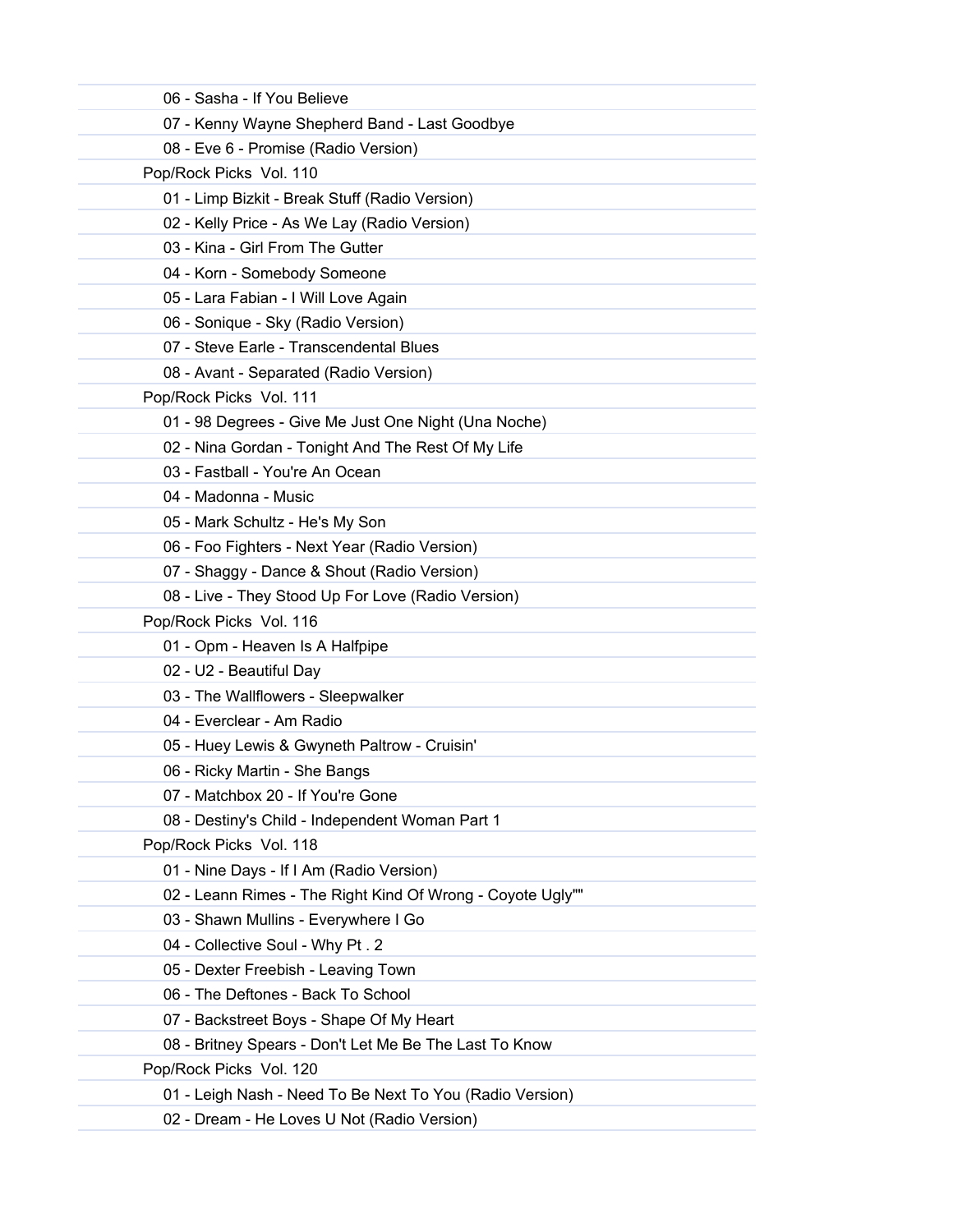| 03 - Lara Fabian - Love By Grace                                                   |
|------------------------------------------------------------------------------------|
| 04 - Vitamin C - The Itch                                                          |
| 05 - Richard Marx - Days In Avalon                                                 |
| 06 - Boyz li Men - Pass You By (Radio Version)                                     |
| 07 - Mikaila - So In Love With 2 (Radio Version)                                   |
| 08 - Mya - Case Of The Ex (Whatcha Gonna Do)(Radio Version)                        |
| Pop/Rock Picks Vol. 123                                                            |
| 01 - Kelly Price - You Should've Told Me (Radio Version)                           |
| 02 - Usher - Pop Ya Collar (Radio Version)                                         |
| 03 - Carl Thomas - Emotional (Radio Version)                                       |
| 04 - Doggys Angels & Latoya Williams - Baby If You're Ready                        |
| 05 - Jennifer Lopez - Love Don't Cost A Thing                                      |
| 06 - Avante & Ketara Wyatt - My First Love (Radio Version)                         |
| 07 - Musiq - Just Friends (Sunny) (Radio Version)                                  |
| 08 - 3lw - No More (Baby I'ma Do Right) (Radio Version)                            |
| Pop/Rock Picks Vol. 127                                                            |
| 01 - Bb Mak - Still On Your Side (Radio Version)                                   |
| 02 - Toni Braxton - Spanish Guitar (Radio Version)                                 |
| 03 - Natalie Cole - Angel On My Shoulder                                           |
| 04 - Jagged Edge - Promise                                                         |
| 05 - 98 Degrees - My Everything                                                    |
| 06 - Mya - Free (Radio Version)                                                    |
| 07 - Pink - You Make Me Sick (Radio Version)                                       |
| 08 - Mystikal & Nivea - Danger (Been So Long) (Radio Version)                      |
| Pop/Rock Picks Vol. 129                                                            |
| 01 - Bon Jovi - Thank You For Loving Me (Radio Version)                            |
| 02 - Atc - Around The World (La La La La La)                                       |
| 03 - 3 Doors Down - Duck And Run                                                   |
| 04 - Aerosmith - Jaded                                                             |
| 05 - Uncle Kracker - Follow Me                                                     |
| 06 - Pj Harvey - Good Fortune                                                      |
| 07 - Vertical Horizon - Best I Ever Had (Grey Sky Morning)                         |
| 08 - Ricky Martin & Christina Aguilera - Nobody Wants To Be Lonely (Radio Version) |
| Pop/Rock Picks Vol. 131                                                            |
| 01 - Oleander - Are You There?                                                     |
| 02 - Tantric - Breakdown                                                           |
| 03 - Fuel - Innocent                                                               |
| 04 - Buckcherry - Ridin'                                                           |
| 05 - Dave Matthews Band - I Did It                                                 |
| 06 - Limp Bizkit - My Way                                                          |
| 07 - A Perfect Circle - The Hollow                                                 |
| 08 - Fi - Flavor Of The Weak - American Hi                                         |
|                                                                                    |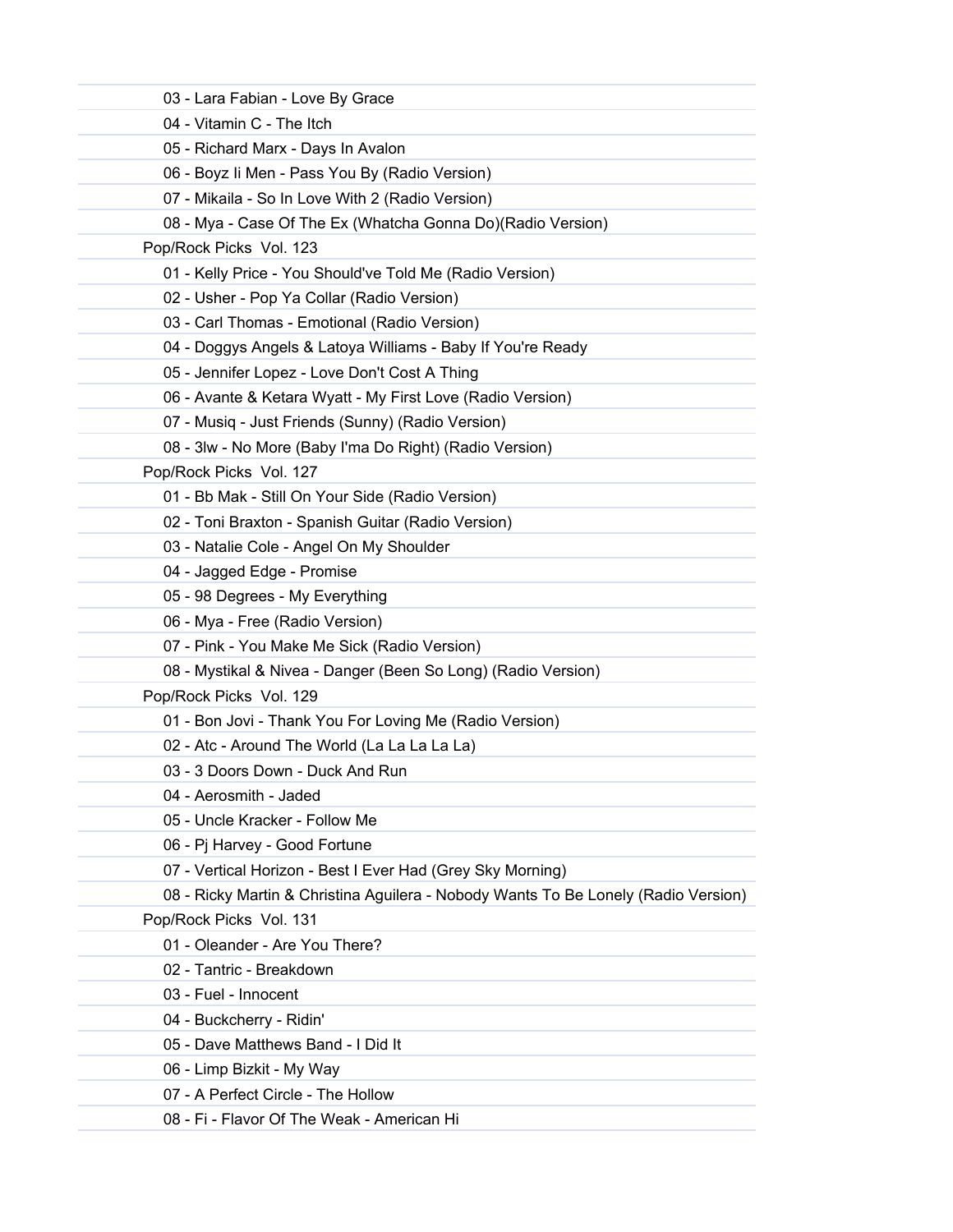| Pop/Rock Picks Vol. 133 Released May 24th, 2001                    |
|--------------------------------------------------------------------|
| 01 - Maxwell - Get To Know Ya (Radio Version)                      |
| 02 - Koffee Brown - After Party (Radio Version)                    |
| 03 - Sunshine Anderson - Heard It All Before                       |
| 04 - Destiny's Child - Survivor                                    |
| 05 - India.Arie - Video (Radio Version)                            |
| 06 - Tank - Maybe I Deserve                                        |
| 07 - Case - Missing You (Radio Version)                            |
| 08 - Missy 'Misdemeanor' Elliott - Get Ur Freak On (Radio Version) |
| Released June 14th, 2001<br>Pop/Rock Picks Vol. 135                |
| 01 - City High - What Would You Do? (Radio Version)                |
| 02 - R. Kelly, Boo & Gotti - Fiesta (Radio Version)                |
| 03 - Eden's Crush - Get Over Yourself                              |
| 04 - Black Eyed Peas & Macy Gray - Request Line                    |
| 05 - Christina Aguilera, Lil' Kim, Mya & Pink - Lady Marmalade     |
| 06 - Jennifer Lopez - Play (Radio Version)                         |
| 07 - Ginuwine - There It Is (Radio Version)                        |
| 08 - Blu Cantrell - Hit 'Em Up Style (Oops!) (Radio Version)       |
| Pop/Rock Picks Vol. 138 Released July 12, 2001                     |
| 01 - 98 Degrees - The Way You Want Me To (Radio Version)           |
| 02 - 2pac - Until The End Of Time (Radio Version)                  |
| 03 - U2 - Elevation (Radio Version)                                |
| 04 - Lil' Mo - Superwoman                                          |
| 05 - Sarina Paris - Look At Us (Radio Version)                     |
| 06 - Shaggy & The Kraft - Freaky Girl (Radio Version)              |
| 07 - Tyrese - I Like Them Girls (Radio Version)                    |
| 08 - Madonna - What It Feels Like For A Girl (Radio Version)       |
| Pop/Rock Picks Vol. 139                                            |
| 01 - Aerosmith - Just Push Play                                    |
| 02 - Weezer - Hash Pipe                                            |
| 03 - The Black Crowes - Lickin'                                    |
| 04 - Seven Mary Three - Wait                                       |
| 05 - The Cult - Rise                                               |
| 06 - Tool - Schism                                                 |
| 07 - Blink 182 - The Rock Show                                     |
| 08 - Nine Inch Nails - Deep (Radio Version)                        |
| Pop/Rock Picks Vol. 140 Released August 9th, 2001                  |
| 01 - Sugar Ray - When It's Over (Radio Version)                    |
| 02 - Destiny's Child - Bootylicious (Radio Version)                |
| 03 - Lil' Romeo & Ms. Peaches - My Baby (Radio Version)            |
| 04 - Samantha Mumba - Baby Come Over                               |
| 05 - 'Nsync - Pop (Radio Version)                                  |
|                                                                    |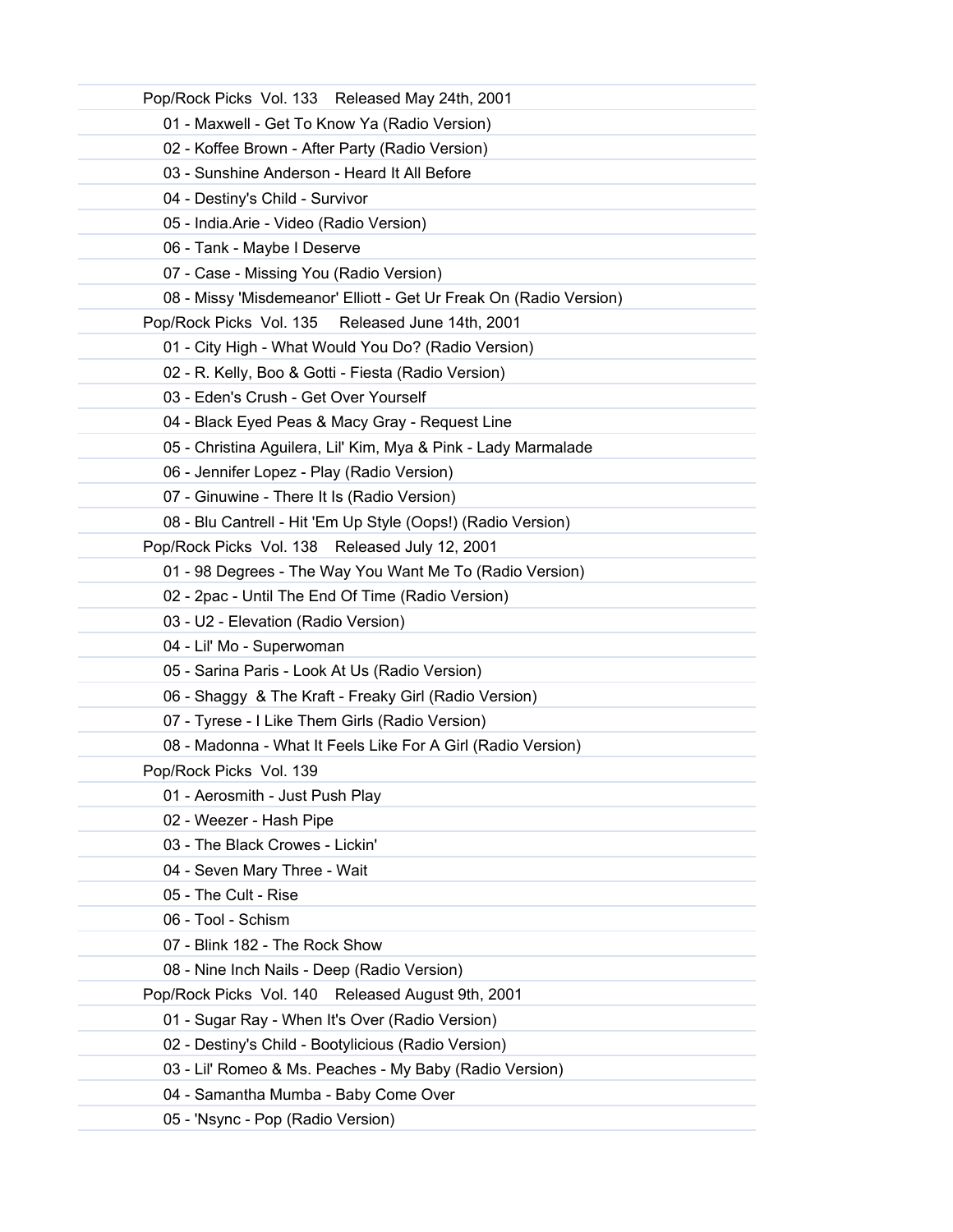| 06 - Erick Sermon & Marvin Gaye - Music (Radio Version)                  |
|--------------------------------------------------------------------------|
| 07 - Dream - This Is Me (Radio Version)                                  |
| 08 - Town - All Or Nothing (Radio Version) - O                           |
| Pop/Rock Picks Vol. 141 Released Aug 26, 2001                            |
| 01 - 12 - Purple Hills (Radio Version) - D                               |
| 02 - Craig David - Fill Me In (Radio Version)                            |
| 03 - Alicia Keys - Fallin' (Radio Version)                               |
| 04 - Mariah Carey & Cameo - Loverboy                                     |
| 05 - Toya - I Do!! (Radio Version)                                       |
| 06 - N.E.R.D. - Lapdance (Radio Version)                                 |
| 07 - Usher - U Remind Me (Radio Version)                                 |
| 08 - St. Lunatics - Midwest Swing (Radio Version)                        |
| Pop/Rock Picks Vol. 143 Released Sep 20, 2001                            |
| 01 - P. Diddy, Black Rob & Mark Curry - Bad Boy For Life (Radio Version) |
| 02 - The Isley Brothers - Contagious (Radio Version)                     |
| 03 - Jimmy Cozier - She's All I Got                                      |
| 04 - Bilal - Love It                                                     |
| 05 - Jill Scott - The Way                                                |
| 06 - Willa Ford - I Wanna Be Bad                                         |
| 07 - Jennifer Lopez & Ja Rule - I'm Real (Radio Version)                 |
| 08 - Ginuwine - Differences (Radio Version)                              |
| Pop/Rock Picks Vol. 144 Released Oct 4, 2001                             |
| 02 - Luther Vandross - Take You Out (Radio Version)                      |
| 03 - Christina Milian - Am To Pm (Radio Version)                         |
| 04 - Mandy Moore - Crush                                                 |
| 05 - Ja Rule & Lil' Mo - I Cry (Radio Version)                           |
| 06 - Smash Mouth - I'm A Believer (Radio Version)                        |
| 07 - Mary J. Blige - Family Affair (Radio Version)                       |
| 08 - Nelly Furtado - Turn Off The Light (Radio Version)                  |
| Pop/Rock Picks Vol. 146<br>Released Nov 1, 2001                          |
| 01 - Mariah Carey - Never Too Far (Radio Version)                        |
| 02 - Trick Daddy - I'm A Thug (Radio Version)                            |
| 03 - R. Kelly - Feelin' On Yo Booty                                      |
| 04 - Petey Pablo - Raise Up                                              |
| 05 - Aaliyah - Rock The Boat                                             |
| 06 - Maxwell - Lifetime (Radio Version)                                  |
| 07 - Ludacris & Nate Dogg - Area Codes (Radio Version)                   |
| 08 - Lfo - Every Other Time (Radio Version)                              |
| Pop/Rock Picks Vol. 147 Released November 15th, 2001                     |
| 01 - Town - We Fit Together (Radio Version) - O                          |
| 02 - 112 - Dance With Me (Radio Version)                                 |
| 03 - Ben Folds - Rockin' The Suburbs                                     |
|                                                                          |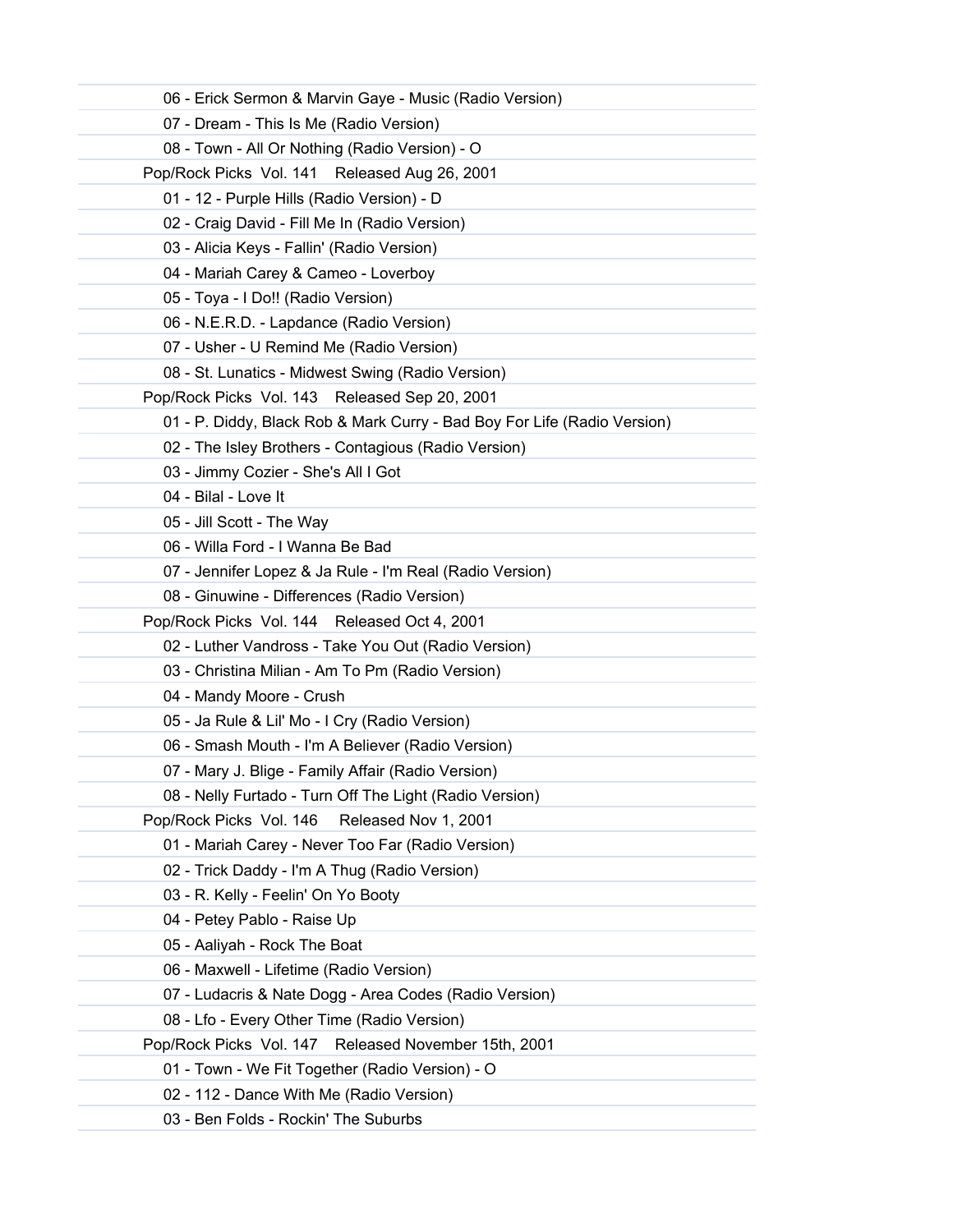| 04 - Michelle Branch - Everywhere                                    |  |
|----------------------------------------------------------------------|--|
| 05 - Destiny's Child - Emotion                                       |  |
| 06 - Five For Fighting - Superman                                    |  |
| 07 - Britney Spears - I'm A Slave 4 U                                |  |
| 08 - Michael Jackson - You Rock My World (Radio Version)             |  |
| Pop/Rock Picks Vol. 148 Released November 15th, 2001                 |  |
| 01 - Enya - Only Time (Radio Version)                                |  |
| 02 - Better Than Ezra - Extra Ordinary                               |  |
| 03 - Ronan Keating - Lovin' Each Day                                 |  |
| 04 - Jennifer Paige - These Days                                     |  |
| 05 - Jim Brickman & Rebecca Lynn Howard - Simple Things              |  |
| 06 - John Mellencamp & India.Arie - Peaceful World                   |  |
| 07 - Melissa Etheridge - I Want To Be In Love                        |  |
| 08 - Barenaked Ladies - Falling For The First Time                   |  |
| Pop/Rock Picks Vol. 151 Released December 20th, 2001                 |  |
| 01 - Sugar Ray - Answer The Phone (Radio Version)                    |  |
| 02 - Matchbox 20 - Last Beautiful Girl                               |  |
| 03 - Creed - My Sacrifice                                            |  |
| 04 - Lenny Kravitz - Dig In                                          |  |
| 05 - Sum 41 - In Too Deep                                            |  |
| 06 - Lit - Lipstick And Bruises                                      |  |
| 07 - Incubus - I Wish You Were Here                                  |  |
| 08 - Blink 182 - Stay Together For The Kids                          |  |
| Pop/Rock Picks Vol. 152 Released December 20th, 2001                 |  |
| 01 - Gorillaz - Clint Eastwood (Radio Version)                       |  |
| 02 - Aerosmith - Sunshine (Radio Version)                            |  |
| 03 - Mick Jagger - God Gave Me Everything                            |  |
| 04 - Backstreet Boys - Drowning                                      |  |
| 05 - Kid Rock - Forever (Radio Version)                              |  |
| 06 - Paul Mccartney - From A Lover To A Friend                       |  |
| 07 - Britney Spears - I'm Not A Girl, Not Yet A Woman                |  |
| 08 - Paul Mccartney - Freedom (Concert For Nyc Version)              |  |
| Pop/Rock Picks Vol. 154 Released Jan 24, 2002                        |  |
| 01 - Jagged Edge - Goodbye (Radio Version)                           |  |
| 02 - Nelly - # 1 (Radio Version)                                     |  |
| 03 - Jennifer Lopez - Ain't It Funny                                 |  |
| 04 - Gorillaz - 2000                                                 |  |
| 05 - Michael Jackson - Butterflies                                   |  |
| 06 - Ja Rule & Ashanti - Always On Time                              |  |
| 07 - City High & Eve - Caramel (Radio Version)                       |  |
| 08 - Ludacris, Ll Cool J & Keith Murray - Fatty Girl (Radio Version) |  |
| Pop/Rock Picks Vol. 158 Released Mar, 2002                           |  |
|                                                                      |  |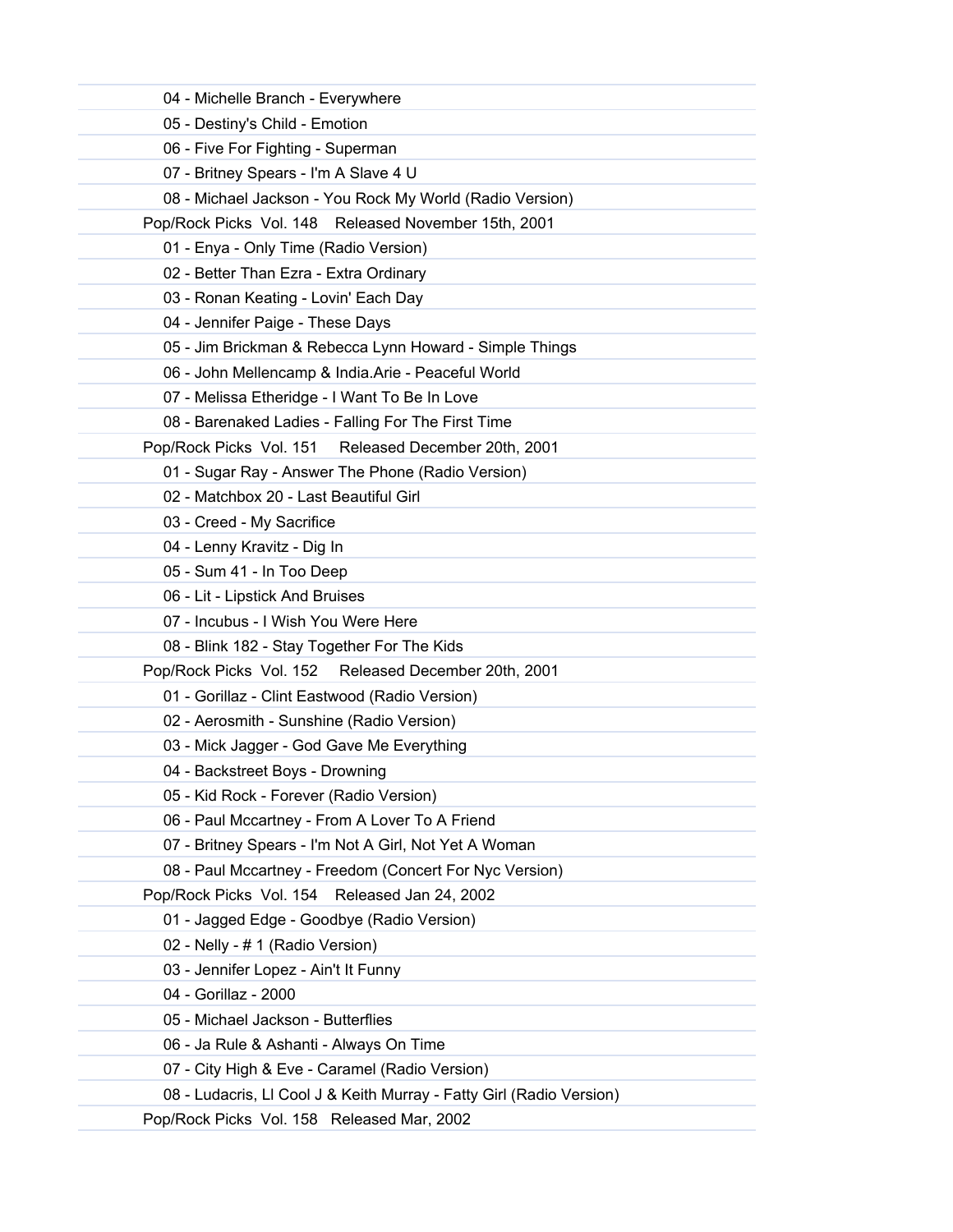| 01 - Outkast - The Whole World (Radio Version)                       |  |
|----------------------------------------------------------------------|--|
| 02 - Killer Mike - The Whole World (Radio Version)                   |  |
| 03 - Busta Rhymes - Break Ya Neck (Radio Version)                    |  |
| 04 - Usher - U Don't Have To Call                                    |  |
| 05 - Ludacris - Welcome To Atlanta                                   |  |
| 06 - Jermaine Dupri - Welcome To Atlanta                             |  |
| 07 - Ginuwine - Take Away (Radio Version)                            |  |
| 08 - Tweet - Take Away (Radio Version)                               |  |
| 09 - Missy Misdemeanor Elliott - Take Away (Radio Version)           |  |
| 10 - Eve - Brotha (Part li)(Radio Version)                           |  |
| 11 - Alicia Keys - Brotha (Part li)(Radio Version)                   |  |
| 12 - Angie Stone - Brotha (Part li)(Radio Version)                   |  |
| 13 - Mystikal - Bouncin' Back (Bumpin' Me Against The Wall)          |  |
| 14 - Toni Braxton - Part li (Radio Version)                          |  |
| 15 - Redman - Part li (Radio Version)                                |  |
| 16 - Method Man - Part Ii (Radio Version)                            |  |
| Pop/Rock Picks Vol. 159 Released Mar, 2002                           |  |
| 01 - Dave Matthews Band - Everyday                                   |  |
| 02 - Mariah Carey - Never Too Far/Hero Medley                        |  |
| 03 - Michelle Branch - All You Wanted                                |  |
| 04 - *Nsync - Girlfriend                                             |  |
| 05 - Mandy Moore - Cry                                               |  |
| 06 - Melissa Etheridge - Lover Please                                |  |
| 07 - Ryan Adams - New York, New York                                 |  |
| 08 - Mick Jagger - Visions Of Paradise (Radio Version)               |  |
| Pop/Rock Picks Vol. 171 Released July 11, 2002                       |  |
| 01 - Outkast - Land Of A Million Drums (Radio Version)               |  |
| 02 - Paulina Rubio - Don't Say Goodbye                               |  |
| 03 - Big Tymers - Still Fly                                          |  |
| 04 - Ashanti - Happy                                                 |  |
| 05 - Ying Yang Twins - Say I Yi Yi                                   |  |
| 06 - Remy Shand - Take A Message                                     |  |
| 07 - Dirty Vegas - Days Go By (Radio Version)                        |  |
| 08 - Naughty By Nature & 3lw - Feels Good (Don't Worry Bout A Thing) |  |
| Pop/Rock Picks Vol. 192                                              |  |
| 01 - Good Charlotte - Lifestyles Of The Rich And Famous              |  |
| 02 - Elton John & Ryan Adams - Rocket Man (Live Tv Version)          |  |
| 03 - Santana & Dido - Feels Like Fire                                |  |
| 04 - Disturbed - Remember                                            |  |
| 05 - Sum 41 - Still Waiting                                          |  |
| 06 - Chris Isaak - American Boy                                      |  |
| 07 - Norah Jones - Come Away With Me                                 |  |
|                                                                      |  |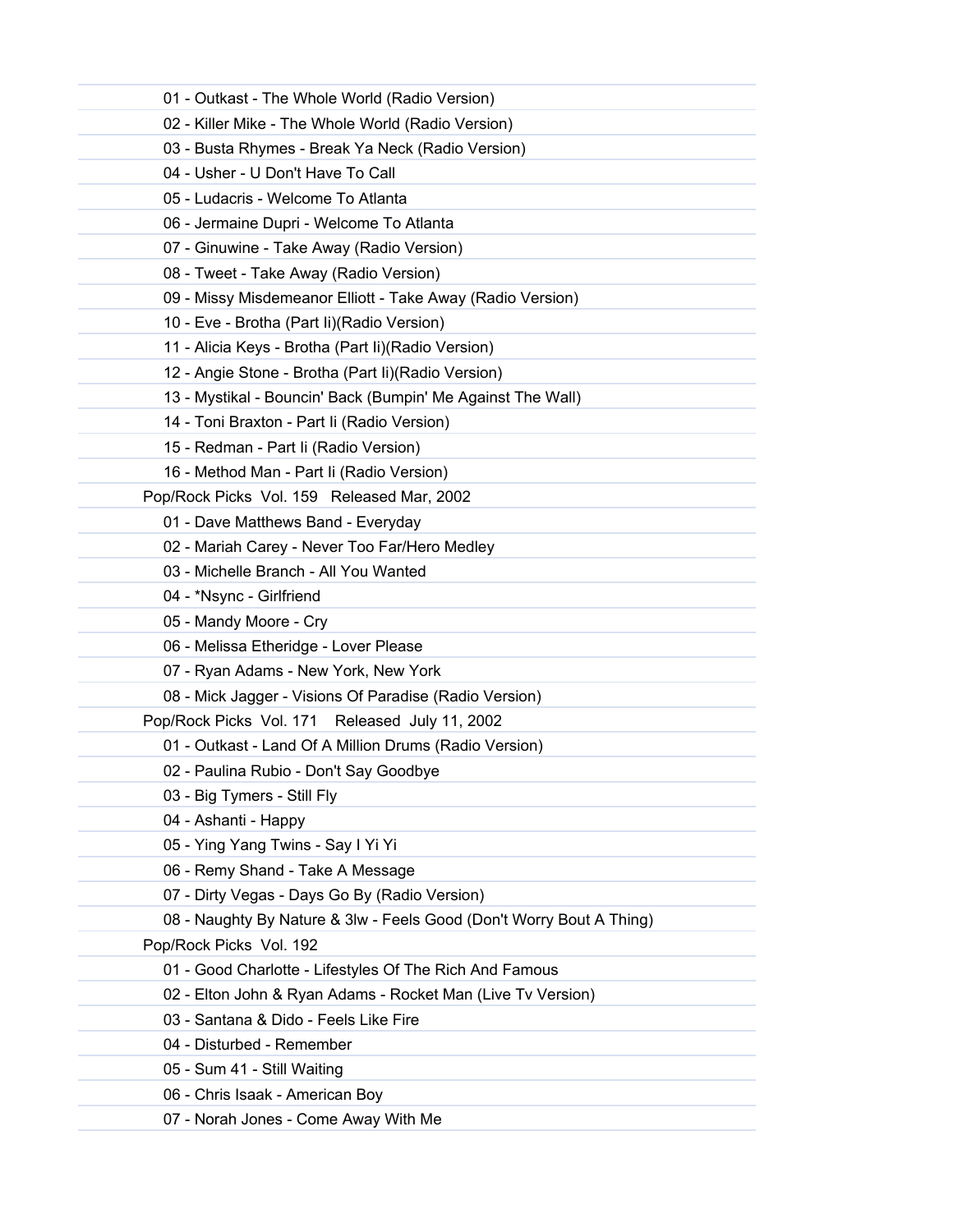| 08 - T.A.T.U. - All The Things She Said (Radio Version)                      |
|------------------------------------------------------------------------------|
| Pop/Rock Picks Vol. 197<br>Released Apr 3, 2003                              |
| 01 - Z - Excuse Me Miss (Radio Version) - Jay                                |
| 02 - Lil' Kim & Mr. Cheeks - The Jump Off (Radio Version)                    |
| 03 - Snoop Dogg, Pharrell & Uncle Charlie Wilson - Beautiful (Radio Version) |
| 04 - Macy Gray - When I See You                                              |
| 05 - Z - Back In The Day - Missy Misdemeanor" Elliott & Jay"                 |
| 06 - Vivian Green - Emotional Rollercoaster                                  |
| 07 - Santana & Musiq - Nothing At All (Radio Version)                        |
| 08 - Tyrese - How You Gonna Act Like That (Radio Version)                    |
| Pop/Rock Picks Vol. 198 Released Apr 3, 2003                                 |
| 01 - Lisa Marie Presley - Lights Out (Radio Version)                         |
| 02 - Simple Plan - I'd Do Anything                                           |
| 03 - Avril Lavigne - Losing Grip                                             |
| 04 - The Calling - For You                                                   |
| 05 - Craig David - Hidden Agenda                                             |
| 06 - 3 Doors Down - The Road I'm On                                          |
| 07 - Godsmack - Straight Out Of Line                                         |
| 08 - Boomkat - The Wreckoning (Radio Version)                                |
| Pop/Rock Picks Vol. 201 Released May 22, 2003                                |
| 01 - Daniel Bedingfield - If You're Not The One (Radio Version)              |
| 02 - Laura Pausini - If That's Love                                          |
| 03 - Jennifer Lopez - I'm Glad                                               |
| 04 - Matchbox Twenty - Unwell                                                |
| 05 - Jones - I Move On - Ren $\sqrt{ }$ ©e Zellweger & Catherine Zeta        |
| 06 - Good Charlotte - The Anthem                                             |
| 07 - Delta Goodrem - Born To Try                                             |
| 08 - Tlc - Damaged (Radio Version)                                           |
| Pop/Rock Picks Vol. 202<br>Released June 5, 2003                             |
| 01 - Train - Calling All Angels (Radio Version)                              |
| 02 - Trapt - Headstrong (Radio Version)                                      |
| 03 - Frankie J. - Don't Wanna Try                                            |
| 04 - Christina Aguilera - Impossible                                         |
| 05 - Cold - Stupid Girl                                                      |
| 06 - Kelly Clarkson - Miss Independent                                       |
| 07 - Chevelle - Send The Pain Below                                          |
| 08 - Madonna - American Life (Radio Version)                                 |
| Pop/Rock Picks Vol. 204<br>Released June 5, 2003                             |
| 01 - Ja Rule - The Reign (Radio Version)                                     |
| 02 - Ashanti - Rock Wit U (Awww Baby)                                        |
| 03 - Lil' Kim & 50 Cent - Magic Stick                                        |
| 04 - Floetry - Say Yes                                                       |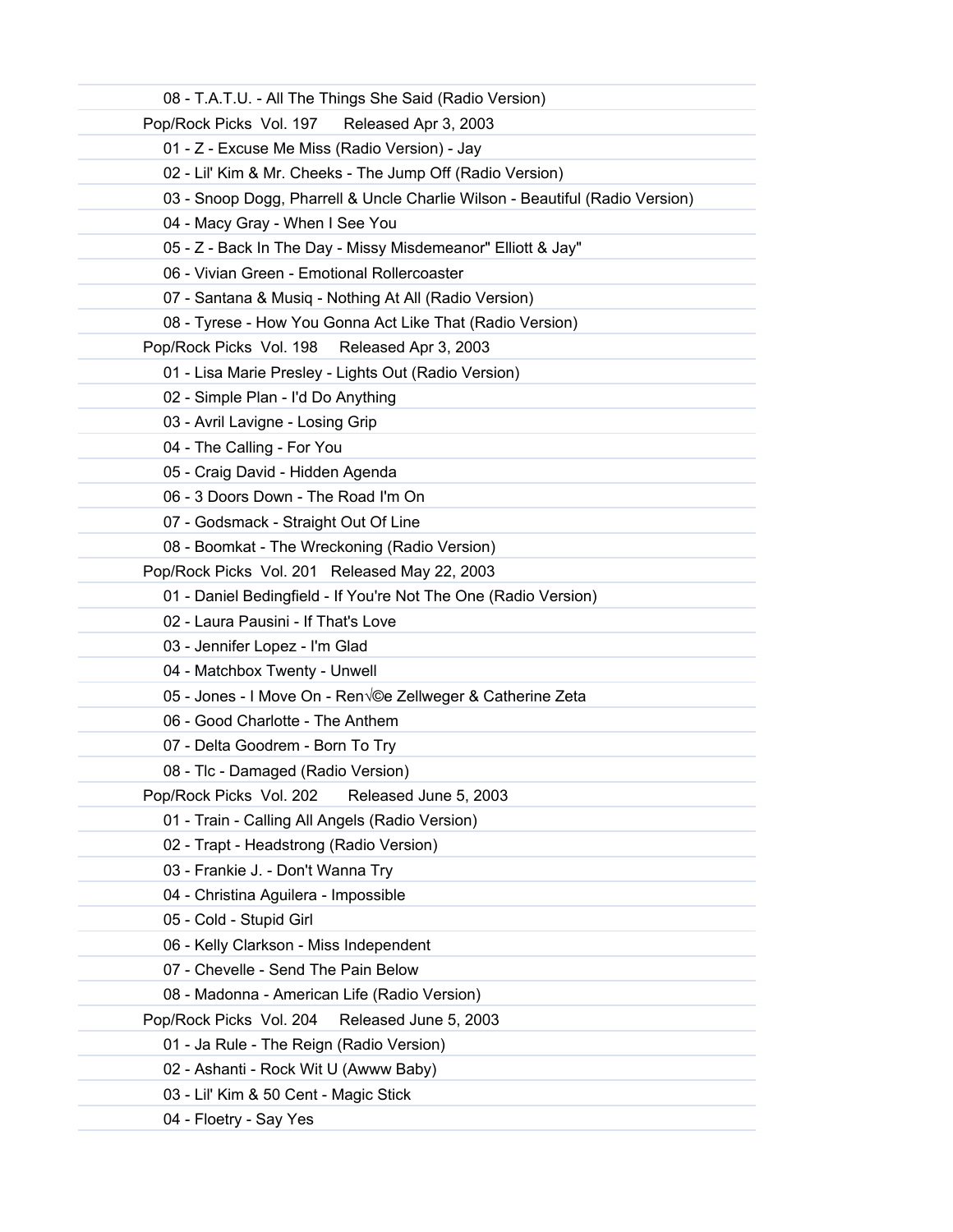| 05 - Missy Misdemeanor" Elliott" - Pussy Cat                             |
|--------------------------------------------------------------------------|
| 06 - Hitman Sammy Sam - Step Daddy                                       |
| 07 - Z - Crazy In Love - Beyoncé Knowles & Jay                           |
| 08 - Da Brat & Cherish - In Love Wit Chu (Radio Version)                 |
| Pop/Rock Picks Vol. 205                                                  |
| 01 - Michelle Branch - Are You Happy Now                                 |
| 02 - Madonna - Hollywood                                                 |
| 03 - Fannypack - Camel Toe                                               |
| 04 - Ren $\sqrt{ }$ e Zellweger - Roxie                                  |
| 05 - Stacie Orrico - Stuck                                               |
| 06 - Jewel - Intuition                                                   |
| 07 - Pink - Feel Good Time                                               |
| 08 - Kelly Clarkson - Some Kind Of Miracle                               |
| Pop/Rock Picks Vol. 207 Released Aug 21, 2003                            |
| 01 - Ginuwine - In Those Jeans (Radio Version)                           |
| 02 - Ludacris - Act A Fool (Radio Version)                               |
| 03 - Fabolous & Ashanti - Into You (Radio Version)                       |
| 04 - Beyonc $\sqrt{\circ}$ Knowles & Sean Paul - Baby Boy                |
| 05 - Sean Paul - Like Glue                                               |
| 06 - Monica - So Gone (Radio Version)                                    |
| 07 - Chingy - Right Thurr (Radio Version)                                |
| 08 - Nelly, P. Diddy & Murphy Lee - Shake Ya Tailfeather (Radio Version) |
| Pop/Rock Picks Vol. 208<br>Released Sep 11, 2003                         |
| 01 - Dido - White Flag (Radio Version)                                   |
| 02 - Matchbox Twenty - Bright Lights                                     |
| 03 - Good Charlotte - Girls & Boys                                       |
| 04 - Kelly Clarkson - Low                                                |
| 05 - Simple Plan - Addicted                                              |
| 06 - Liz Phair - Why Can't I?                                            |
| 07 - American Rejects - The Last Song - The All                          |
| 08 - Nickelback & Kid Rock - Saturday Night's Alright (For Fighting)     |
| Pop/Rock Picks Vol. 211                                                  |
| 01 - Ludacris & Shawnna - Stand Up (Radio Version)                       |
| 02 - Aaliyah & Tank - Come Over                                          |
| 03 - Youngbloodz & Lil Jon - Damn!                                       |
| 04 - Mary J. Blige - Ooh!                                                |
| 05 - Chingy, Ludacris & Snoop Dogg - Holidae In                          |
| 06 - Bow Wow & Baby - Let's Get Down                                     |
| 07 - Outkast - Hey Ya! (Radio Version)                                   |
| 08 - Ashanti - Rain On Me (Radio Version)                                |
| Pop/Rock Picks Vol. 212                                                  |
| 01 - Lillix - What I Like About You                                      |
|                                                                          |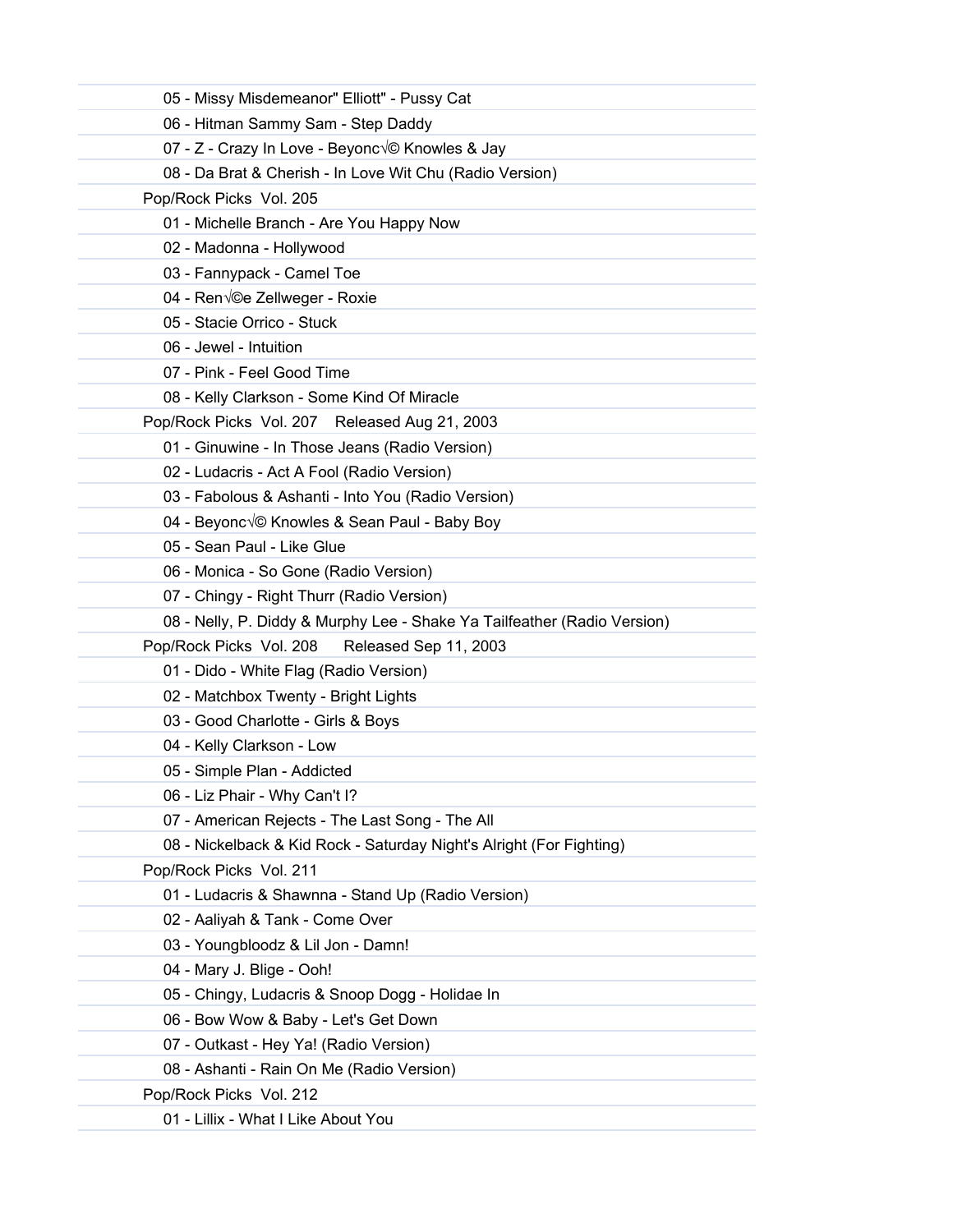| 02 - 3 Doors Down - Here Without You                                  |
|-----------------------------------------------------------------------|
| 03 - Christina Vidal - Take Me Away                                   |
| 04 - Live - Heaven                                                    |
| 05 - Good Charlotte - Hold On                                         |
| 06 - Fountains Of Wayne - Stacy's Mom                                 |
| 07 - Train - When I Look To The Sky                                   |
| 08 - Elvis Presley - Rubberneckin' (Paul Oakenfold Remix)             |
| Pop/Rock Picks Vol. 213                                               |
| 01 - Monica - Knock Knock (Radio Version)                             |
| 02 - Young Gunz - Can't Stop, Won't Stop                              |
| 03 - Obie Trice - Got Some Teeth                                      |
| 04 - Ying Yang Twins - Naggin'                                        |
| 05 - 50 Cent - If I Can't                                             |
| 06 - Baby Bash & Frankie J. - Suga Suga                               |
| 07 - Outkast & Sleepy Brown - The Way You Move                        |
| 08 - Jagged Edge - Walked Outta Heaven (Radio Version)                |
| Pop/Rock Picks Vol. 214                                               |
| 01 - Stacie Orrico - (There's Gotta Be) More To Life                  |
| 02 - Britney Spears & Madonna - Me Against The Music                  |
| 03 - Dave Matthews - Gravedigger                                      |
| 04 - Pink - Trouble                                                   |
| 05 - Fuel - Falls On Me                                               |
| 06 - A Perfect Circle - Weak And Powerless                            |
| 07 - Sheryl Crow - The First Cut Is The Deepest                       |
| 08 - Nelly Furtado - Powerless (Say What You Want) (Radio Version)    |
| Pop/Rock Picks Vol. 215                                               |
| 01 - Murphy Lee & Jermaine Dupri - Wat Da Hook Gon Be (Radio Version) |
| 02 - Ginuwine - Love You More (Radio Version)                         |
| 03 - Erykah Badu - Danger (Radio Version)                             |
| 04 - Tupac & The Notorious B.I.G. - Runnin' (Radio Version)           |
| 05 - Kelis - Milkshake (Radio Version)                                |
| 06 - Ja Rule - The Clap Back (Radio Version)                          |
| 07 - Missy Misdemeanor" Elliott" - Pass That Dutch (Radio Version)    |
| 08 - Sean Paul & Sasha - I'm Still In Love With You (Radio Version)   |
| Pop/Rock Picks Vol. 231                                               |
| 01 - Nickelback - Feelin, Äô Way Too Damn Good                        |
| 02 - Maroon 5 - She Will Be Loved                                     |
| 03 - Three Days Grace - Just Like You                                 |
| 04 - Finger Eleven - One Thing                                        |
| 05 - Christina Milian & Fabolous - Dip It Low                         |
| 06 - Ashlee Simpson - Pieces Of Me                                    |
| 07 - Nelly - Flap Your Wings                                          |
|                                                                       |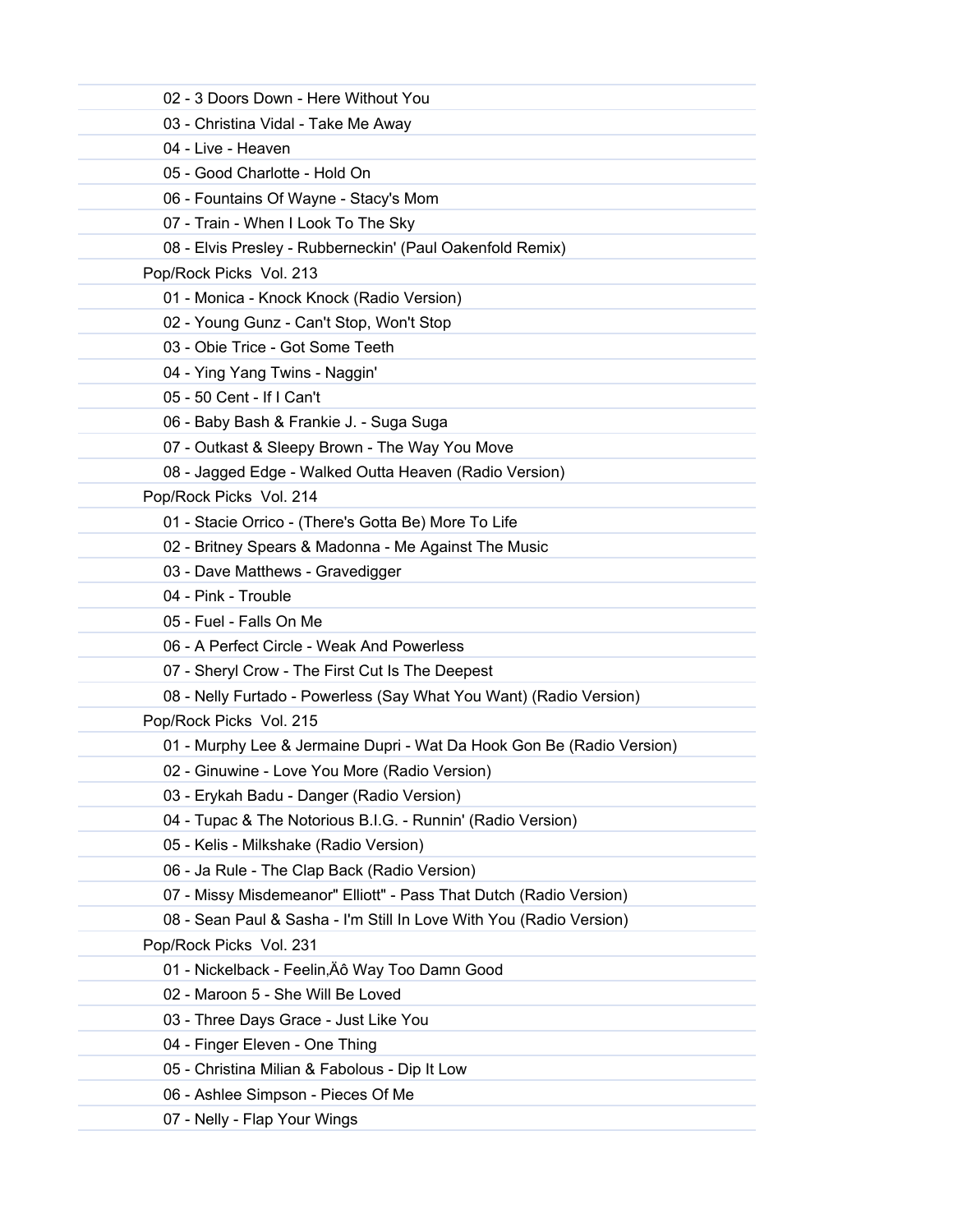| 08 - Black Eyed Peas - Let, Äôs Get It Started (Radio Version) |
|----------------------------------------------------------------|
| Pop/Rock Picks Vol. 232                                        |
| 01 - Ryan Cabrera - On The Way Down                            |
| 02 - Jojo - Leave (Get Out)                                    |
| 03 - Kelly Clarkson - Breakaway                                |
| 04 - Bowling For Soup - 1985                                   |
| 05 - Ashlee Simpson - Shadow                                   |
| 06 - Good Charlotte - Predictable                              |
| 07 - Clay Aiken - I Will Carry You                             |
| 08 - Avril Lavigne - I Always Get What I Want                  |
| Pop/Rock Picks Vol. 243                                        |
| 01 - Simple Plan - Untitled (How Can This Happen To Me?)       |
| 02 - Fall Out Boy - Sugar, We, Äôre Goin, Äô Down              |
| 03 - Carrie Underwood - Inside Your Heaven                     |
| 04 - Backstreet Boys - Incomplete                              |
| 05 - Hot Hot Heat - Middle Of Nowhere                          |
| 06 - Mudvayne - Happy? (Radio Version)                         |
| 07 - Gorillaz - Feel Good Inc (Radio Version)                  |
| 08 - Tracy Bonham - Something Beautiful (Radio Version)        |
| 09 - Coldplay - Til Kingdom Come                               |
| Pop/Rock Picks Vol. 244                                        |
| 01 - D.H.T. - Listen To Your Heart (Unplugged Version)         |
| 02 - Eagles - One Day At A Time                                |
| 03 - Joss Stone - You Had Me                                   |
| 04 - Gwen Stefani - Cool                                       |
| 05 - Beck - E-Pro                                              |
| 06 - The White Stripes - Blue Orchid                           |
| 07 - The Game & 50 Cent [Pa] - Hate It Or Love It              |
| 08 - Rihanna - Pon De Replay (Radio Version)                   |
| Pop/Rock Picks Vol. 245                                        |
| 01 - Alanis Morissette - Hand In My Pocket (Acoustic Version)  |
| 02 - The Killers - All These Things That I've Done             |
| 03 - The All American Rejects - Dirty Little Secret            |
| 04 - Beck - Girl                                               |
| 05 - Jason Mraz - Wordplay                                     |
| 06 - Natasha Bedingfield - These Words                         |
| 07 - Djay [Pa] - Whoop That Trick                              |
| 08 - Damian Jr. Gong" Marley" - Welcome To Jamrock             |
| Pop/Rock Picks Vol. 246 [Pa]                                   |
| 01 - 311 - Don't Tread On Me                                   |
| 02 - Coldplay - Fix You                                        |
| 03 - The Click Five - Just The Girl                            |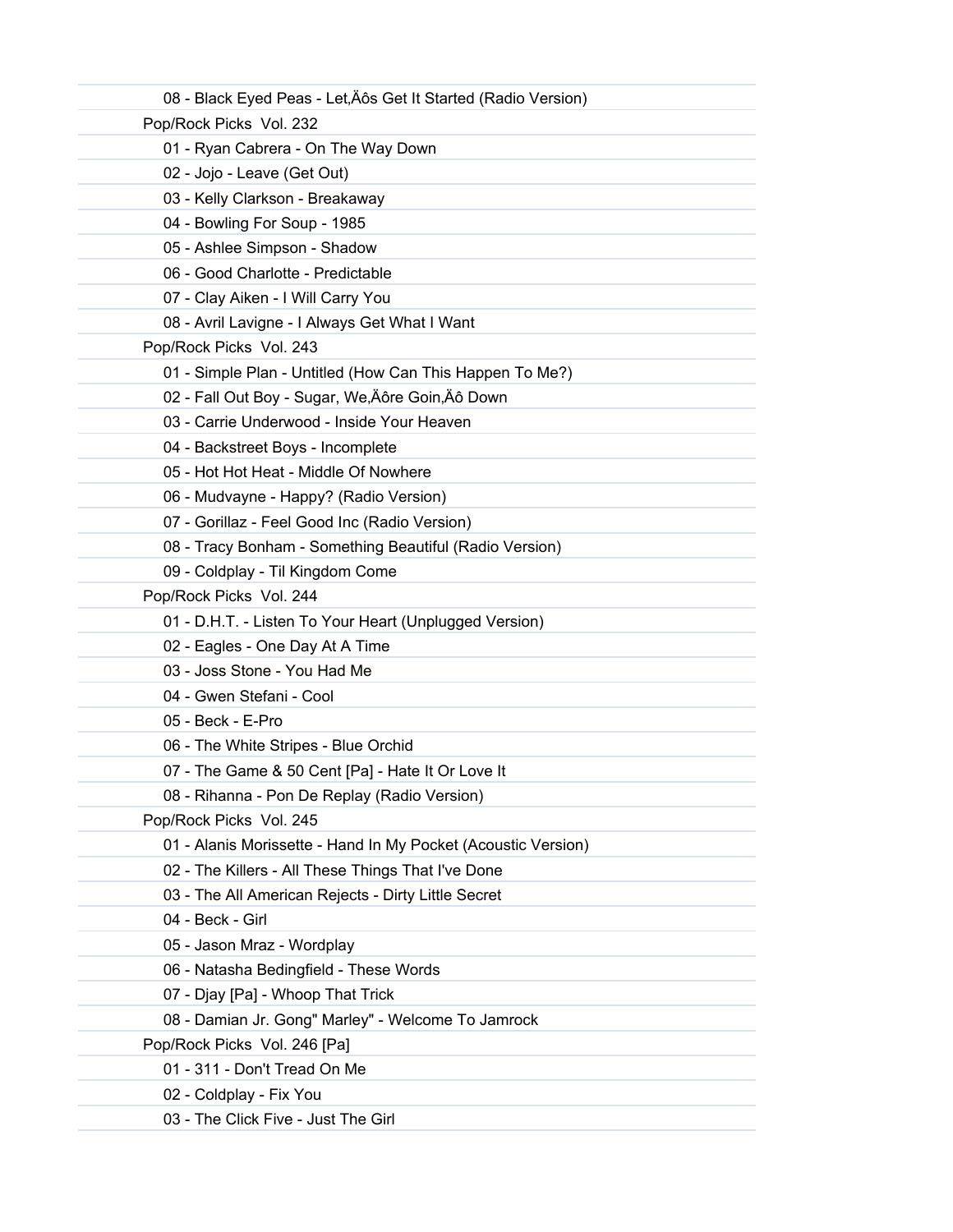| 04 - 3 Doors Down - Live For Today                                                 |  |
|------------------------------------------------------------------------------------|--|
| 05 - Black Eyed Peas - My Humps (Radio Version) [Pa]                               |  |
| 06 - Hawthorne Heights - Ohio Is For Lovers                                        |  |
| 07 - Nickelback - Photograph (Radio Version)                                       |  |
| 08 - Hilary Duff - Wake Up                                                         |  |
| Pop/Rock Picks Vol. 247                                                            |  |
| 01 - Fi - The Geeks Get The Girls - American Hi                                    |  |
| 02 - Franz Ferdinand - Do You Want To                                              |  |
| 03 - The White Stripes - My Doorbell                                               |  |
| 04 - Staind - Right Here                                                           |  |
| 05 - Goo Goo Dolls - Better Days                                                   |  |
| 06 - The Bravery - Unconditional                                                   |  |
| 07 - Death Cab For Cutie - Soul Meets Body                                         |  |
| 08 - Paul Mccartney & U2 - Sgt. Pepper, Äôs Lonely Hearts Club Band (Live Version) |  |
| Pop/Rock Picks Vol. 248                                                            |  |
| 01 - Ashlee Simpson - Boyfriend (Radio Version)                                    |  |
| 02 - Liz Phair - Everything To Me                                                  |  |
| 03 - Depeche Mode - Precious                                                       |  |
| 04 - Ashlee Simpson - L.O.V.E.                                                     |  |
| 05 - Ricky Martin & Daddy Yankee - Drop It On Me                                   |  |
| 06 - Fall Out Boy - Dance, Dance                                                   |  |
| 07 - Hilary Duff - Beat Of My Heart                                                |  |
| 08 - Santana & Michelle Branch & The Wreckers - I, Äôm Feeling You (Radio Version) |  |
| Pop/Rock Picks Vol. 43                                                             |  |
| 01 - Seven Mary Three - Over Your Shoulder                                         |  |
| 02 - Brian Setzer Orchestra, The - Jump Jive An' Wail                              |  |
| 03 - Richie Sambora - In It For Love                                               |  |
| 04 - Third Eye Blind - Jumper                                                      |  |
| 05 - Smashing Pumpkins, The - Perfect                                              |  |
| 06 - John Fogerty - Premonition                                                    |  |
| 07 - Everclear - Father Of Mine                                                    |  |
| 08 - Creed - What's This Life For                                                  |  |
| Pop/Rock Picks Vol. 44                                                             |  |
| 01 - Backstreet Boys - I'll Never Break Your Heart                                 |  |
| 02 - Cleopatra - Cleopatra's Theme                                                 |  |
| 03 - Ace Of Base - Cruel Summer                                                    |  |
| 04 - Mister Jones - Destiny                                                        |  |
| 05 - Eye Cherry - Save Tonight - Eagle                                             |  |
| 06 - Aretha Franklin - Here We Go Again                                            |  |
| 07 - Shawn Colvin - When The Rainbow Comes                                         |  |
| 08 - Blenders - I Am In Love With The Mcdonald's Girl                              |  |
| Pop/Rock Picks Vol. 46                                                             |  |
|                                                                                    |  |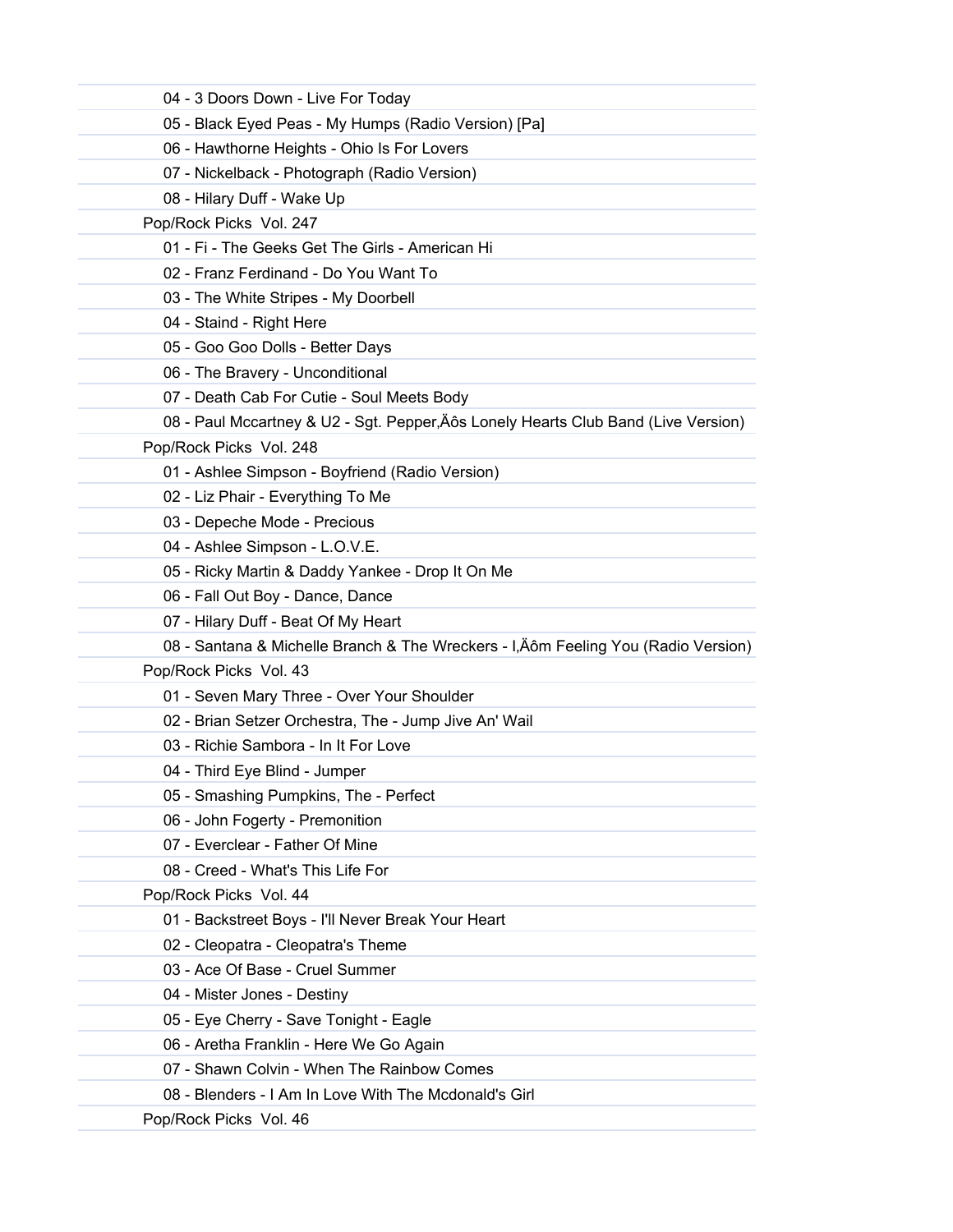| 01 - Anggun - Snow On The Sahara                                        |  |
|-------------------------------------------------------------------------|--|
| 02 - Lenny Kravitz - Thinking Of You                                    |  |
| 03 - Dishwalla - Once In A While                                        |  |
| 04 - Candlebox - It's Alright                                           |  |
| 05 - Fastball - Fire Escape                                             |  |
| 06 - Grant Lee Buffalo - Truly Truly                                    |  |
| 07 - Next - I Still Love You                                            |  |
| 08 - Aerosmith - What Kind Of Love Are You On                           |  |
| Pop/Rock Picks Vol. 47                                                  |  |
| 01 - Squirrel Nut Zippers - Suits Are Picking Up The Bill               |  |
| 02 - Donna Lewis - Love Him                                             |  |
| 03 - Sarah Mclachlan - Angel                                            |  |
| 04 - Merril Bainbridge - Lonely                                         |  |
| 05 - Gino Vannelli - Slow Love                                          |  |
| 06 - Amy Grant - I Will Be Your Friend                                  |  |
| 07 - Big Bad Voodoo Daddy - You & Me & The Bottle Make 3 Tonight (Baby) |  |
| Pop/Rock Picks Vol. 48                                                  |  |
| 01 - Bette Midler - My One True Friend                                  |  |
| 02 - Liz Phair - Polyester Bride                                        |  |
| 03 - Marilyn Scott - Starting To Fall                                   |  |
| 04 - Tragically Hip, The - Poets                                        |  |
| 05 - Sister Hazel - Concede                                             |  |
| 06 - Leann Rimes - Feels Like Home                                      |  |
| 07 - Vanessa Williams & Chayanne - You Are My Home                      |  |
| 08 - K's Choice - Everything For Free                                   |  |
| Pop/Rock Picks Vol. 49                                                  |  |
| 01 - Sheryl Crow - My Favorite Mistake                                  |  |
| 02 - Cherry Poppin' Daddies - Brown Derby Jump                          |  |
| 03 - Natalie Merchant - Break Your Heart                                |  |
| 04 - Hootie & The Blowfish - I Will Wait                                |  |
| 05 - Luther Vandross - I Know                                           |  |
| 06 - En Vogue - No Fool No More                                         |  |
| 07 - America - From A Moving Train                                      |  |
| 08 - Michelle Lewis - Nowhere And Everywhere                            |  |
| Pop/Rock Picks Vol. 50                                                  |  |
| 01 - Semisonic - Singing In My Sleep                                    |  |
| 02 - Full Moon Bay - Back Into The Night                                |  |
| 03 - Pm Dawn - I Had No Right                                           |  |
| 04 - Chris Isaak - Please                                               |  |
| 05 - Ebba Forsberg - Hold Me                                            |  |
| 06 - Lucinda Williams - Right In Time                                   |  |
| 07 - John Mellencamp - Your Life Is Now                                 |  |
|                                                                         |  |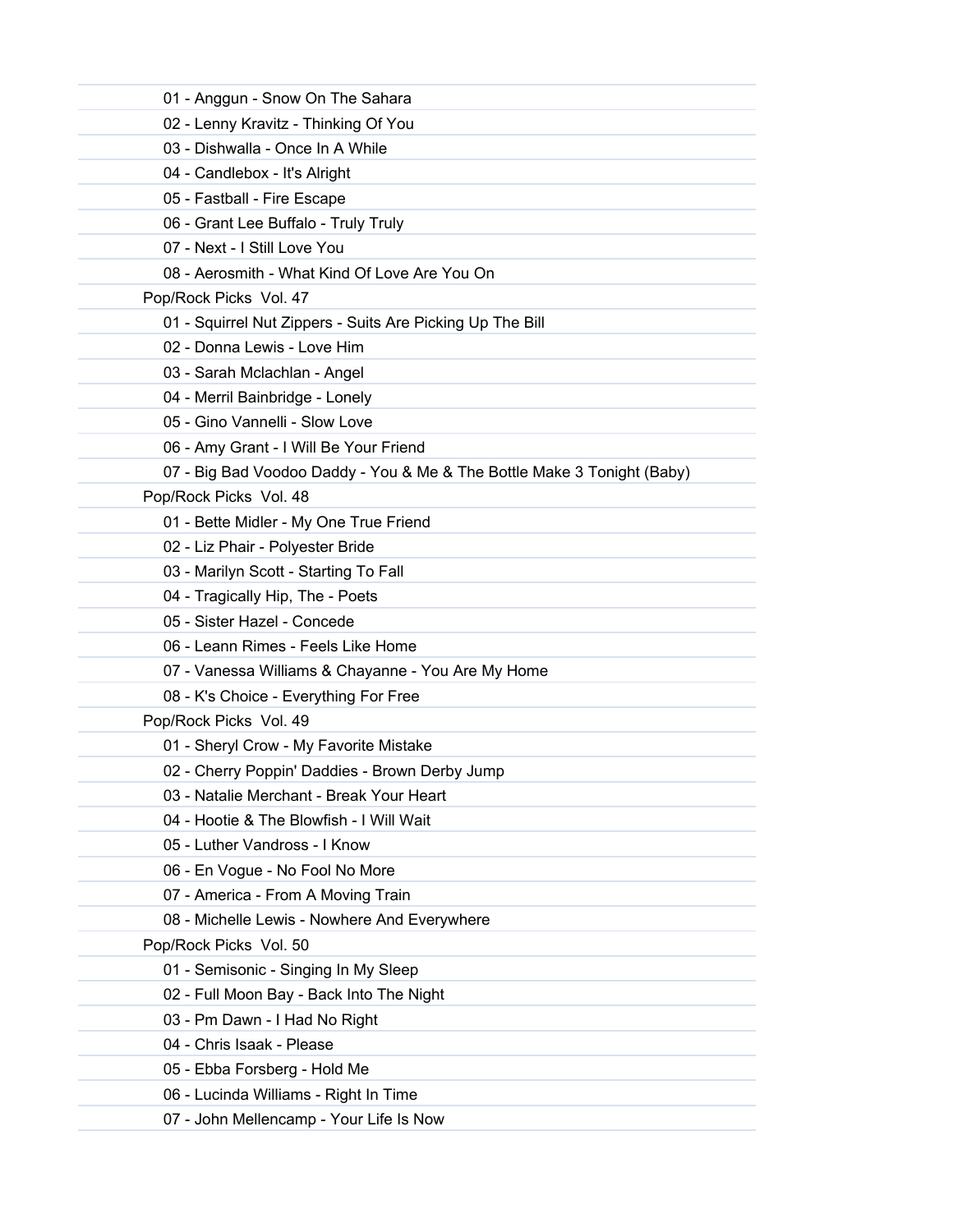|                        | 08 - Jamaica - Tell Me Where It Hurts                              |
|------------------------|--------------------------------------------------------------------|
| Pop/Rock Picks Vol. 57 |                                                                    |
|                        | 01 - Usher - One Day You'll Be Mine                                |
|                        | 02 - Kenny Wayne Shepherd Band - Everything Is Broken              |
|                        | 03 - Faith Evans - Love Like This                                  |
|                        | 04 - Spice Girls - Goodbye                                         |
| 05 - Hole - Malibu     |                                                                    |
|                        | 06 - Khaleel - No Mercy                                            |
|                        | 07 - Carole King - Anyone At All                                   |
|                        | 08 - Jeffrey Osborne & Sheena Easton - Place Where You Belong, The |
| Pop/Rock Picks Vol. 59 |                                                                    |
|                        | 01 - Whitney Houston - My Love Is Your Love                        |
|                        | 02 - Mariah Carey - I Still Believe                                |
|                        | 03 - The Screamin' Cheetah Wheelies - Boogie King                  |
| $04$ - Eve $6$ - Leech |                                                                    |
|                        | 05 - Lisa Loeb - All Day                                           |
|                        | 06 - Better Than Ezra - At The Stars                               |
|                        | 07 - Everlast - What It's Like                                     |
|                        | 08 - The Cardigans - My Favourite Game                             |
| Pop/Rock Picks Vol. 61 |                                                                    |
|                        | 01 - James Ingram & John Tesh - Forever More (I'll Be The One)     |
|                        | 02 - Leann Rimes & Elton John - Written In The Stars               |
|                        | 03 - Everclear - One Hit Wonder                                    |
| 04 - Tlc - Silly Ho    |                                                                    |
|                        | 05 - Collective Soul - Run                                         |
|                        | 06 - B'witched - C'est La Vie                                      |
|                        | 07 - Rod Stewart - Faith Of The Heart                              |
|                        | 08 - Black Crowes, The - Kicking My Heart Around                   |
| Pop/Rock Picks Vol. 63 |                                                                    |
|                        | 01 - Offspring, The - Why Don't You Get A Job                      |
|                        | 02 - Brandy - Angel In Disguise                                    |
|                        | 03 - Natalie Merchant - Life Is Sweet                              |
|                        | 04 - Sugar Ray - Someday                                           |
|                        | 05 - Candlebox - Happy Pills                                       |
|                        | 06 - Marvelous 3 - Freak Of The Week                               |
|                        | 07 - John Mellencamp - I'm Not Running Anymore                     |
|                        | 08 - David Cassidy - No Bridge I Wouldn't Cross                    |
| Pop/Rock Picks Vol. 67 |                                                                    |
|                        | 01 - N'sync - I Drive Myself Crazy                                 |
|                        | 02 - Black Crowes - Only A Fool                                    |
|                        | 03 - Mulberry Lane - Harmless                                      |
| 04 - No Doubt - New    |                                                                    |
|                        |                                                                    |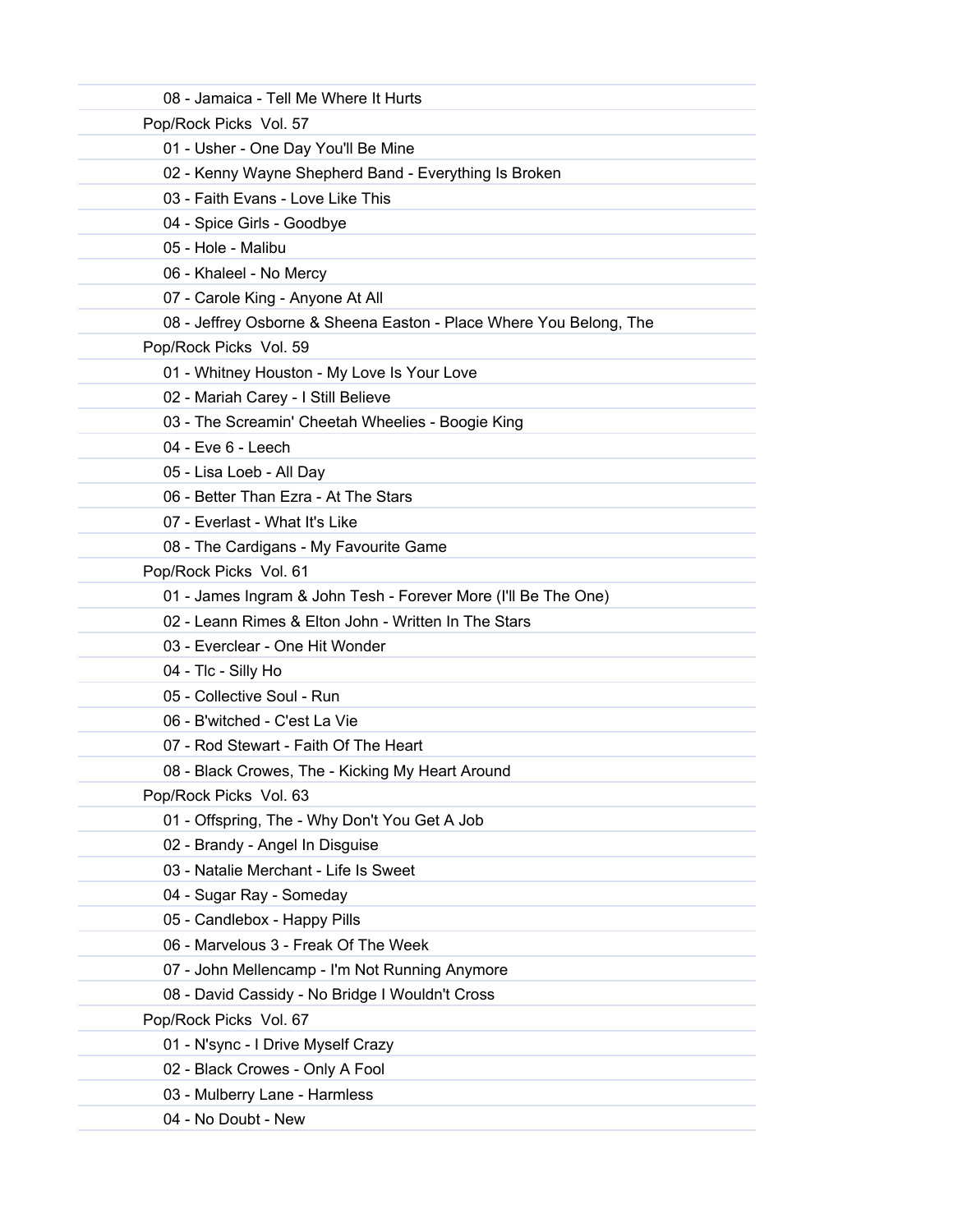| 05 - Bon Jovi - Real Life |                                                                  |
|---------------------------|------------------------------------------------------------------|
|                           | 06 - Fatboy Slim - Praise You                                    |
| 07 - Tyrese - Sweet Lady  |                                                                  |
|                           | 08 - Jewel - Down So Long                                        |
| Pop/Rock Picks Vol. 75    |                                                                  |
|                           | 01 - Blessid Union Of Souls - Hey Leonardo (She Likes Me For Me) |
|                           | 02 - Sheryl Crow - Sweet Child Of Mine                           |
|                           | 03 - Goo Goo Dolls - Black Balloon                               |
|                           | 04 - Red Hot Chili Peppers - Scar Tissue                         |
| 05 - Sammy Hagar - Shag   |                                                                  |
|                           | 06 - The Black Crowes - Go Faster                                |
|                           | 07 - C Note - Wait Till I Get Home                               |
|                           | 08 - Spin Doctors - The Bigger I Laugh, The Harder I Cry         |
| Pop/Rock Picks Vol. 78    |                                                                  |
|                           | 01 - Lauryn Hill - Everything Is Everything                      |
|                           | 02 - Garbage - When I Grow Up                                    |
|                           | 03 - Jamiroquai - Canned Heat                                    |
|                           | 04 - Hootie & The Blowfish - Wishing                             |
|                           | 05 - Def Leppard - Promises                                      |
|                           | 06 - B'witched - Rollercoaster                                   |
|                           | 07 - Sixpence None The Richer - There She Goes                   |
|                           | 08 - Tonic - You Wanted More                                     |
| Pop/Rock Picks Vol. 80    |                                                                  |
|                           | 01 - Tracie Spencer - It's All About You (Not About Me)          |
|                           | 02 - Jennifer Lopez - Waiting For Tonight                        |
|                           | 03 - Sheryl Crow - The Difficult Kind                            |
| 04 - Lit - Zip-Lock       |                                                                  |
|                           | 05 - The Verve Pipe - Hero                                       |
|                           | 06 - Mariah Carey - Heartbreaker                                 |
|                           | 07 - Backstreet Boys - Larger Than Life                          |
|                           | 08 - Natalie Cole - Snowfall On The Sahara                       |
| Pop/Rock Picks Vol. 91    |                                                                  |
|                           | 01 - Britney Spears - From The Bottom Of My Broken Heart         |
|                           | 02 - 98 Degrees - This Gift (Radio Version)                      |
|                           | 03 - Jimmie's Chicken Shack - Do Right (Radio Version)           |
|                           | 04 - Santana & The Product G&B - Maria Maria                     |
| 05 - Macy Gray - I Try    |                                                                  |
|                           | 06 - Third Eye Blind - Never Let You Go                          |
|                           | 07 - Tlc - Dear Lie (Radio Version)                              |
|                           | 08 - Monica & 112 - Right Here Waiting (Radio Version)           |
| Pop/Rock Picks Vol. 92    |                                                                  |
|                           | 01 - Mandy Moore - Walk Me Home (Radio Version)                  |
|                           |                                                                  |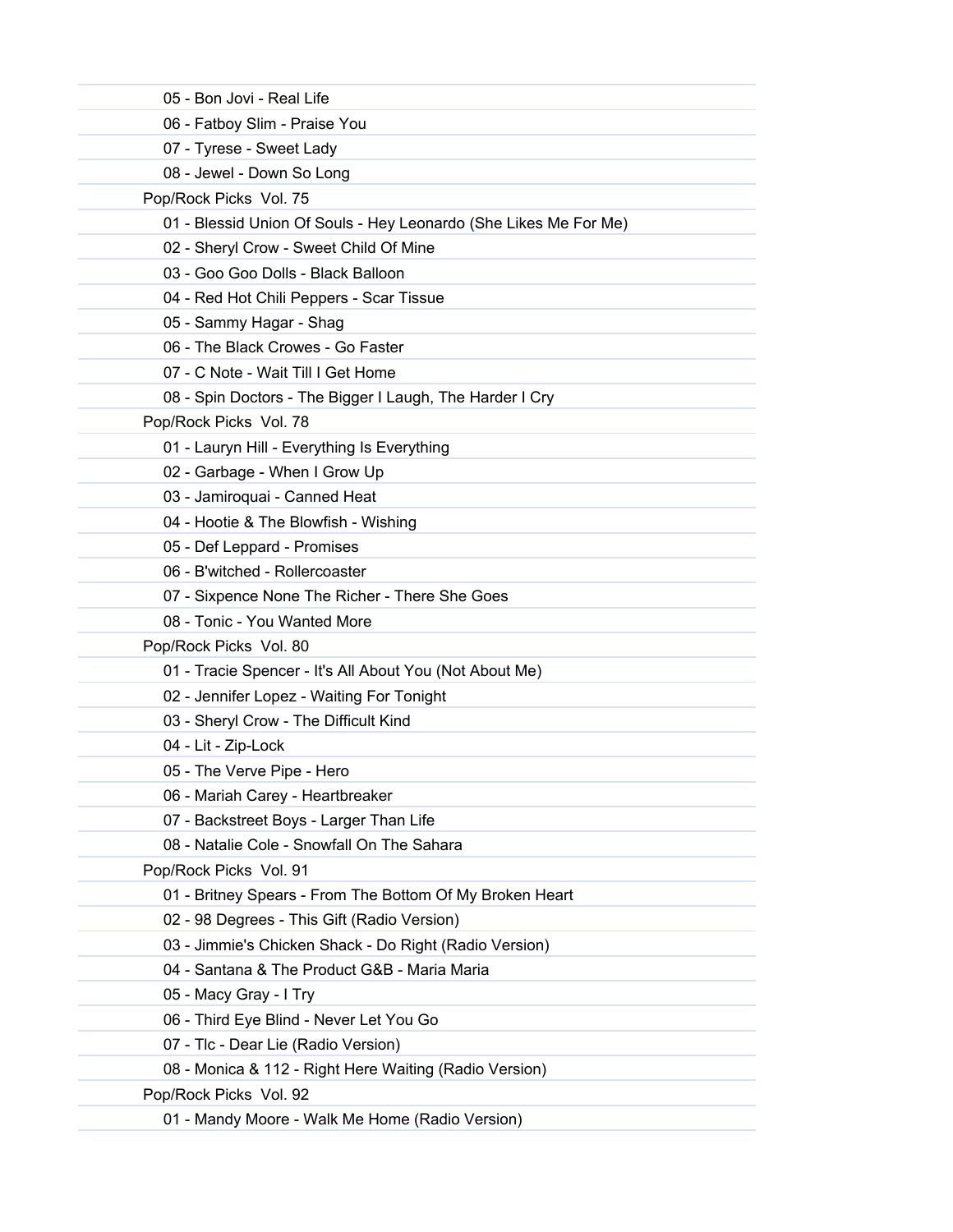| 02 - Hole - Be A Man (Radio Version)                               |
|--------------------------------------------------------------------|
| 03 - Edwin Mccain - Go Be Young                                    |
| 04 - Will Smith - Freakin' It                                      |
| 05 - Train - I Am                                                  |
| 06 - Blink 182 - Adam's Song                                       |
| 07 - Melissa Etheridge - Enough Of Me                              |
| 08 - Bush - Letting The Cables Sleep                               |
| Pop/Rock Picks Vol. 93                                             |
| 01 - Donell Jones - U Know What's Up                               |
| 02 - Jeremy Toback - You Make Me Feel                              |
| 03 - Tracy Chapman - Telling Stories                               |
| 04 - Destiny's Child - Say My Name                                 |
| 05 - Red Hot Chili Peppers - Otherside                             |
| 06 - Our Lady Peace - Is Anybody Home?                             |
| 07 - Lenny Kravitz - Live (Radio Version)                          |
| 08 - Garbage - The World Is Not Enough (Radio Version)             |
| Pop/Rock Picks Vol. 94                                             |
| 01 - Sonique - It Feels So Good (Radio Version)                    |
| 02 - Collective Soul - Needs (Radio Version)                       |
| 03 - Foo Fighters - Stacked Actors                                 |
| 04 - 'Nsync - Bye Bye Bye                                          |
| 05 - Madonna - American Pie                                        |
| 06 - Live - Run To The Water                                       |
| 07 - The Smashing Pumpkins - The Everlasting Gaze                  |
| 08 - Tal Bachman - If You Sleep (Radio Version)                    |
| Pop/Rock Picks Vol. 95                                             |
| 01 - Marc Anthony - You Sang To Me (Radio Version)                 |
| 02 - Lenny Kravitz - I Belong To You                               |
| 03 - No Doubt - Ex-Girlfriend                                      |
| 04 - 3 Doors Down - Kryptonite                                     |
| 05 - Fiona Apple - Limp                                            |
| 06 - Enrique Iglesias - Be With You                                |
| 07 - Ricky Martin & Meja - Private Emotion                         |
| 08 - Imx - Stay The Night (Radio Version)                          |
| Pop/Rock Picks Vol. 96                                             |
| 01 - Elton John - Someday Out Of The Blue (Radio Version)          |
| 02 - Jessica Simpson & Nick Lachey - Where You Are (Radio Version) |
| 03 - Brian Mcknight - Stay Or Let It Go                            |
| 04 - Pink - There You Go                                           |
| 05 - Tonic - Mean To Me                                            |
| 06 - Jessica Riddle - Even Angels Fall                             |
| 07 - Lit - Miserable (Radio Version)                               |
|                                                                    |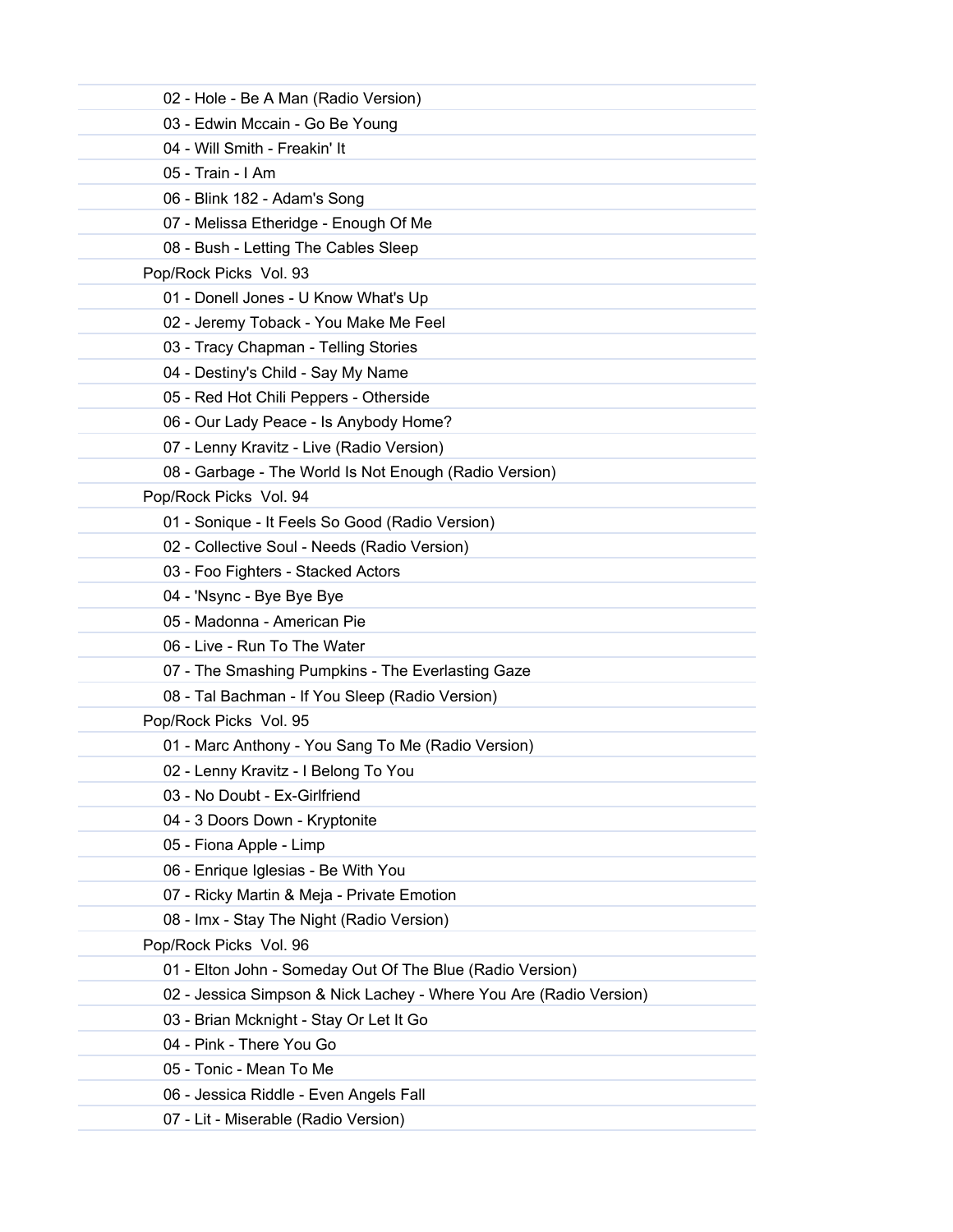| 08 - U2 - The Ground Beneath Her Feet                         |  |
|---------------------------------------------------------------|--|
| Pop/Rock Picks Vol. 98                                        |  |
| 01 - Vitamin C - Graduation (Friends Forever) (Radio Version) |  |
| 02 - Hoku - Another Dumb Blonde                               |  |
| 03 - Filter - The Best Things                                 |  |
| 04 - Kevon Edmonds - No Love                                  |  |
| 05 - Foo Fighters - Breakout                                  |  |
| 06 - Ac/Dc - Stiff Upper Lip                                  |  |
| 07 - The Smashing Pumpkins - Stand Inside Your Love           |  |
| 08 - Hanson - This Time Around (Radio Version)                |  |
| Pop/Rock Picks Vol 160                                        |  |
| 01 - Blu Cantrell - Till I'm Gone                             |  |
| 02 - Lenny Kravitz - Stillness Of Heart                       |  |
| 03 - Enrique Iglesias - Escape                                |  |
| 04 - Brian Mcknight - Still<br>05 - Sugar Ray - Ours          |  |
| 06 - Britney Spears - Overprotected                           |  |
| 07 - Amanda Marshall - Everybody's Got A Story                |  |
| 08 - Cher - This Is A Song For The Lonely                     |  |
| Pop/Rock Picks Vol 162 Released Apr 11, 2002                  |  |
| 01 - Ginuwine - Tribute To A Woman                            |  |
| 02 - Fat Joe & Ashanti - What's Luv                           |  |
| 03 - Master P - Ooohhhwee                                     |  |
| 04 - Alicia Keyes - Jane Doe                                  |  |
| 05 - Ja Rule & Mary J. Blige - Rainy Dayz                     |  |
| 06 - Tweet - Oops (Oh My)                                     |  |
| 07 - Faith Evans - I Love You                                 |  |
| 08 - Fabolous - Young'n (Holla Back)                          |  |
| Pop/Rock Picks Vol 163 Released Apr 11, 2002                  |  |
| 01 - Starsailor - Good Souls                                  |  |
| 02 - Celine Dion - A New Day Has Come                         |  |
| 03 - Jewel - This Way                                         |  |
| 04 - Sheryl Crow / Kid Rock - Picture                         |  |
| 05 - Ryan Adams - Answering Bell                              |  |
| 06 - Pink - Don't Let Me Get Me                               |  |
| 07 - Shakira - Underneath Your Clothes                        |  |
| 08 - Natalie Imbruglia - Wrong Impression                     |  |
| Pop/Rock Picks Vol 165 Released May 13, 2002                  |  |
| 01 - Ludacris / Sleepy Brown - Saturday (Oooh! Oooh!)         |  |
| 02 - Iio - Rapture (Tastes So Sweet)                          |  |
| 03 - Glenn Lewis - Don't You Forget It                        |  |
| 04 - Beanie Sigel / Freeway - Roc The Mic                     |  |
|                                                               |  |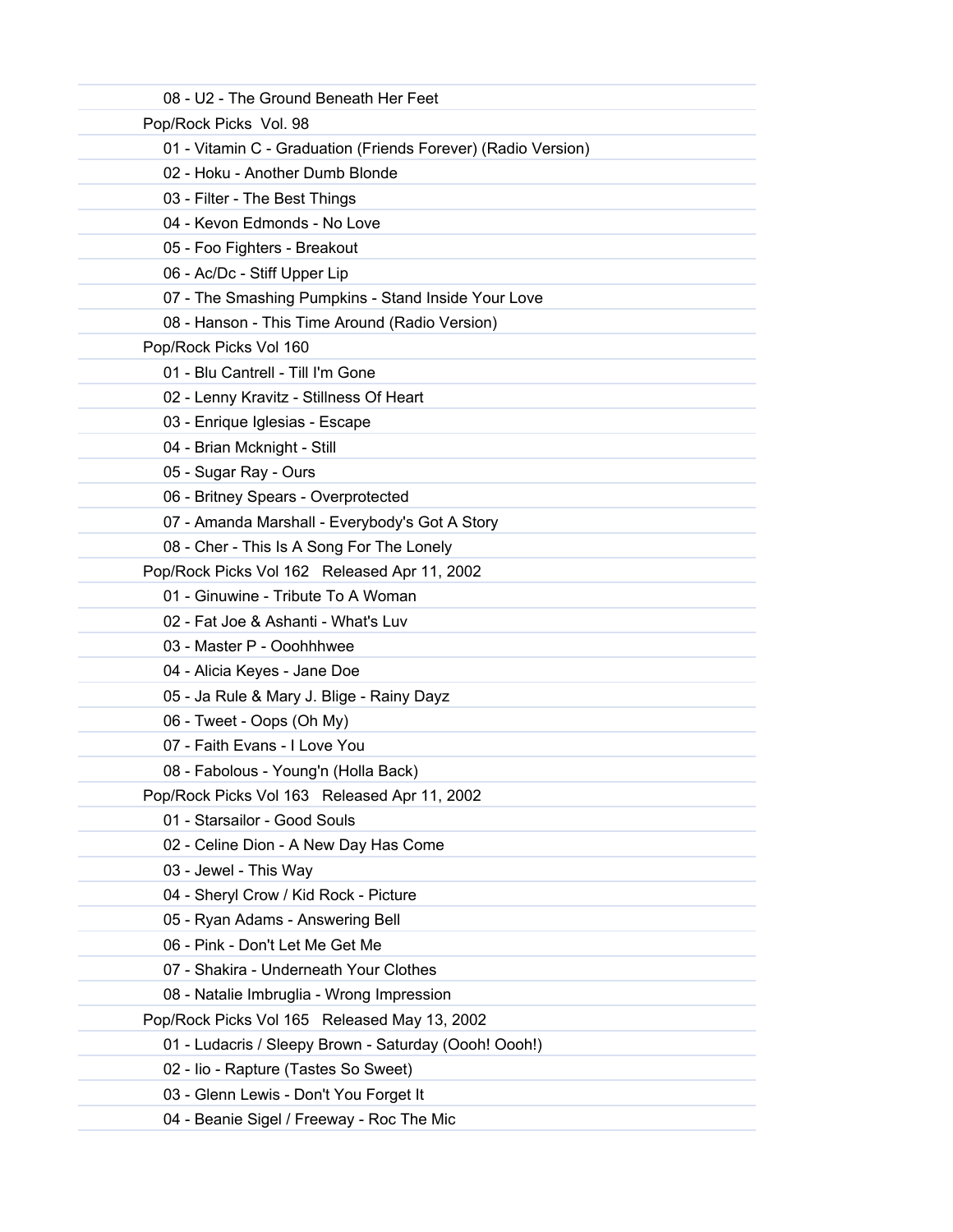| 05 - Ashanti - Foolish                                                 |
|------------------------------------------------------------------------|
| 06 - P. Diddy / Usher / Loon - I Need A Girl (Part One)                |
| 07 - Alicia Keys - How Come You Don't Call Me                          |
| 08 - Busta Rhymes / P. Diddy / Pharrell - Pass The Courvoisier Part li |
| Pop/Rock Picks Vol 166 Released May 20, 2002                           |
| 01 - Lo - Closet Freak - Cee                                           |
| 02 - Angie Stone - Wish I Didn't Miss You                              |
| 03 - Sharissa - Any Other Night                                        |
| 04 - Brandy - Full Moon                                                |
| 05 - Craig David - Walking Away                                        |
| 06 - Maxwell - This Woman's Work                                       |
| 07 - Jaheim / Next - Anything                                          |
| 08 - Res - They-Say Vision                                             |
| Pop/Rock Picks Vol 167 Released May 20, 2002                           |
| 01 - Goo Goo Dolls - Here Is Gone                                      |
| 02 - Blink 182 - First Date                                            |
| 03 - Incubus - Warning                                                 |
| 04 - Puddle Of Mudd - Drift & Die                                      |
| 05 - Weezer - Dope Nose                                                |
| 06 - Andrew W.K. - Party Hard                                          |
| 07 - Rob Zombie - Never Gonna Stop (Red, Red Kroovy)                   |
| Pop/Rock Picks Vol 218                                                 |
| 01 - Alicia Keys - You Don't Know My Name                              |
| 02 - Kelly Clarkson - Trouble With Love Is, The                        |
| 03 - Luther Vandross - Think About You                                 |
| 04 - Hilary Duff - Come Clean                                          |
| 05 - Beyonce Knowles - Me, Myself And I                                |
| 06 - Wayne Wonder - Perfect Proposal                                   |
| 07 - Enrique Iglesias - Addicted                                       |
| 08 - Rod Stewart / Cher - Bewitched, Bothered And Bewildered           |
| Pop/Rock Picks Vol 220                                                 |
| 01 - Jet - Are You Gonna Be My Girl                                    |
| 02 - Britney Spears / Ying Yang Twins - Boom Boom                      |
| 03 - Z - Change Clothes - Jay                                          |
| 04 - Mya - Fallen                                                      |
| 05 - No Doubt - It's My Life                                           |
| 06 - Hoobastank - Out Of Control                                       |
| 07 - Triumph The Insult Comic Dog - I Keed                             |
| 08 - R. Kelly - Step In The Name Of Love                               |
| Pop/Rock Picks Vol 222                                                 |
| 01 - Nick Cannon / R. Kelly - Gigolo                                   |
| 02 - Westside Connection / Nate Dogg - Gangsta Nation                  |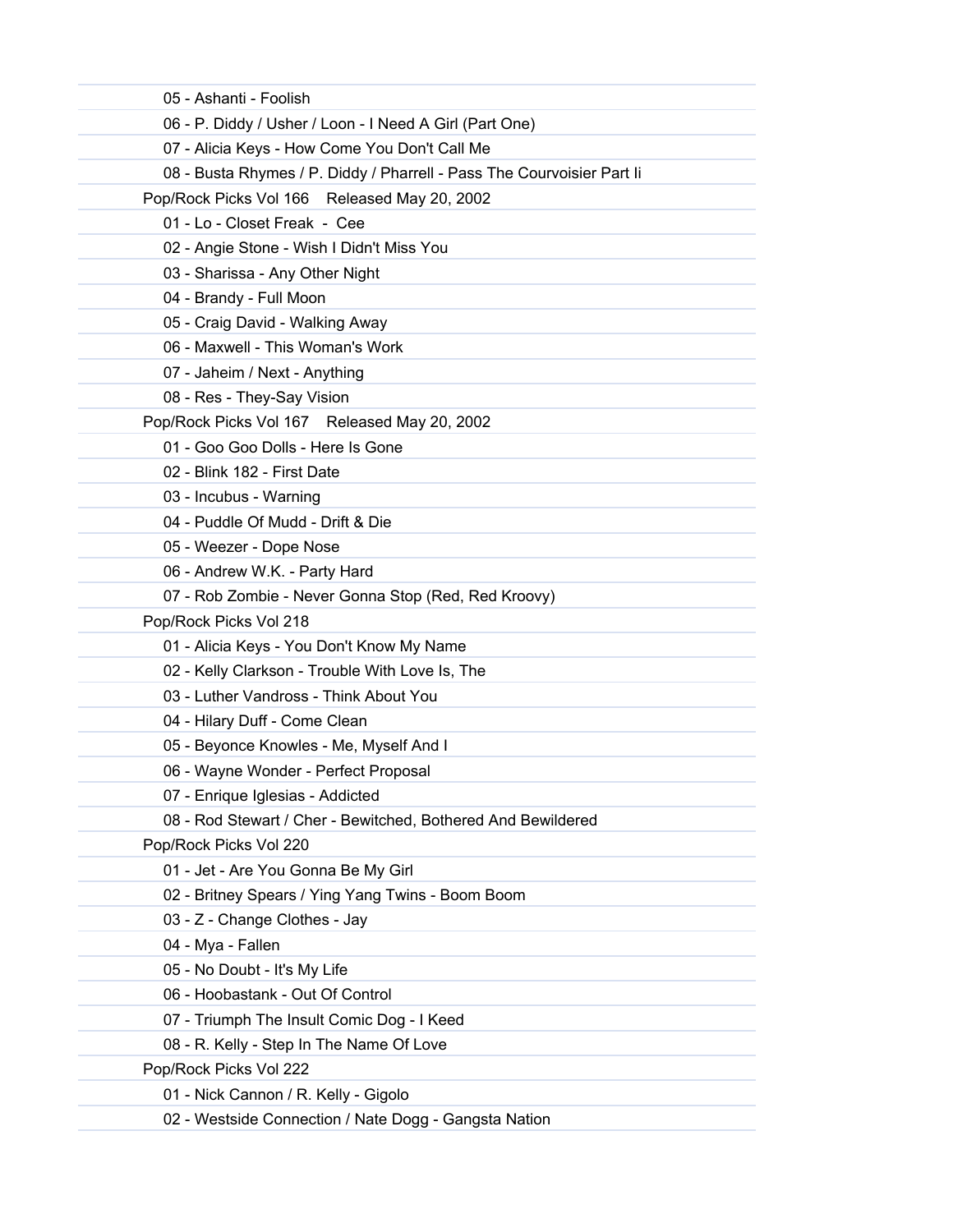| 03 - Black Eyed Peas - Hey Mama                      |  |
|------------------------------------------------------|--|
| 04 - Usher, Ludacris / Lil' Jon - Yeah               |  |
| 05 - Juvenile / Mannie Fresh - In My Life            |  |
| 06 - Britney Spears - Outrageous                     |  |
| 07 - Alicia Keys - If I Was Your Woman               |  |
| 08 - Eamon - F_Ck It (I Don't Want You Back)         |  |
| Pop/Rock Picks Vol 223                               |  |
| 01 - Missy Misdemeanor Elliott - I'm Really Hot      |  |
| 02 - Kwon - Tipsy - J                                |  |
| 03 - Jessica Simpson - With You                      |  |
| 04 - Outkast - Roses                                 |  |
| 05 - Stacie Orrico - I Promise                       |  |
| 06 - Michelle Branch - Until I Get Over You          |  |
| 07 - Joss Stone - Fell In Love With A Boy            |  |
| 08 - Kimberley Locke - th World Wonder               |  |
| Pop/Rock Picks Vol 225                               |  |
| 01 - Green Day - I Fought The Law                    |  |
| 02 - Von Bondies - C,Äômon C,Äômon                   |  |
| 03 - Britney Spears - Everytime                      |  |
| 04 - Hilary Duff - Why Not                           |  |
| 05 - Clay Aiken - Solitaire                          |  |
| 06 - Norah Jones / Dolly Parton - Creepin, Äô In     |  |
| 07 - Hoobastank - Reason, The                        |  |
| 08 - Avril Lavigne - Don, Äôt Tell Me                |  |
| Pop/Rock Picks Vol 226                               |  |
| 01 - Avant - Don, Äôt Take Your Love Away            |  |
| 02 - Usher - Burn                                    |  |
| 03 - Sleepy Brown / Outkast - I Can, Äôt Wait        |  |
| 04 - Van Hunt - Dust                                 |  |
| 05 - Beyonce Knowles - Naughty Girl                  |  |
| 06 - Nelly / Justin Timberlake - Work It (Remix)     |  |
| 07 - Z - Dirt Off Your Shoulder- Jay                 |  |
| 08 - Mario Winans / P. Diddy - I Don, Äôt Wanna Know |  |
| Pop/Rock Picks Vol 233                               |  |
| 01 - Nelly / Christina Aguilera - Tilt Ya Head Back  |  |
| 02 - Killers - Somebody Told Me                      |  |
| 03 - Britney Spears - My Prerogative                 |  |
| 04 - Alicia Keys / Usher - My Boo                    |  |
| 05 - Ciara / Petey Pablo - Goodies                   |  |
| 06 - Destiny, Äôs Child - Lose My Breath             |  |
| 07 - Maroon5 - Sunday Morning                        |  |
| 08 - Eminem - Just Lose It                           |  |
|                                                      |  |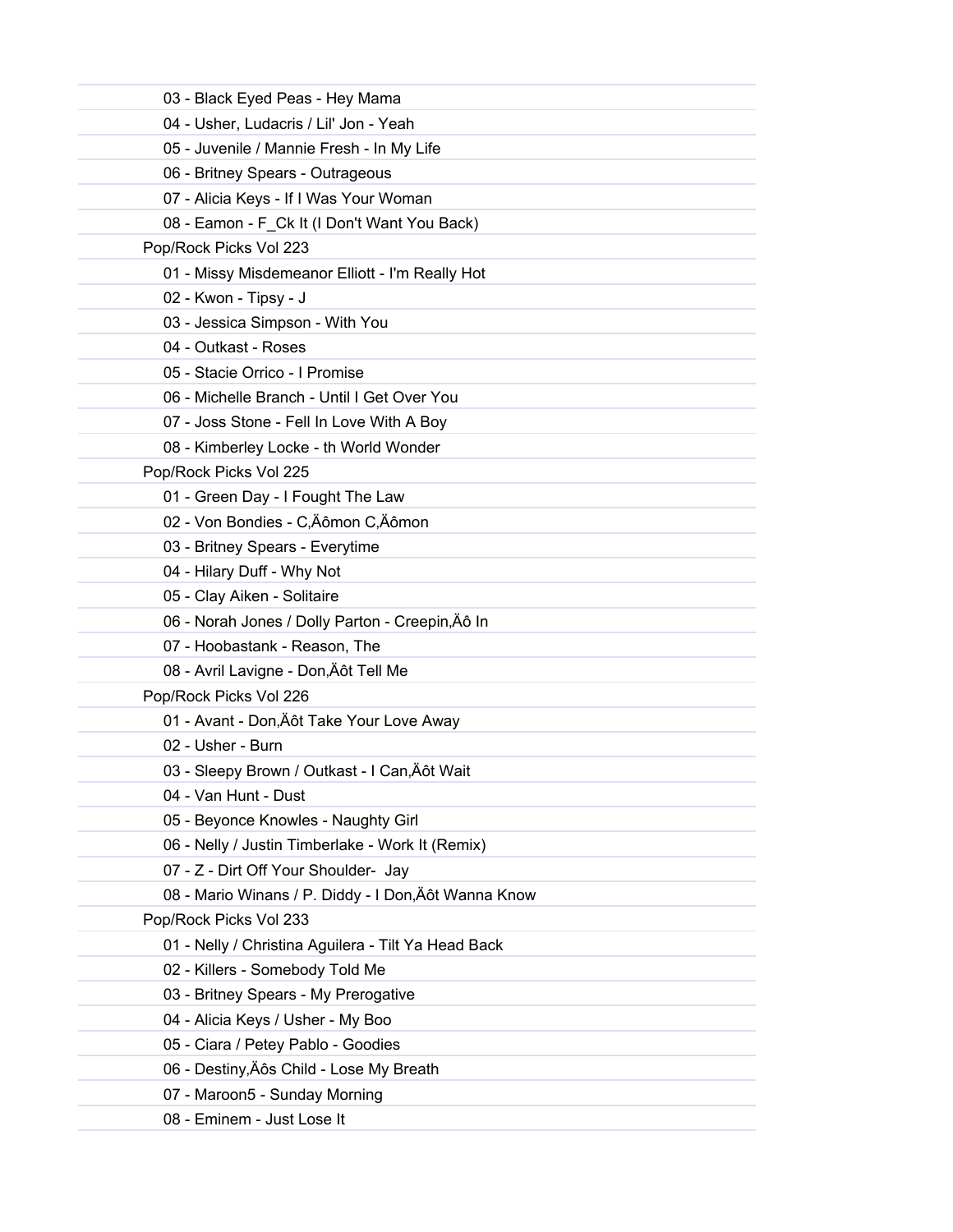| Pop/Rock Picks Vol 234                                  |
|---------------------------------------------------------|
| 01 - Gavin Degraw - I Don, Äôt Want To Be               |
| 02 - Ashlee Simpson - Autobiography                     |
| 03 - Jimmy Eat World - Pain                             |
| 04 - Shinedown - 5                                      |
| 05 - Franz Ferdinand - Take Me Out                      |
| 06 - Donnas - Fall Behind Me                            |
| 07 - Ray Charles / Norah Jones - Here We Go Again       |
| 08 - Papa Roach - Getting Away With Murder              |
| Pop/Rock Picks Vol 235                                  |
| 01 - Shania Twain / Mark Mcgrath - Party For Two        |
| 02 - Norah Jones - Those Sweet Words                    |
| 03 - Simple Plan - Welcome To My Life                   |
| 04 - Crossfade - Cold                                   |
| 05 - Gary Jules - Mad World                             |
| 06 - Tears For Fears - Call Me Mellow                   |
| 07 - Peter Gabriel - Book Of Love, The                  |
| 08 - Keane - Somewhere Only We Know                     |
| Pop/Rock Picks Vol 238                                  |
| 01 - Saliva - Survival Of The Sickest                   |
| 02 - Good Charlotte - I Just Wanna Live                 |
| 03 - Jimmy Eat World - Work                             |
| 04 - Three Days Grace - Home                            |
| 05 - Papa Roach - Scars                                 |
| 06 - Judas Priest - Revolution                          |
| 07 - Shinedown - Burning Bright                         |
| 08 - Motley Crue - If I Die Tomorrow                    |
| Pop/Rock Picks Vol 239                                  |
| 01 - Frankie J. / Baby Bash - Obsession (No Es Amor)    |
| 02 - Lifehouse - You And Me                             |
| 03 - Tina Turner - Open Arms                            |
| 04 - Howie Day - Collide                                |
| 05 - Billy Idol - Scream                                |
| 06 - Caesars - Jerk It Out                              |
| 07 - Britney Spears - Do Somethin, Äô                   |
| 08 - Xzibit - Best Of Things                            |
| Pop/Rock Picks Vol 249                                  |
| 01 - James Blunt - You, Äôre Beautiful (R-adio Version) |
| 02 - Jesus, Take Wheel Carrie Underwood -               |
| 03 - Natasha Bedingfield - Unwritten                    |
| 04 - Coldplay - Talk                                    |
| 05 - Shinedown - Save Me                                |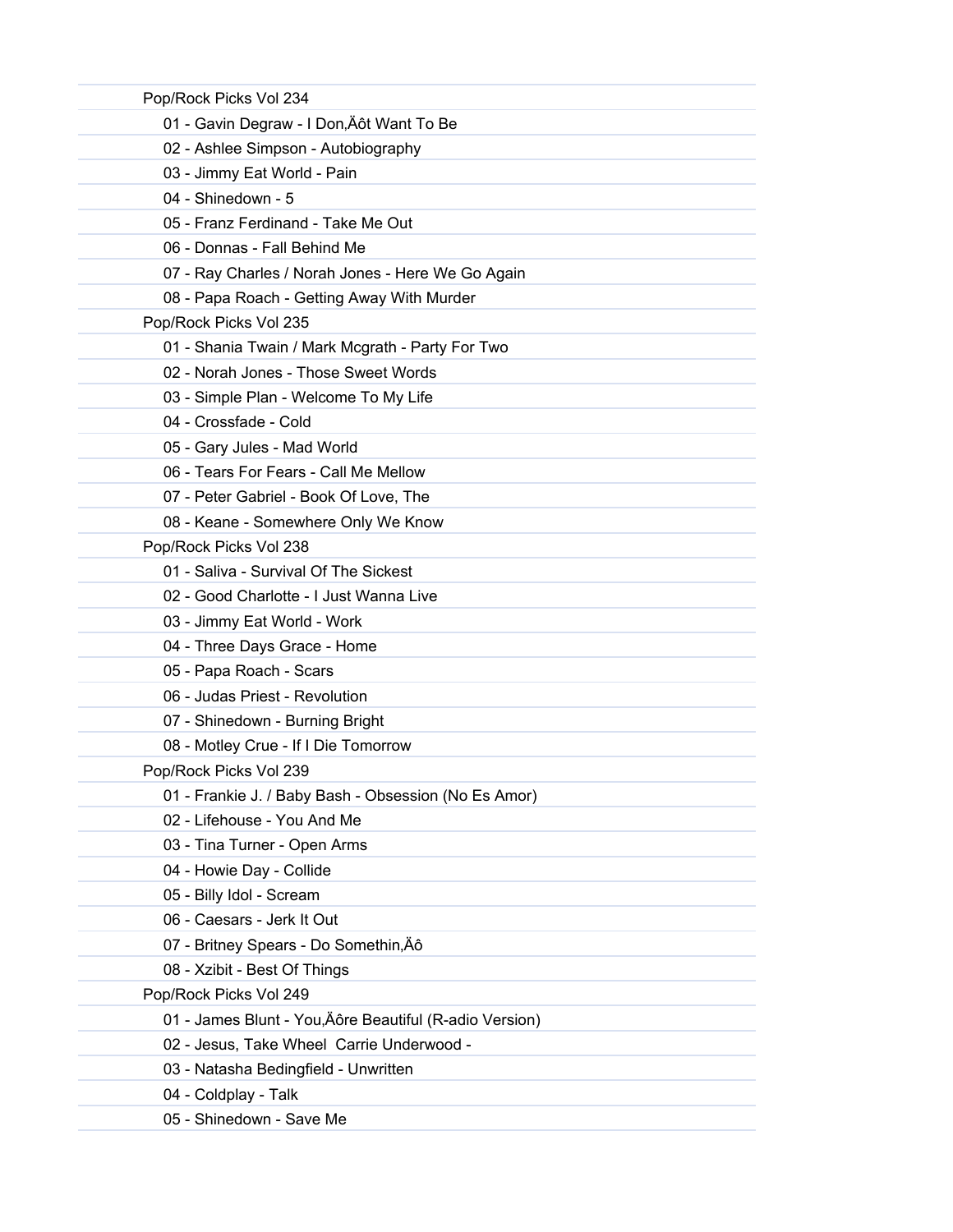| 06 - Avenged Sevenfold - Bat Country                        |
|-------------------------------------------------------------|
| 07 - Rent (Movie Version) - Seasons Of Love                 |
| 08 - Alanis Morissette - Crazy (James Michael Mix)          |
| Pop/Rock Picks Vol 250 (Adult)                              |
| 01 - Foo Fighters - Doa                                     |
| 02 - Nickelback (Adult) - Animals                           |
| 03 - Cascada - Everytime We Touch (Radio Version)           |
| 04 - R. Kelly - Slow Wind                                   |
| 05 - Franz Ferdinand - Fallen, The                          |
| 06 - Click Five - Catch Your Wave                           |
| 07 - Nelly / Paul Wall - Grillz                             |
| 08 - Carrie Underwood - Some Hearts                         |
| Pop/Rock Picks Vol 251                                      |
| 01 - Yellowcard - Lights And Sounds                         |
| 02 - Aqualung - Brighter Than Sunshine                      |
| 03 - Shinedown - I Dare You                                 |
| 04 - Evans Blue - Cold (But I'm Still Here) (Radio Version) |
| 05 - Arctic Monkeys - I Bet You Look Good On The Dancefloor |
| 06 - All American Rejects - Move Along                      |
| 07 - 10 Years - Wasteland                                   |
| 08 - Fray - (Cable Car) Over My Head                        |
| Pop/Rock Picks Volume 156 Released Feb 28, 2002             |
| 01 - Blige, Mary J - No More Drama                          |
| 02 - David, Craig - 7 Days                                  |
| 03 - Fuel - Last Time                                       |
| 04 - Joe - Let's Stay Home Tonight                          |
| 05 - Ludacris - Rollout                                     |
| 06 - Manson, Marilyn - Tainted Love                         |
| 07 - Mr. Cheeks - Lights Camera Action                      |
| 08 - Offspring - Defy You                                   |
| Pop/Rock Picks Volume 157 Released Feb 28, 2002             |
| 01 - Creed - Bullets                                        |
| 02 - Enya - May It Be                                       |
| 03 - Furtado, Nelly - S##t On The Radio                     |
| 04 - Jimmy Eat World - Middle                               |
| 05 - Kid Rock - Cocky                                       |
| 06 - Nickelback - Never Again                               |
| 07 - P O D - Youth Of The Nation                            |
| 08 - Young, Neil - Let's Roll                               |
| Pop/Rock Vol 228                                            |
| 01 - Nina Sky & Jabba - Move Ya Body (Radio Version)        |
| 02 - Lloyd Banks - On Fire (Radio Version)                  |
|                                                             |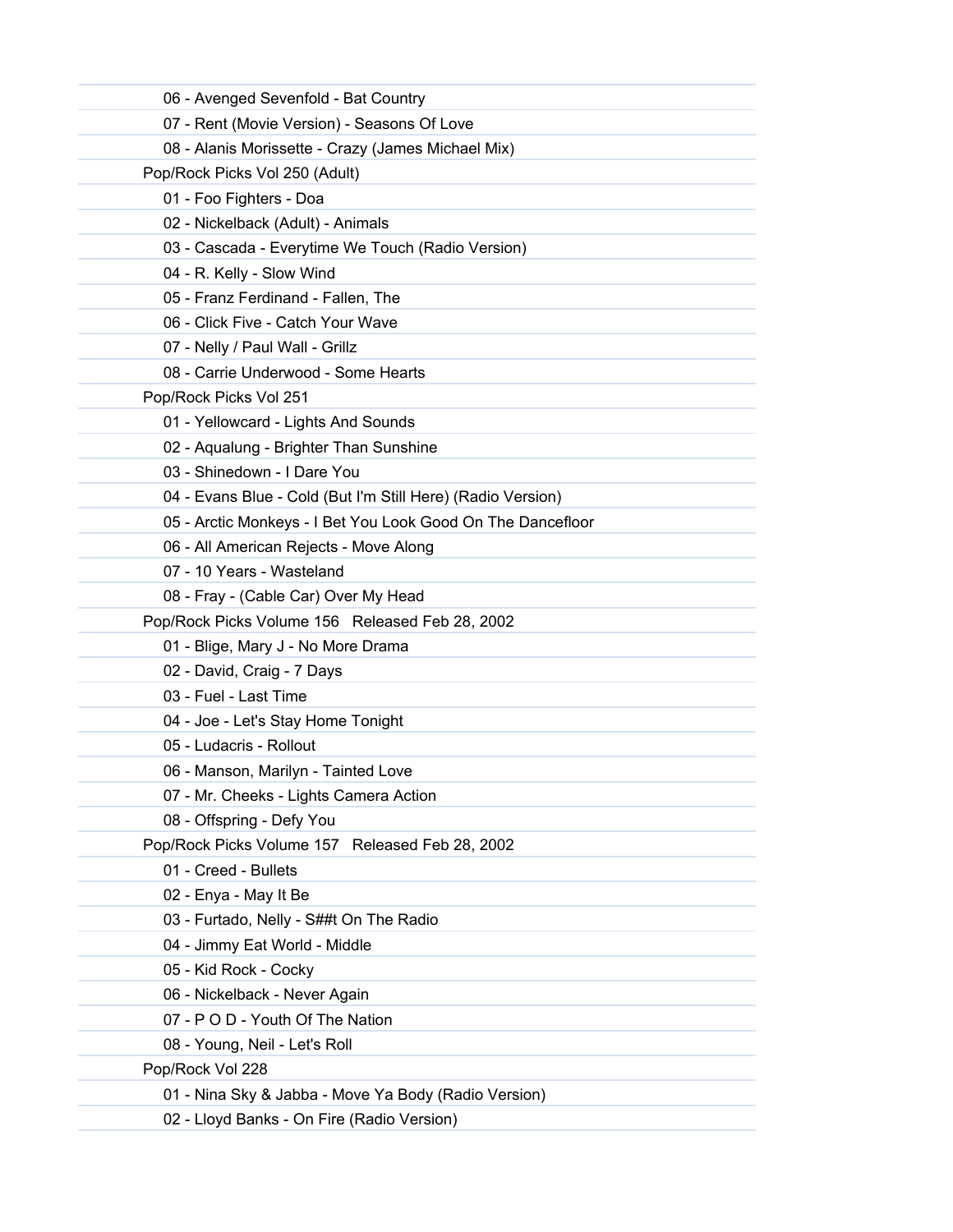| 03 - Luther Vandross - Buy Me A Rose                        |  |
|-------------------------------------------------------------|--|
| 04 - Kanye West - Jesus Walks                               |  |
| 05 - Z - 99 Problems - Jay                                  |  |
| 06 - Juvenile & Soulja Slim - Slow Motion                   |  |
| 07 - Usher - Confessions Part li                            |  |
| 08 - R. Kelly - Happy People (Radio Version)                |  |
| Pop/Rock Vol 229                                            |  |
| 01 - Nina Sky & Jabba - Move Ya Body (Radio Version)        |  |
| 02 - Luther Vandross - Buy Me A Rose                        |  |
| 03 - Los Lonely Boys - Heaven                               |  |
| 04 - 182 - Down - Blink                                     |  |
| 05 - Modest Mouse - Float On                                |  |
| 06 - Mercyme - Here With Me                                 |  |
| 07 - Yellowcard - Ocean Avenue                              |  |
| 08 - Story Of The Year - Anthem Of Our Dying Day            |  |
| Power Picks Pop/Rock Picks Vol. 130 Released April 30, 2001 |  |
| 01 - Sade - By Your Side                                    |  |
| 02 - Barenaked Ladies - Too Little Too Late (Radio Version) |  |
| 03 - Eve - Who's That Girl? (Radio Version)                 |  |
| 04 - Seal - This Could Be Heaven                            |  |
| 05 - Jon B. - Don't Talk (Radio Version)                    |  |
| 06 - Nelly - Ride Wit Me (Radio Version)                    |  |
| 07 - City Spud - Ride Wit Me (Radio Version)                |  |
| 08 - Jill Scott - A Long Walk (Radio Version)               |  |
| 09 - Ludacris - Southern Hospitality (Radio Version)        |  |
| 10 - Pharrell - Southern Hospitality (Radio Version)        |  |
| Power Picks Country Picks Vol. 117 Released April 30, 2001  |  |
| 01 - Vince Gill - Shoot Straight From Your Heart            |  |
| 02 - Kenny Chesney - Don't Happen Twice                     |  |
| 03 - Brooks & Dunn - Ain't Nothing 'Bout You                |  |
| 04 - John Michael Montgomery - That's What I Like About You |  |
| 05 - Hal Ketchum - She Is (Radio Version)                   |  |
| 06 - Billy Ray Cyrus - Burn Down The Trailer Park           |  |
| 07 - Sons Of The Desert - What I Did Right (Radio Version)  |  |
| 08 - Dixie Chicks - If I Fall You're Going Down With Me     |  |
| Released Mar 20, 2003                                       |  |
| 01 - Paul Simon - Father And Daughter                       |  |
| 02 - Josh Groban - You're Still You                         |  |
| 03 - John Mayer - Why Georgia                               |  |
| 04 - Coldplay - Clocks                                      |  |
| 05 - No Doubt - Running                                     |  |
| 06 - Celine Dion - I Drove All Night                        |  |
|                                                             |  |